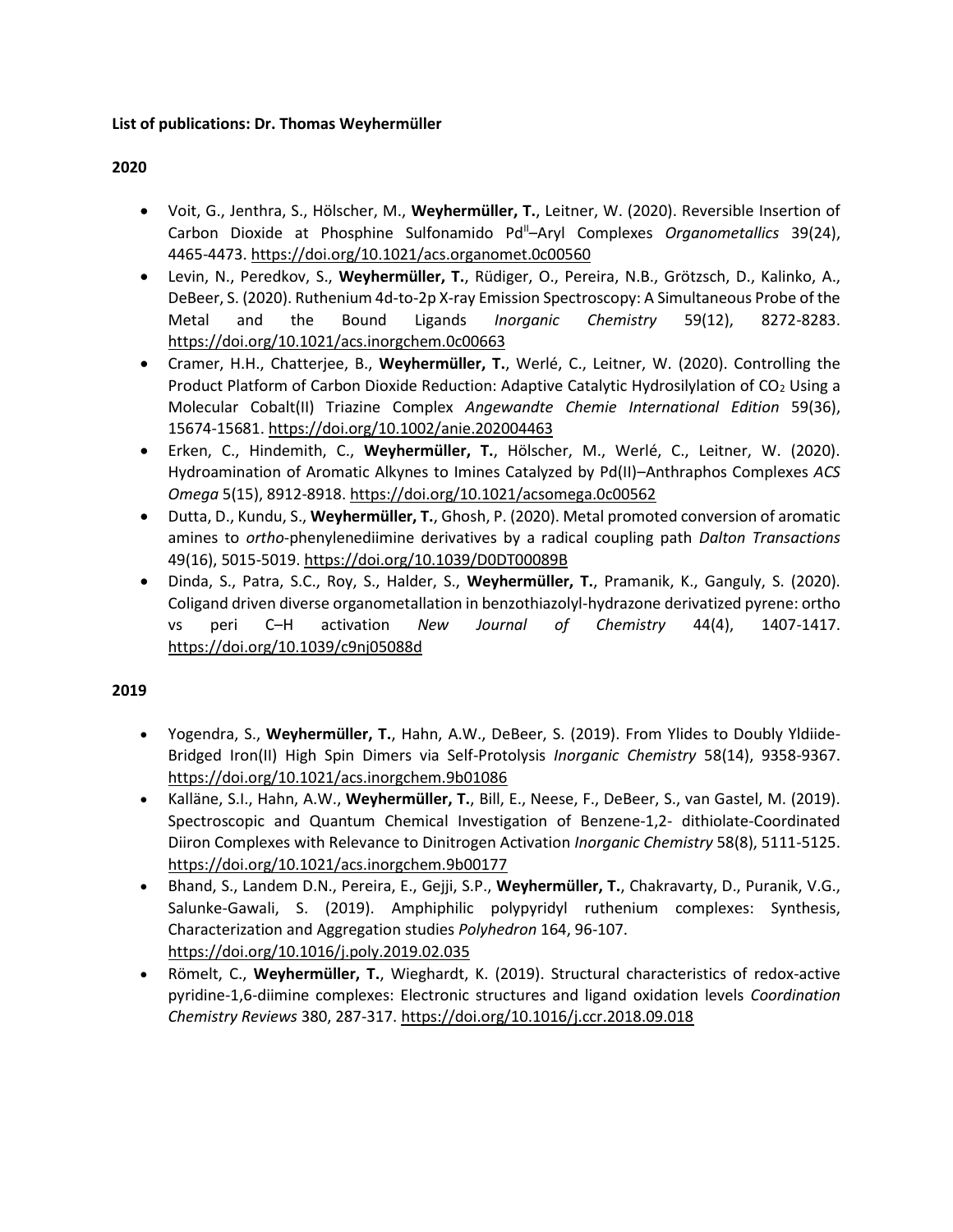• Wang, M., Römelt, C., **Weyhermüller, T.**, Wieghardt, K. (2019). Coordination Modes, Oxidation, and Protonation Levels of 2,6-Pyridinediimine and 2,2′:6′,2′́-Terpyridine Ligands in New Complexes of Cobalt, Zirconium, and Ruthenium. An Experimental and Density Functional Theory Computational Study *Inorganic Chemistry* 58(1), 121-132. <https://doi.org/10.1021/acs.inorgchem.8b01949>

### **2018**

- Erken, C., Kaithal, A., Sen, S., **Weyhermüller, T.**, Hölscher, M., Werlé, C., Leitner, W. (2018). Manganese-catalyzed hydroboration of carbon dioxide and other challenging carbonyl groups *Nature Communications* 9, 4521.<https://doi.org/10.1038/s41467-018-06831-9>
- Kundu, S., Dutta, D., Maity, S., **Weyhermüller, T.**, Ghosh, P. (2018). Proton-Coupled Oxidation of a Diarylamine: Amido and Aminyl Radical Complexes of Ruthenium(II) *Inorganic Chemistry* 57(19), 11948-11960. <https://doi.org/10.1021/acs.inorgchem.8b01401>
- Levin, N., Codesido N.O., Marcolongo, J.P., Alborés, **Weyhermüller, T.**, Olabe, J.A., Slep, L.D. (2018). Remarkable Changes of the Acidity of Bound Nitroxyl (HNO) in the  $[Ru(Me<sub>3</sub>[9]aneN<sub>3</sub>)(L<sup>2</sup>)(NO)]<sup>n+</sup> Family (n = 1-3). Systematic Structural and Chemical Exploration and$ Bioinorganic Chemistry Implications *Inorganic Chemistry* 57(19), 12270-12281. <https://doi.org/10.1021/acs.inorgchem.8b01958>
- Hahn, A.W., Van Kuiken, B.E., Chilkuri, V.G., Levin, N., Bill, E., **Weyhermüller, T.**, Nicolaou, A., Miyawaki, J., Harada, Y., DeBeer, S. (2018). Probing the Valence Electronic Structure of Low-Spin Ferrous and Ferric Complexes Using 2p3d Resonant Inelastic X-ray Scattering (RIXS) *Inorganic Chemistry* 57(37), 11918-11923[. https://doi.org/10.1021/acs.inorgchem.8b01550](https://doi.org/10.1021/acs.inorgchem.8b01550)
- Van Kuiken, B.E., Hahn, A.W., Nayyar, B., Schiewer, C.E., Lee, S.C., Meyer, F., **Weyhermüller, T.**, Nicolaou, A., Cui, Y-T., Miyawaki, J., Hatada, Y., DeBeer, S. (2018). Electronic Spectra of Iron-Sulfur Complexes Measured by 2p3d RIXS *Spectroscopy Inorganic Chemistry* 57(12), 7355-7361. <https://doi.org/10.1021/acs.inorgchem.8b01010>
- Römelt, C., Ye, S., Bill, E., **Weyhermüller, T.**, van Gastel, M., Neese, F. (2018). Electronic Structure and Spin Multiplicity of Iron Tetraphenylporphyrins in their Reduced States as Determined by a Combination of Resonance Raman Spectroscopy and Quantum Chemistry *Inorganic Chemistry* 57(4), 2141-2148.<https://doi.org/10.1021/acs.inorgchem.7b03018>

- Rees, J.A., Bjornsson, R., Kowalska, J.K., Lima, F.A., Schlesier, J., Sippel, D., **Weyhermüller, T.**, Einsle, O., Kovacs, J.A., DeBeer, S. (2017). Comparative electronic structures of nitrogenase FeMoco and FeVco *Dalton Transactions* 46(8), 2445-2455.<https://doi.org/10.1039/c7dt00128b>
- Suturina, E.A., Nehrkorn, J., Zadrozny, J.M., Liu, J., Atanasov, M., **Weyhermüller, T.**, Maganas, D., Hill, S., Schnegg, A., Bill, E., Long, J.R., Neese, F. (2017). Magneto-Structural Correlations in Pseudotetrahedral Forms of the  $[Co(SPh)_4]^2$  Complex Probed by Magnetometry, MCD Spectroscopy, Advanced EPR Techniques, and ab Initio Electronic Structure Calculations *Inorganic Chemistry* 56(5), 3102-3118.<https://doi.org/10.1021/acs.inorgchem.7b00097>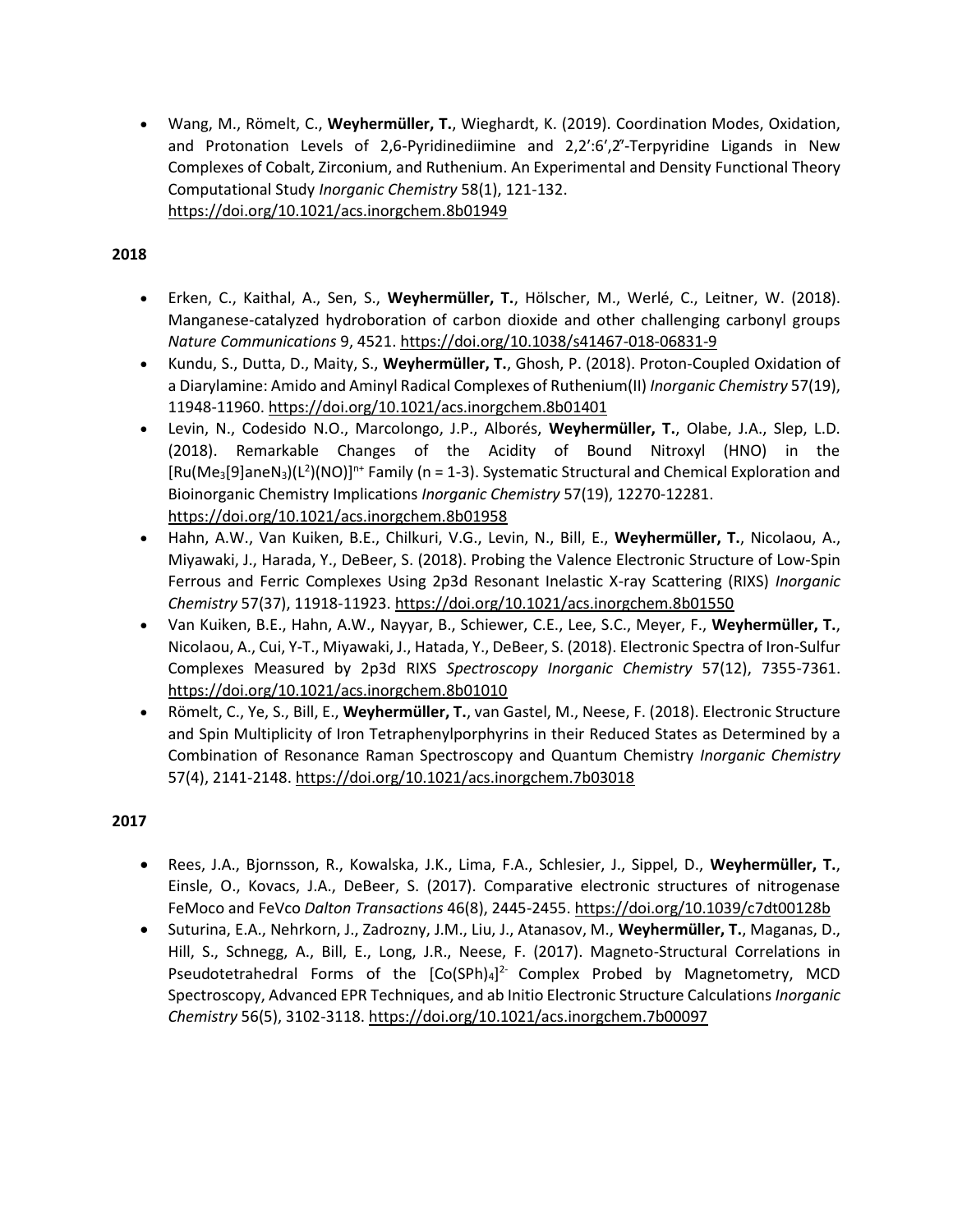- Chowdhury, A.R., Roy, B.G., Jana, S., **Weyhermüller, T.**, Banerjee, P. (2017). A simple cleft shaped hydrazine-functionalized colorimetric new Schiff base chemoreceptor for selective detection of Fin organic solvent through PET signaling: Development of a chemoreceptor based sensor kit for detection of fluoride *Sensors and Actuators B: Chemical* 241, 706-715. <https://doi.org/10.1016/j.snb.2016.10.095>
- Römelt, C., Song, J.S., Tarrago, M., Rees, J.A., van Gastel, M., **Weyhermüller, T.**, DeBeer, S., Bill, E., Neese, F., Ye, S. (2017). Electronic Structure of a Formal Iron(0),Porphyrin Complex Relevant to CO<sup>2</sup> Reduction *Inorganic Chemistry* 56(8), 4745-4750. <https://doi.org/10.1021/acs.inorgchem.7b00401>
- Manikandamathavan V.M., Thangaraj M., **Weyhermüller T.**, Parameswari R.P., Punitha V., Murthy N.N., Nair B.U. (2017). Novel mononuclear Cu(II) terpyridine complexes: Impact of fused ring thiophene and thiazole head groups towards DNA/BSA interaction, cleavage and antiproliferative activity on HepG2 and triple negative CAL-51 cell line *European Journal of Medicinal Chemistry* 135(28), 434-446.<https://doi.org/10.1016/j.ejmech.2017.04.030>
- Sabenya, G., Lázaro, L., Gambo, I., Martin-Diaconescu, V., Andris, E., **Weyhermüller, T.**, Neese, F., Roithova, J., Bill, E., Lloret-Fillol, J., Costas, M. (2017). Generation, Spectroscopic, and Chemical Characterization of an Octahedral Iron(V)-Nitrido Species with a Neutral Ligand Platform *Journal of the American Chemical Society* 139(27), 9168-9177.<https://doi.org/10.1021/jacs.7b00429>
- Hahn, A.W., Van Kuiken, B.E., al Samarai, M., Atanasov, M., **Weyhermüller, T.**, Cui, Y.T., Miyawaki, J., Harada, Y., Nicolaou, A., DeBeer, S. (2017). Measurement of the Ligand Field Spectra of Ferrous and Ferric Iron Chlorides Using 2p3d RIXS *Inorganic Chemistry* 56(14), 8203-8211. <https://doi.org/10.1021/acs.inorgchem.7b00940>
- Kowalska, J.K., Nayyar, B., Rees, J.A., Schiewer, C.E., Lee, S.C., Kovacs, J.A., Meyer, F., **Weyhermüller, T.**, Otero, E., DeBeer, S. (2017). Iron L2,3-edge X-ray Absorption and X-ray Magnetic Circular Dichroism Studies of Molecular Iron Complexes with Relevance to the FeMoco and FeVco Active Sites of Nitrogenase *Inorganic Chemistry* 56(14), 8147-8158. <https://doi.org/10.1021/acs.inorgchem.7b00852>
- Khannam, M., **Weyhermüller, T.**, Goswami, U., Mukherjee, C. (2017). A highly stable L-alaninebased mono(aquated) Mn(II) complex as a T<sub>1</sub>-weighted MRI contrast agent *Dalton Transactions* 46(31), 10426-10432[. https://doi.org/10.1039/c7dt02282d](https://doi.org/10.1039/c7dt02282d)
- Shit, M., Bera, S., Maity, S., **Weyhermüller, T.**, Ghosh, P. (2017). Coordination of *o-*benzosemiquinonate, o-iminobenzosemiquinonate and aldimine anion radicals to oxidovanadium(IV) *New Journal of Chemistry* 41, 4564-4572.<https://doi.org/10.1039/c7nj00186j>
- Levin, N. Perdoménico, J., Bill, E., **Weyhermüller, T.**, Slep, L.D. (2017). Pushing the photodelivery of nitric oxide to the visible: are {FeNO}<sup>7</sup> complexes good candidates? *Dalton Transactions* 46(46), 16058-16064[. https://doi.org/10.1039/c7dt03142d](https://doi.org/10.1039/c7dt03142d)

- Shit, M., Bera, S., Maity, S., Maji, S., **Weyhermüller, T.**, Ghosh, P. (2016). Oxidovanadium Complexes of 2,2'-Bipyridine, 1,10 Phenanthroline, and *p*-Nitro-*o*-aminophenol - Radical versus Nonradical States *European Journal of Inorganic Chemistry* 2016(3), 330-338. <https://doi.org/10.1002/ejic.201501246>
- Bera, S., Maity, S., **Weyhermüller, T.**, Ghosh, P. (2016). Radical non-radical states of the [Ru(PIQ)] core in complexes (PIQ=9,10-phenanthreneiminoquinone) *Dalton Transactions* 45(19), 8236- 8247[. https://doi.org/10.1039/c6dt00091f](https://doi.org/10.1039/c6dt00091f)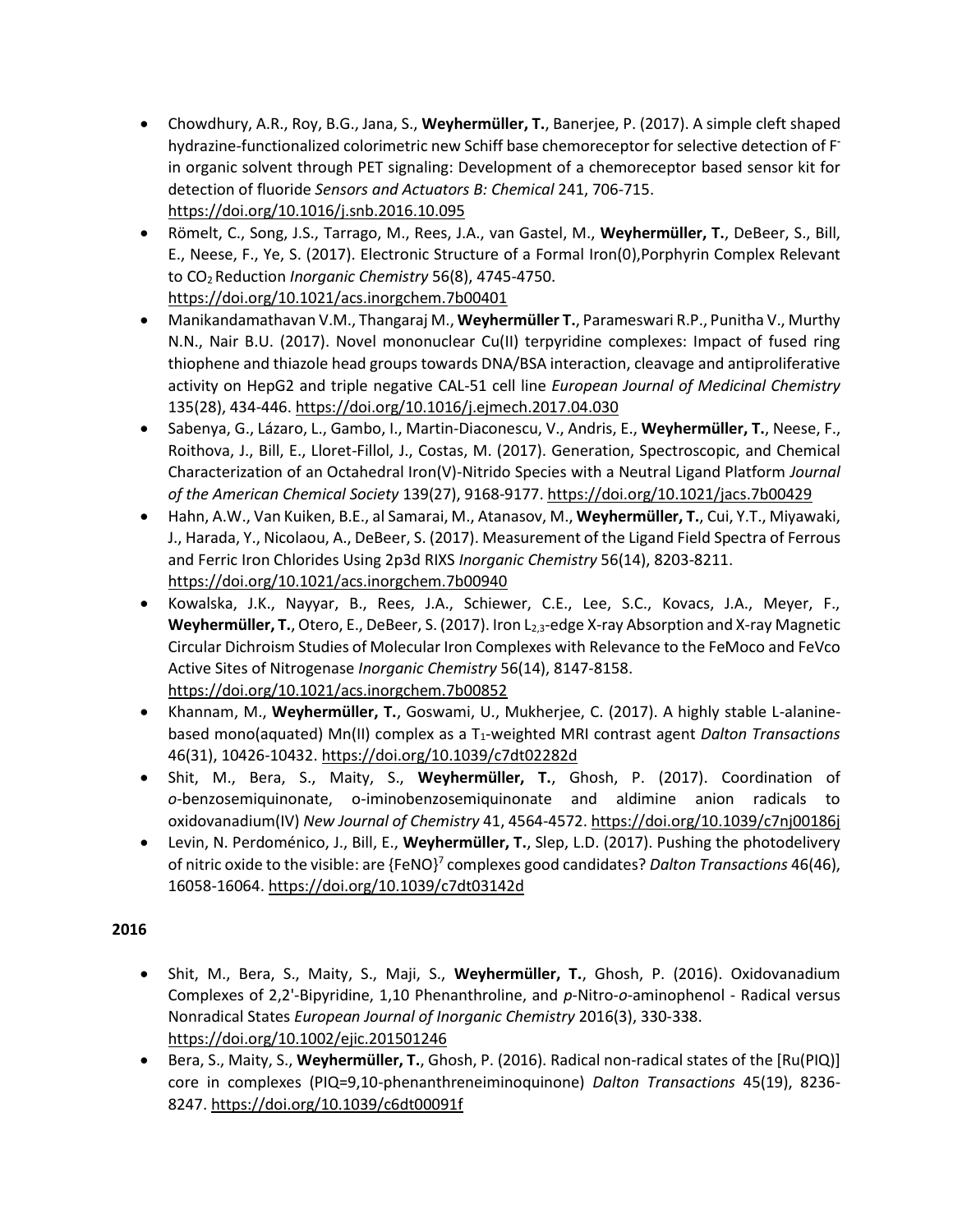- Bera, S., Mondal, S., Maity, S., **Weyhermüller, T.**, Ghosh, P. (2016). Radical and Non-Radical States of the [Os(PIQ)] Core (PIQ = 9,10-Phenanthreneiminoquinone): Iminosemiquinone to Iminoquinone Conversion Promoted *o*-Metalation Reaction *Inorganic Chemistry* 55(10), 4746- 4756[. https://doi.org/10.1021/acs.inorgchem.6b00040](https://doi.org/10.1021/acs.inorgchem.6b00040)
- Wang, M., **Weyhermüller, T.**, Bill, E., Ye, S., Wieghardt, K. (2016). Structural and Spectroscopic Characterization of Rhenium Complexes Containing Neutral, Monoanionic, and Dianionic Ligands of 2,2'-Bipyridines and 2,2':6,2''-Terpyridines: An Experimental and Density Functional Theory (DFT)-Computational Study *Inorganic Chemistry* 55(10), 5019-5036. <https://doi.org/10.1021/acs.inorgchem.6b00609>
- Dar, U.A., Shand, S., Lande, D.N., Rao, S.S., Patil, Y.P., Gejji, S.P., Nethaji, M., **Weyhermüller, T.**, Salunke-Gawali, S. (2016). Molecular structures of 2-hydroxy-1,4-naphthoqinone derivatives and their zinc(II) complexes: Combining experiment and density functional theory *Polyhedron* 113, 61-72.<https://doi.org/10.1016/j.poly.2016.04.002>
- Bhand, S., Patil, R., Shinde, Y., Lande, D.N., Rao, S.S., Kathawate, L., Gejji, S.P., **Weyhermüller, T.**, Salunke-Gawali, S. (2016). Tautomerism in *o*-hydroxyanilino-1,4-naphthoquinone derivatives: Structure, NMR, HPLC and density functional theoretic investigations *Journal of Molecular Structure* 1123, 245-260.<https://doi.org/10.1016/j.molstruc.2016.06.026>
- Kundu, S., Mondal, A., **Weyhermüller, T.**, Sproules, S., Ghosh, P. (2016). Molecular and electronic structures of copper-cuprizone and analogues *Inorganica Chimica Acta* 451, 23-30. <https://doi.org/10.1016/j.ica.2016.06.040>
- Maity, S., Kundu, S., Bera, S., **Weyhermüller, T.**, Ghosh, P. (2016). Mixed-Valence *o-*Iminobenzoquinone and *o*-Iminobenzosemiquinonate Anion Radical Complexes of Cobalt: Valence Tautomerism *European Journal of Inorganic Chemistry* 2016(22), 3680-3690. <https://doi.org/10.1002/ejic.201600525>
- Maity, S., Kundu, S., Bera, S., **Weyhermüller, T.**, Ghosh, P. (2016). *o*-Iminobenzoquinone and *o-*Iminobenzosemiquinonate Anion Radical Complexes of Rhodium and Ruthenium *European Journal of Inorganic Chemistry* 2016(22), 3691-3697[. https://doi.org/10.1002/ejic.201600526](https://doi.org/10.1002/ejic.201600526)
- Levin, N., Codesido, N.O., **Bill, E.**, **Weyhermüller, T.**, Gaspari, A.P.S., da Silva, R.S., Olabe, J.A., Slep, L.D. (2016). Structural, Spectroscopic, and Photochemical Investigation of an Octahedral NO-Releasing {RuNO}<sup>7</sup> Species *Inorganic Chemistry* 55(16), 7808-7810. <https://doi.org/10.1021/acs.inorgchem.6b00719>
- Shit, M., Maity, S., Bera, S., **Weyhermüller, T.**, Ghosh, P. (2016). Coordination of *o-*benzosemiquinonate, *o*-iminobenzosemiquinonate, 4,4'-di-*tert*-butyl-2,2'-bipyridine and 1,10 phenanthroline anion radicals to oxidovanadium(IV) *New Journal of Chemistry* 40(12), 10305- 10315.<https://doi.org/10.1039/c6nj02220k>
- Bera, S., Maity, S., **Weyhermüller, T.**, Ghosh, P. (2016). Arylamino radical complexes of ruthenium and osmium: dual radical counter in a molecule *Dalton Transactions* 45(48), 19428-19440. <https://doi.org/10.1039/c6dt03728c>

• Bjornsson, R., Delgado-Jaime, M.U., Lima, F.A., Sippel, D., Schlesier, J., **Weyhermüller, T.**, Einsle, O., Neese, F., DeBeer, S. (2015). Molybdenum L-Edge XAS Spectra of MoFe Nitrogenase *Zeitschrift für Anorganische und Allgemeine Chemie* 641(1), 65-71. <https://doi.org/10.1002/zaac.201400446>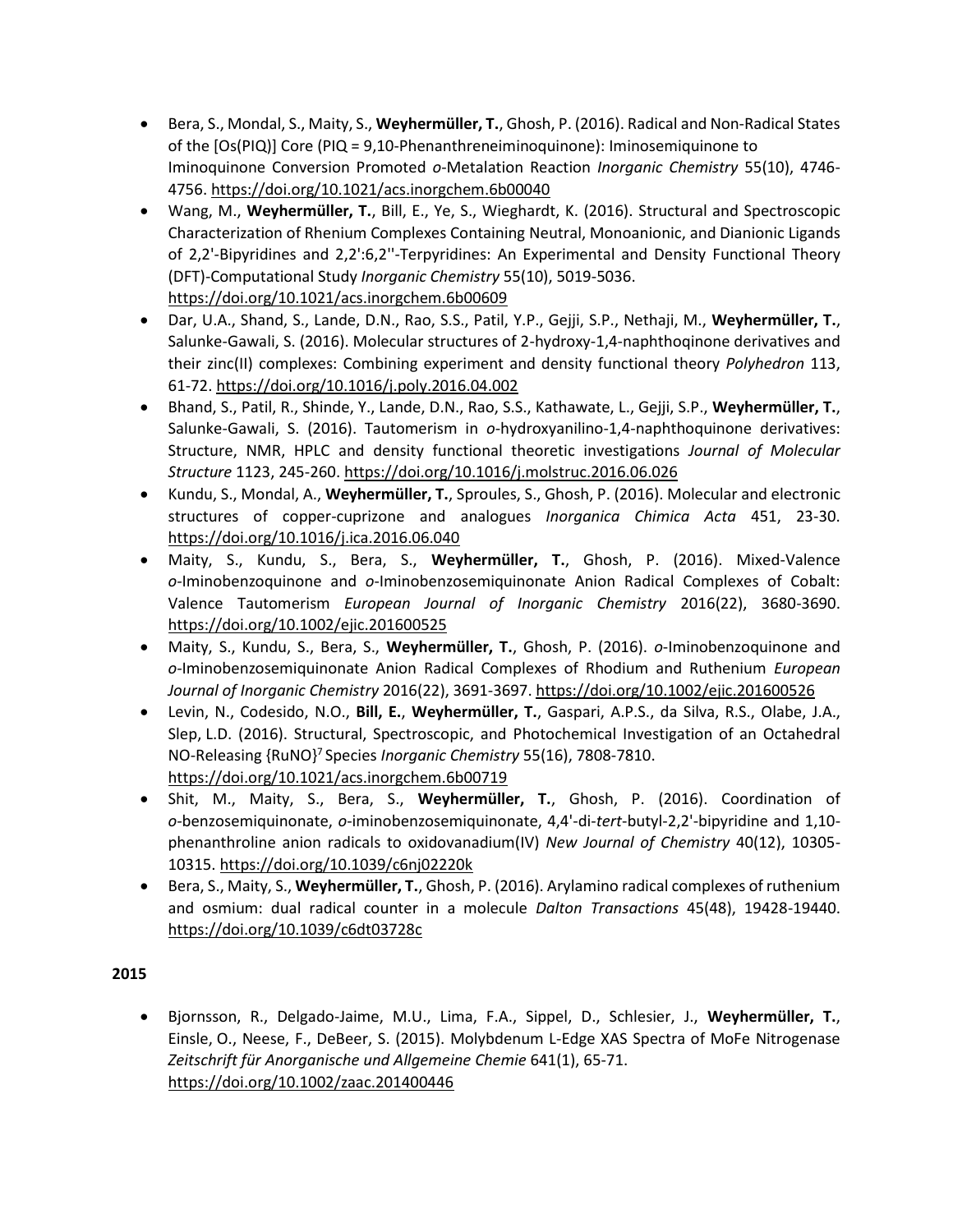- Wang, M., **Weyhermüller, T.**, Wieghardt, K. (2015). Determining the Electronic Structure of a Series of [(phen)<sub>3</sub>M]<sup>0</sup> (M = Ti, V, Mo) and [(pdi)<sub>2</sub>M]<sup>n+</sup> (M = Cr, Mo) Complexes: Coordination of Neutral Ligands vs. π-Radical Anions *European Journal of Inorganic Chemistry* 2015(20), 3246- 3254[. https://doi.org/10.1002/ejic.201500420](https://doi.org/10.1002/ejic.201500420)
- Chaudhuri, S., Kundu, S., Biswas, M.K., **Weyhermüller, T.**, Ghosh, P. (2015). Mononuclear zinc(II), cadmium(II), cobalt(III) and di-nuclear nickel(II) complexes of a 14pi electron diimine ligand: Syntheses, structures, photoluminescence and DFT investigations *Inorganic Chimica Acta* 430, 199-207.<https://doi.org/10.1016/j.ica.2015.02.032>
- Maity, S., Kundu, S., Roy, A.S., **Weyhermüller, T.**, Ghosh, P. (2015). Orthometalation of Dibenzo[1,2]quinoxaline with Ruthenium(II/III), Osmium(II/III/IV), and Rhodium(III) lons and Orthometalated [RuNO]<sup>6/7</sup> Derivatives *Inorganic Chemistry* 54(4), 1384-1394. <https://doi.org/10.1021/ic502320m>
- Chadar, D., Camilles, M., Patil, R., Khan, A., **Weyhermülller, T.**, Salunke-Gawali, S. (2015). Synthesis and characterization of n-alkylamino derivatives of vitamin K3: Molecular structure of 2-methyl-3-(n-propylamino)-1,4-naphthoquinone and antibacterial activities *Journal of Molecular Structure* 1086, 179-189.<https://doi.org/10.1016/j.molstruc.2015.01.029>
- Maity, S., Kundu, S., **Weyhermüller, T.**, Ghosh, P. (2015). Tris(2,2 '-azobispyridine) Complexes of Copper(II): X-ray Structures, Reactivities, and the Radical Nonradical Bis(ligand) Analogues *Inorganic Chemistry* 54(4), 1300-1313.<https://doi.org/10.1021/ic502750u>
- Marcolongo, J.P., **Weyhermüller, T.**, Slep, L.D. (2015). Exploring the photo-stability of the {Ru(py)4} 2+ fragment *Inorganica Chimica Acta* 429, 174-182. <https://doi.org/10.1016/j.ica.2014.12.039>
- Ware, A.P., Patil, A., Klomane, S., **Weyhermüller, T.**, Pingale, S.S., Salunke-Gawali, S. (2015). Naphthoquinone based chemosensor 2-(2'-aminomethylpyridine)-3-chloro-1,4-naphthoquinone for metal ions: Single crystal X-ray structure, experimental and TD-DFT study *Journal of Molecular Structure* 1093, 39-48. <https://doi.org/10.1016/j.molstruc.2015.03.016>
- Wang M., England J., **Weyhermüller T.**, Wieghardt K. (2015). Electronic structures of "low-valent" neutral complexes  $[NiL_2]^0$  (S = 0; L = bpy, phen, tpy) - An experimental and DFT computational study *European Journal of Inorganic Chemistry* 2015(9), 1511-1523. <https://doi.org/10.1002/ejic.201403144>
- Kochem A., **Weyhermüller T.**, Neese F., van Gastel M. (2015). EPR and quantum chemical investigation of a bioinspired hydrogenase model with a redox-active ligand in the first coordination sphere *Organometallics* 34(5), 995-1000. <https://doi.org/10.1021/acs.organomet.5b00039>
- Weber K., **Weyhermüller T.**, Bill E., Erdem Ö.F., Lubitz W. (2015). Design and Characterization of Phosphine Iron Hydrides: Toward Hydrogen-Producing Catalysts *Inorganic Chemistry* 54(14), 6928-6937.<https://doi.org/10.1021/acs.inorgchem.5b00911>
- Chadar, D., Rao, S.S., Khan, A., Gejji, S.P., Bhat, K.S., **Weyhermüller, T.**, Salunke-Gawali, S. (2015). Benzo[α]phenoxazines and Benzo[α]phenothiazine from Vitamin K3: Synthesis, Molecular Structures, DFT Studies and Cytotoxic Activity *RSC Advances* 5(71), 57917-57929. <https://doi.org/10.1039/c5ra08496b>
- Pal, S., Konkimalla, V.B., Kathawate, L., Rao, S.S., Gejii, S.P., Puranik, V.G., **Weyhermüller, T.**, Salunke-Gawali, S. (2015). Targeting chemorefractory COLO205 (BRAF V600E) cell lines using substituted benzo[α]phenoxazines *RSC Advances* 5(100), 82549-82263. <https://doi.org/10.1039/c5ra14949e>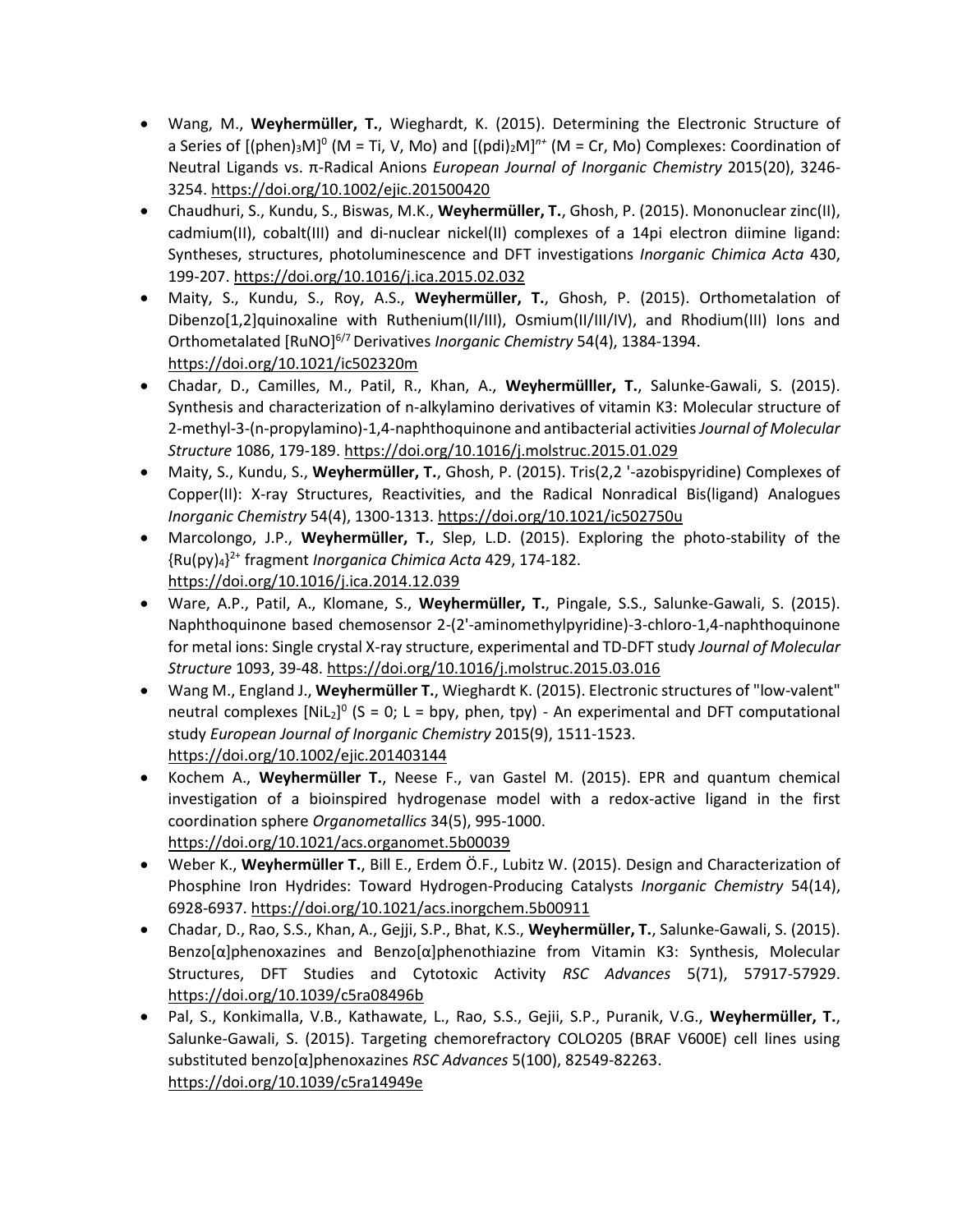- Maxwell, L., Gómez-Coca, S., Weyhermüller, T., Panyella, D., Ruiz, E (2015). A trinuclear Cu<sup>II</sup> complex with functionalized *s*-heptazine N-ligands: molecular chemistry from a g-C<sub>3</sub>N<sub>4</sub> fragment *Dalton Transactions* 44(36), 15761-15763.<https://doi.org/10.1039/c5dt02485d>
- Rapatskiy, L., Ames, W.M., Pérez-Navarro, M., Savitsky, A., Griese, J.J., **Weyhermüller, T.**, Shafaat, H.S., Hogböm, M., Neese, F., Pantazis, D.A., Cox, N. (2015). Characterization of Oxygen Bridged Manganese Model Complexes Using Multifrequency <sup>17</sup>O-Hyperfine EPR Spectroscopies and Density Functional Theory *Journal of Physical Chemistry* B 119(43), 13904-13921. <https://doi.org/10.1021/acs.jpcb.5b04614>
- England J., Bill E., **Weyhermüller T.**, Neese F., Atanasov M., Wieghardt K. (2015). Molecular and Electronic Structures of Homoleptic Six-Coordinate Cobalt(I) Complexes of 2,2′:6′,2″-Terpyridine, 2,2′-Bipyridine, and 1,10-Phenanthroline. An Experimental and Computational Study *Inorganic Chemistry* 54(24), 12002-12018[. https://doi.org/10.1021/acs.inorgchem.5b02415](https://doi.org/10.1021/acs.inorgchem.5b02415)

- Bjornsson, R., Lima, F.A., Spatzal, T., **Weyhermüller, T.**, Glatzel, T., Bill, E., Einsle, O., Neese, F., DeBeer, S. (2014). Identification of a spin-coupled Mo(III) in the nitrogenase iron-molybdenum cofactor *Chemical Science* 5(8), 3096-3103.<https://doi.org/10.1039/C4SC00337C>
- Pedersen, K.S., Sigrist, M., Sørensen, M.A., Barra, A.-L., **Weyhermüller, T.**, Piligkos, S., Thuesen, C. Aa., Vinum, M.G., Mutka, H., Weihe, H., Clérac, R., Bendix, J. (2014). [ReF<sub>6</sub>]<sup>2-</sup> A Robust Module for the Design of Molecule-Based Magnetic Materials *Angewandte Chemie International Edition* 53(5), 1351-1354[. https://doi.org/10.1002/anie.201309981](https://doi.org/10.1002/anie.201309981)
- Weber, K., Erdem, Ö.F., Bill, E., **Weyhermüller, T.**, Lubitz, W. (2014). Modeling the Active Site of [NliFe] Hydrogenases and the [NiFe<sub>u</sub>] Subsite of the C-Cluster of Carbon Monoxide Dehydrogenases: Low-Spin Iron(II) Versus High-Spin Iron(II) *Inorganic Chemistry* 53(12), 6329- 6337[. https://doi.org/10.1021/ic500910z](https://doi.org/10.1021/ic500910z)
- Wang, M., Weyhermüller, T., Wieghardt, K. (2014). The Electron Transfer Series [Mo<sup>III</sup>(bpy)<sub>3</sub>]<sup>n</sup>  $(n=3+, 2+, 1+, 0, 1-)$ , and the Dinuclear Species  $\frac{1}{2}M_0^{\text{III}}Cl(M^{\text{e}}bpy)_2\frac{1}{2}(\mu_2-Q)Cl_2$  and  $\frac{1}{2}M_0^{\text{III}}(tpy \cdot)_2\frac{1}{2}(\mu_2-Q)Cl_2$ MoO4)](PF6)2٠4MeCN *Chemistry – A European Journal* 20(29), 9037-9044. <https://doi.org/10.1002/chem.201402223>
- Wang, M., Bill, E., **Weyhermüller, T.**, Wieghardt, K. (2014). The neutral complex [Cr<sup>III</sup><sub>4</sub> (μ<sub>3</sub>-O)<sub>2</sub>(μ<sub>2</sub>-CH<sub>3</sub>CO<sub>2</sub>)<sub>7</sub>(<sup>t</sup>bpy<sup>0</sup>)(<sup>t</sup>bpy<sup>•</sup>)]<sup>0</sup> - A tetranuclear Cr(III) species containing a neutral (bpy<sup>0</sup>) and a π -radical anion (bpy• ) 1- *Canadian Journal of Chemistry* 92(10), 913-917. <https://doi.org/10.1139/cjc-2014-0020>
- Plenk, C., Weyhermüller, T., Rentschler, E. (2014). Folded Cr<sub>12</sub>Co<sub>12</sub> and Cr<sub>12</sub>Ni<sub>12</sub> wheels: a sharp increase in nuclearity of heterometallic chromium rings *Chemical Communications* 50(29), 3871-3873.<https://doi.org/10.1039/C4CC00895B>
- Maganas, D., Roemelt, M., **Weyhermüller, T.**, Blume, R., Hävecker, M, Knop-Gericke, A., DeBeer, S., Schlögl, R., Neese, F. (2014). L-edge X-ray absorption study of mononuclear vanadium complexes and spectral predictions using a restricted open shell configuration interaction Ansatz *Physical Chemistry Chemical Physics* 16(1), 264-276[. https://doi.org/10.1039/c3cp52711e](https://doi.org/10.1039/c3cp52711e)
- Weber, K., Heise, I., **Weyhermüller, T.**, Lubitz, W. (2014). Synthesis and Characterization of Nickel Compounds with Tetradentate Thiolate-Thioether Ligands as Precursors for [NiFe]-Hydrogenase Models *European Journal of Inorganic Chemistry* 2014(1), 148-155. <https://doi.org/10.1002/ejic.201301223>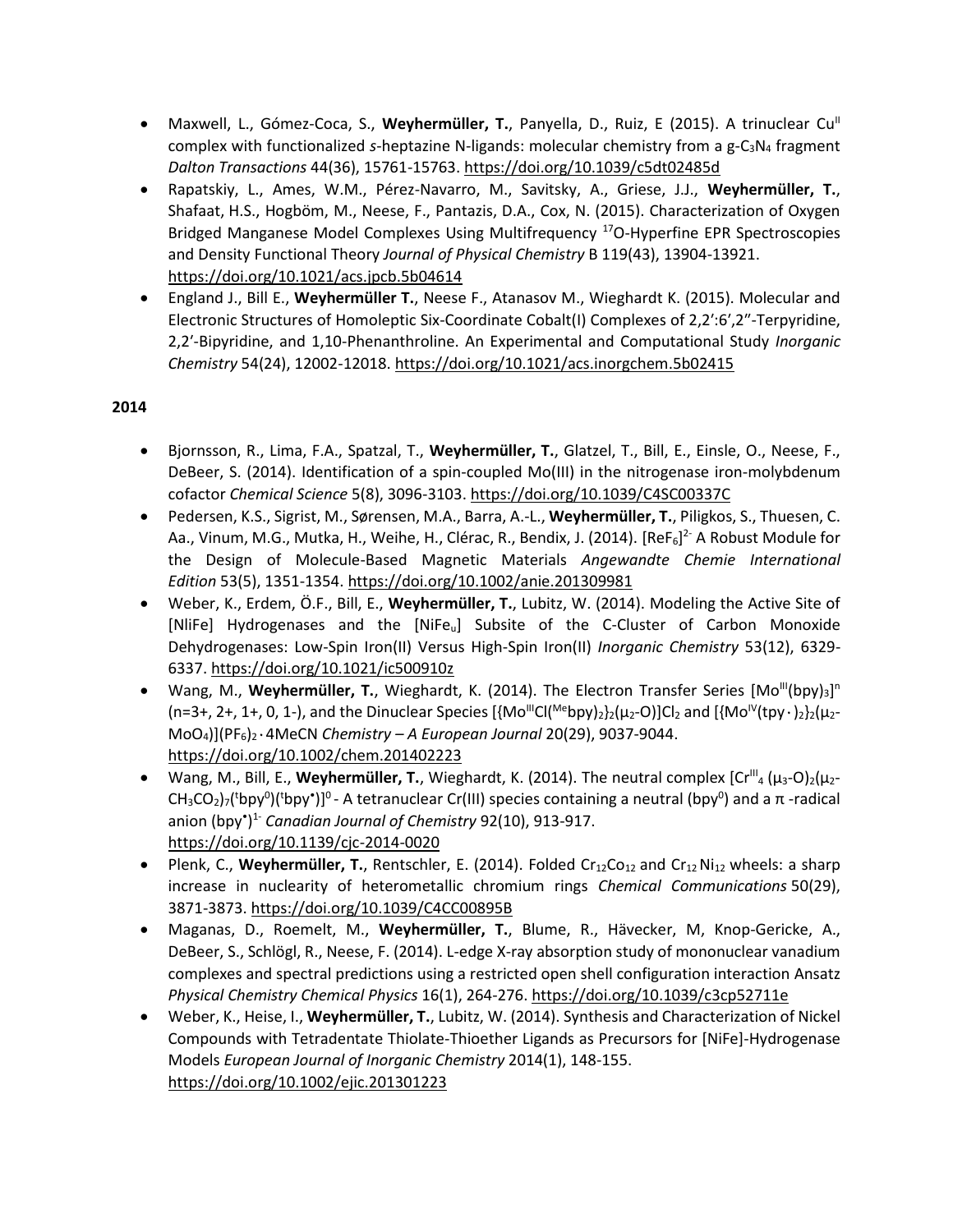- Salunke-Gawali, S., Pawar, O., Nikalje, M., Patil, R., **Weyhermüller, T.**, Puranik, V.G., Konkimalla, V.B. (2014). Synthesis, characterization and molecular structures of homologated analogs of 2-bromo-3-(*n*-alkylamino)-1,4-napthoquinone *Journal of Molecular Structure* 1056-1057, 97-103.<https://doi.org/10.1016/j.molstruc.2013.10.016>
- Codesido, N.O., **Weyhermüller, T.**, Olabe, J.A., Slep, L.D. (2014). Nitrosyl-Centered Redox and Acid-Base Interconversions in [Ru(Me<sub>3</sub>[9]aneN<sub>3</sub>)(bpy)(NO)]<sup>3,2,1+</sup>. The pK<sub>a</sub> of HNO for its Nitroxyl Derivative in Aqueous Solution *Inorganic Chemistry* 53(2), 981-997. <https://doi.org/10.1021/ic402448p>
- Wang, M., England, J., **Weyhermüller, T.**, Wieghardt, K. (2014). Molecular and Electronic Structures of the Members of the Electron Transfer Series [Mn(bpy)<sub>3</sub>]<sup>n</sup> (n=2+, 1+, 0, 1-) and [Mn(tpy)2] <sup>m</sup> (m=4+, 3+, 2+, 1+, 0). An Experimental and Density Functional Theory Study *Inorganic Chemistry* 53(4), 2276-2287.<https://doi.org/10.1021/ic4029854>
- Pedersen, K.S., Lorusso, G., Morales, J.J., **Weyhermüller, T.**, Piligkos, S., Singh, S.K., Larsen, D., Schau-Magnussen, M., Rajaraman, G., Evangelisti, M., Bendix, J. (2014). Fluoride-Bridged {GdIII <sup>3</sup> MIII <sup>2</sup>} (M= Cr, Fe, Ga) Molecular Magnetic Refrigerants *Angewandte Chemie International Edition* 53(9), 2394-2397[. https://doi.org/10.1002/anie.201308240](https://doi.org/10.1002/anie.201308240)
- Patra, S.C., **Weyhermüller, T.**, Ghosh, P. (2014). Ruthenium, Rhodium, Osmium, and Iridium Complexes of Osazones (Osazones = Bis-Arylhydrazones of Glyoxal) (2014). Radical *versus* Nonradical States *Inorganic Chemistry* 53(5), 2427-2440.<https://doi.org/10.1021/ic4022432>
- Chaudhuri, S., Bera, S., Biswas, M.K., Roy, A.S., **Weyhermüller, T.**, Gosh, P. (2014). Oxidovanadium(IV), oxidomolybdenum(VI) and cobalt(III) complexes of *o*-phenylenediamine derivatives: oxidative dehydrogenation and photoluminescence *Inorganic Chemistry Frontiers* 1(4), 331-341.<https://doi.org/10.1039/C3QI00103B>
- Kathawate, L., Joshi, P.V., Dash, T.K., Pal, S., Nikalje, M., **Weyhermüller, T.**, Puranik, V.G., Konkimalla V.B., Salunke-Gawali S. (2014). Reaction between lawsone and aminophenol derivatives: Synthesis, characterization, molecular structures and antiproliferative activity *Journal of Molecular Structure* 1075, 397-405.<https://doi.org/10.1016/j.molstruc.2014.07.007>
- Patil, R., Chadar, D., Chaudhari, D., Peter, J., Nikalje, M., **Weyhermüller, T.**, Salunke-Gawali, S. (2014). Synthesis and characterization of 2-(*n*-alkylamino)-1,4-napthoquinone: Molecular structures of ethyl and hexyl derivatives *Journal of Molecular Structure* 1075, 345-351. <https://doi.org/10.1016/j.molstruc.2014.06.094>
- Manikandamathavan, V. M., **Weyhermüller, T.**, Parameswari, R.P., Sathishkumar, M., Subramanian, V., Nair, B.U. (2014). DNA/protein interaction and cytotoxic activity of imidazole terpyridine derived Cu(II)/Zn(II) metal complexes *Dalton Transactions* 43(34), 13018-13031. <https://doi.org/10.1039/C4DT01378F>
- Patra, S.C., Roy, A.S., Manivannan, V., **Weyhermüller, T.**, Ghosh, P. (2014). Ruthenium, osmium and rhodium complexes of 1,4-diaryl 1,4-diazabutadiene: radical *versus* non-radical states *Dalton Transactions* 43(36), 13731-13741.<https://doi.org/10.1039/C4DT01241K>
- Saha, P., Roy, A.S., **Weyhermüller, T.**, Ghosh, P. (2014). Metal ion promoted tautomerization and C—N bond cleavage: conversion of catechol to a *p*-benzoquinone derivative *Chemical Communications* 50(86), 13073-13076. <https://doi.org/10.1039/C4CC05286B>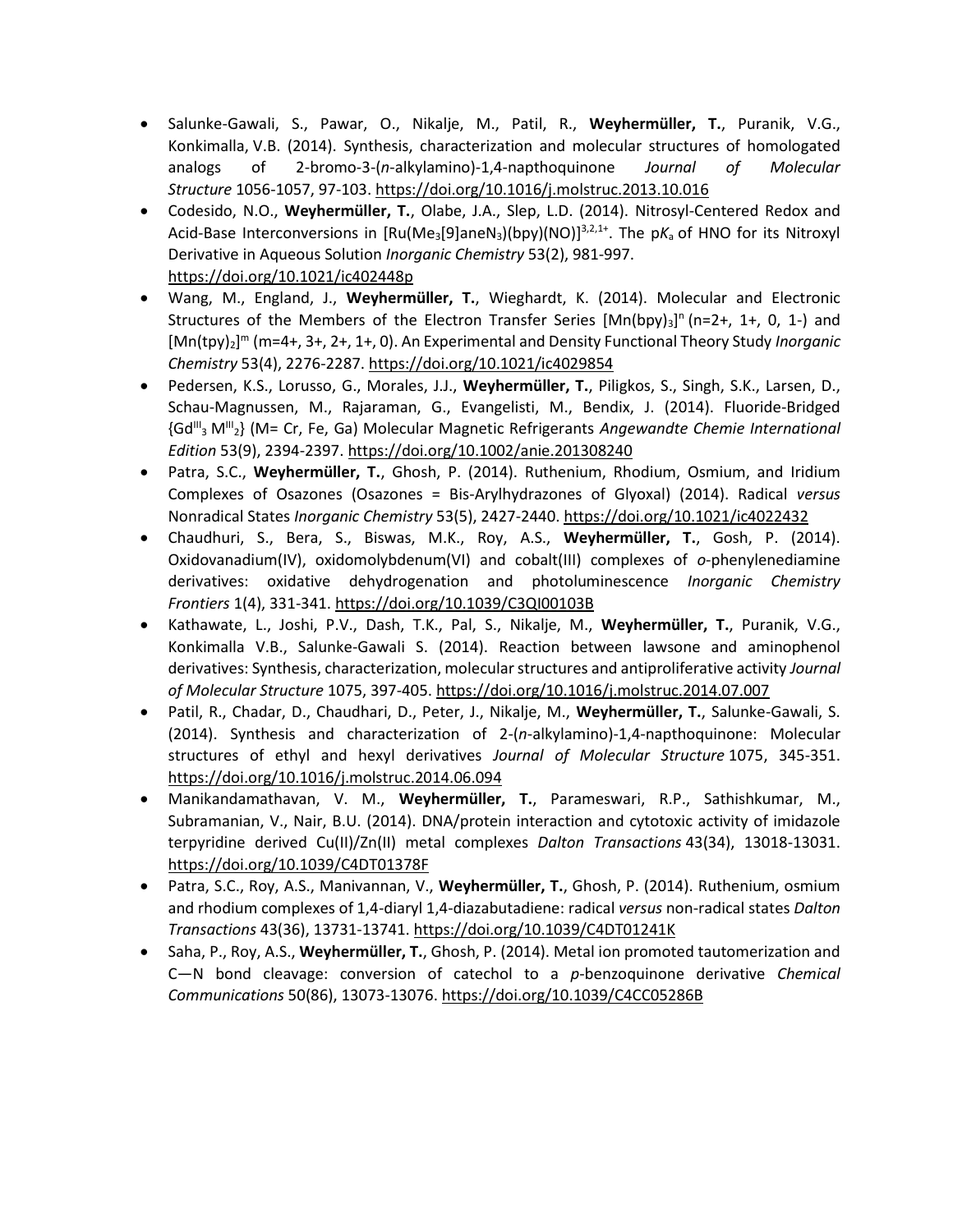- Kochem, A., Thomas, F., Jarjayes, O., Gelon, G., Philouze, C., **Weyhermüller, T.**, Neese, F., van Gastel, M. (2013). Structural and Spectroscopic Investigation of an Anilinosalen Cobalt Complex with Relevance to Hydrogen Production *Inorganic Chemistry* 52(24), 14428-14438. <https://doi.org/10.1021/ic402818g>
- Lima, F.A., Bjornsson, R., **Weyhermüller, T.**, Chandraskaran, P., Glatzel, P., Neese, F., DeBeer, S. (2013). High-Resolution Molybdenum K-edge X-ray Absorption Spectroscopy Analyzed with Time-Dependent Density Functional Theory *Physical Chemistry Chemical Physics 15(48), 20911-20920.*  <https://doi.org/10.1039/c3cp53133c>
- Hazra, S., Bhattacharya, S., Singh, M.K., Carrella, L., Rentschler, E., **Weyhermüller, T.**, Rajaraman, G., Mohanta, S. (2013). Syntheses, Structures, Magnetic Properties and Density Functional Theoretical Magneto-Structural Correlations of Bis(μ-Phenoxo) and Bis(μ-Phenoxo)-μ-Acetate/Bis(μ-Phenoxo)-Bis(μ-Acetate) Dinuclear Fe<sup>ll|</sup>Ni<sup>||</sup> Compounds *Inorganic Chemistry* 52(22), 12881-12892. <https://doi.org/10.1021/ic400345w>
- Wang, M., **Weyhermüller, T.**, England, J., Wieghardt, K. (2013). Molecular and Electronic Structures of Six-Coordinate "Low-Valent" [M(<sup>Me</sup>bpy)<sub>3</sub>]<sup>0</sup> (M = Ti, V, Cr, Mo) and [M(tpy)<sub>2</sub>]<sup>0</sup> (M = Ti, V, Cr), and Seven-Coordinate  $[MOF(^{Me}by)_3](PF_6)$  and  $[MX(tpy)_2](PF_6)$  (M = Mo, X = Cl and M = W, X = F *Inorganic Chemistry* 52(21), 12763-12776. <https://doi.org/10.1021/ic402037e>
- Chaudhuri, S., Patra, S.C., Saha, P., Roy, A.S., Maity, S., Bera, S., Sardar, P.S., Ghosh, S., **Weyhermüller, T.**, Ghosh, P. (2013). Zinc(II), iron(II/III) and ruthenium(II) complexes of *o*-phenylenediamine derivatives: oxidative dehydrogenation and photoluminescence *Dalton Transactions* 42(42), 15028-15042.<https://doi.org/10.1039/c3dt51771c>
- Morgenstern, B., Neis, C., Zaschka, A., Romba, J., **Weyhermüller, T.**, Hegetschweiler, K. (2013). Formation and Base Hydrolysis of Oxydimethaneamine Bridges in Co<sup>ll-</sup>Amine Complexes *Inorganic Chemistry* 52(20), 12080-12097.<https://doi.org/10.1021/ic4019053>
- Tondreau, A.M., Stieber, S.C.E., Milsmann, C., Lobkovsky, E., **Weyhermüller, T.**, Semproni, S.P., Chirik, P. (2013). Oxidation and Reduction of Bis(imino)pyridine Iron Dinitrogen Complexes: Evidence for Formation of a Chelate Trianion *Inorganic Chemistry* 52(2), 635-646*.* <https://doi.org/10.1021/ic301675t>
- Bowman, A.C., England, J, Sproules, S., **Weyhermüller, T.**, Wieghardt, K. (2013). Electronic Structures of Homoleptic [Tris(2,2'-bipyridine)M]*<sup>n</sup>* Complexes of the Early Transition Metals (M = Sc, Y, Ti, Zr, Hf, V, Nb, Ta; *n* = 1+, 0, 1-, 2-, 3-). An Experimental and Density Functional Theoretical Study *Inorganic Chemistry* 52(4), 2242-2256.<https://doi.org/10.1021/ic302799s>
- Menelaou, M., **Weyhermüller, T.**, Soler, M., Aliaga-Alcalde, N. (2013). Novel Paramagnetic-Luminescent Building Blocks containing Manganese(II) and Anthracene-based Curcuminoids *Polyhedron* 52, 398-405.<https://doi.org/10.1016/j.poly.2012.08.061>
- Biswas, M.K., Patra, S.C., Maity, A.N., Ke, S.-C. Ke, **Weyhermüller, T.**, Ghosh, P. (2013). Asymmetric Cleavage of 2,2´-Pyridil to Picolinic Acid Anion Radical Coordinated to Ruthenium(II): Splitting of Water to Hydrogen *Chemical Communications 49(40), 4522-4524.*  <https://doi.org/10.1039/c3cc40956b>
- Wang, M., England, J., **Weyhermüller, T.**, Kokatam, S.-L., Pollock, C.J., DeBeer, S., Shen, J., Yap, G.P.A., Theopold, K.H., Wieghardt, K. (2013). New Complexes of Chromium(III) Containing Organic π -Radical Ligands: An Experimental and DFT Computational Study *Inorganic Chemistry* 52(8), 4472-448. <https://doi.org/10.1021/ic302743s>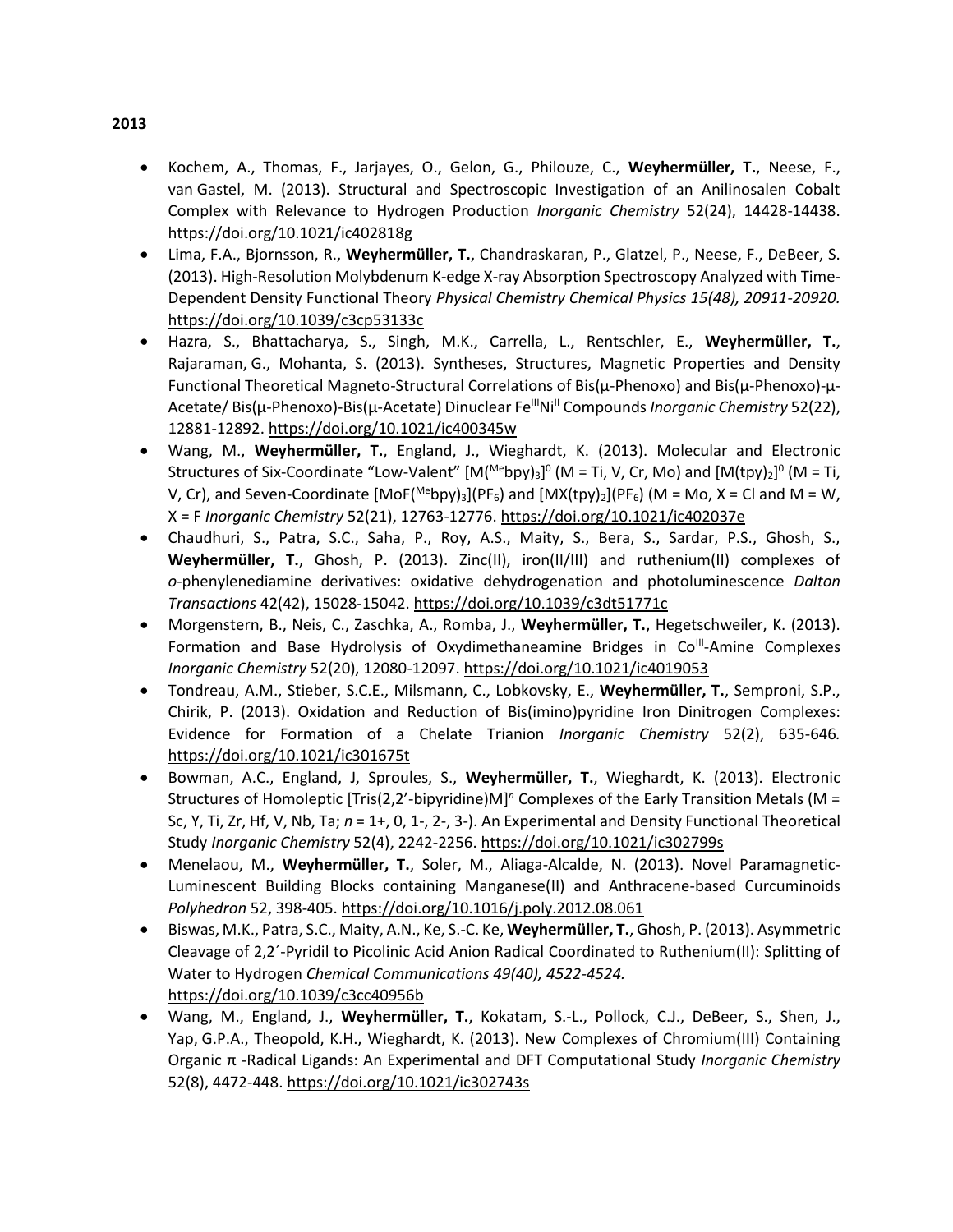- Jana, A., Weyhermüller, T., Mohanta, S. (2013). Metal complex analogues of crown ethers as the preorganized motif to stabilize aquated proton in solid state *CrystEngComm* 15(20), 4099-4106. <https://doi.org/10.1039/c3ce27075k>
- Biswas, M.K., Patra, S.C., Maity, A.N., Ke, S.-C., Weyhermüller, T., Ghosh, P. (2013). 9,10- Phenanthrenesemiquinone Radical Complexes of Ruthenium(III), Osmium(III) and Rhodium(III) and redox series *Dalton Transactions* 42(18), 6538-6552.<https://doi.org/10.1039/c3dt00038a>
- Kundu, S., Maity, S., Weyhermüller, T., Ghosh, P. (2013). Oxidovanadium Catechol Complexes: Radical versus Non-Radical States and Redox Series *Inorganic Chemistry 52(13), 7417-7430.*  <https://doi.org/10.1021/ic400166z>
- Pal, S., Jadhav, M., Weyhermüller, T., Patil, Y., Nethaji, M., Kasabe, U., Kathawate, L., Konkimalla, V.B., Salunke-Gawali, S. (2013). Molecular Structures and Antiproliferative Activity of Side-Chain Saturated and Homologated Analogs of 2-Chloro-3-(*n*-alkylamino)-1,4-naphtoquinone *Journal of Molecular Structure* 1049, 355-361.<https://doi.org/10.1016/j.molstruc.2013.06.062>
- Hoeke, V., Krickemeyer, E., Heidemeier, M., Theil, H., Stammler, A., Bögge, H., Weyhermüller, T., Schnack, J., Glaser, T. (2013). A Comprehensive Study on Triplesalen-Based [Mn<sup>ill</sup><sub>6</sub>Fe<sup>ill</sup>]<sup>3+</sup> and [Mn<sup>III</sup><sub>6</sub>Fe<sup>II</sup>]<sup>2+</sup> Complexes: Redox-Induced Variation of Molecular Magnetic properties *European Journal of Inorganic Chemistry 2013(25), 4398-4409.* <https://doi.org/10.1002/ejic.201300400>

- Salunke-Gawali, S., Kathwate, L., Shinde, Y., Puranik, V.G., **Weyhermüller, T.** (2012). Single crystal X-ray structure of Lawsone anion: Evidence for coordination of alkali metal ions and formation of naphthosemiquinone radical in basic media *Journal of Molecular Structure* 1010, 38-45. <https://doi.org/10.1016/j.molstruc.2011.11.015>
- Aliaga-Alcalde, N., Rodriguez, L., Ferbinteanu, M., Höfer, P., **Weyhermüller, T.** (2012). Crystal Structure, Fluorescence and Nanostructuration Studies of the First Zn<sup>II</sup> Anthracene-Based Curcuminoid *Inorganic Chemistry* 51(2), 864-873[. https://doi.org/10.1021/ic201420d](https://doi.org/10.1021/ic201420d)
- Scarborough, C.C., Lancaster, K.M., DeBeer, S., **Weyhermüller, T.**, Wieghardt, K. (2012). Experimental Fingerprints for Redox-Active Terpyridine in  $[Cr(tpy)_2](PF_6)$ <sub>n</sub> (n = 3 - 0), and the Remarkable Electronic Structure of [Cr(tpy)2] 1- *Inorganic Chemistry* 51(6), 3718-3732. <https://doi.org/10.1021/ic2027219>
- Safaei, E., Sheykhi, H., **Weyhermüller, T.**, Bill, T. (2012). A magnetostructural study of three novel iron(III) complexes of tripodal amine phenolate ligands *Inorganic Chimica Acta* 384, 69-75. <https://doi.org/10.1016/j.ica.2011.11.036>
- Birk, T., Pedersen, K.S., Thuesen, C.A., **Weyhermüller, T.**, Schau-Magnussen, M., Piligkos, S., Weihe, H., Mossin, S., Evangelisti, M., Bendix, J. (2012). Fluoride Bridges as Structure-Directing Motifs in 3d-4f Cluster Chemistry *Inorganic Chemistry* 51(9), 5435-5443. <https://doi.org/10.1021/ic300421x>
- Scarborough, C.C., Sproules, S., Doonan, C.J., Hagen, K.S., **Weyhermüller, T.**, Wieghardt, K. (2012). Scrutinizing Low-Spin Cr(II) Complexes *Inorganic Chemistry* 51(12), 6969-6982. <https://doi.org/10.1021/ic300882r>
- Sathyaraj, G., Kiruthika, M., **Weyhermüller, T.**, Nair, B.U. (2012). Ruthenium(II) [3+2+1] Mixed Ligand Complexes: Substituent Effect on Photolability, Photooxidation, of bases, Photocytotoxicity and Photonuclease Activity *Dalton Transactions* 41(27), 8460-8471. <https://doi.org/10.1039/c2dt30260h>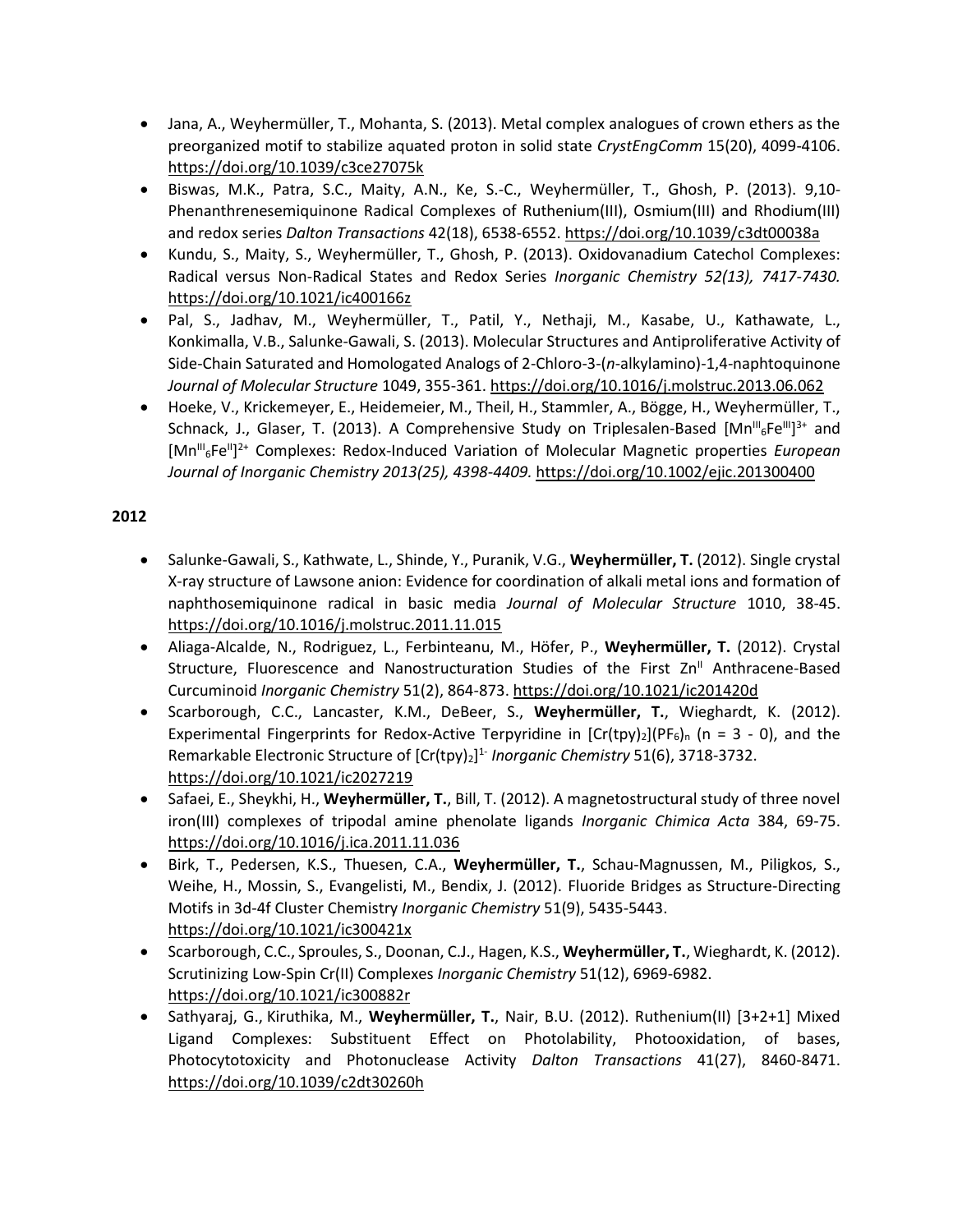- Dreiser, J., Pedersen, K.S., Birk, T., Schau-Magnussen, M., Piamonteze, C., Rusponi, S., **Weyhermüller, T.**, Brune, H., Nolting, F., Bendix, J. (2012). X-ray Magnetic Circular Dichroism (XMCD) Study of a Methoxide-Bridged Dy<sup>III</sup>-Cr<sup>III</sup> Cluster Obtained by Fluoride Abstraction from *cis*- $[Cr^{\text{III}}F_2(\text{phen})_2]^+$ <sup>+</sup> *The Journal of Physical Chemistry A* 116(30), 7842-7847. <https://doi.org/10.1021/jp303512a>
- Sathyaraj, G., Muthamilselvan, D., Kiruthika, M., **Weyhermüller, T.**, Nair, B.U. (2012). Ferrocene Conjugated Imidazolephenols as Multichannel Ditopic Receptor for Biologically Active Cations and Anions *Journal of Organometallic Chemistry* 716, 150-158. <https://doi.org/10.1016/j.jorganchem.2012.06.014>
- Indumathy, R., **Weyhermüller, T.**, Rajapandian, V., Subramanian, V., Nair, B.U. (2012). An Unusual Oxidation of the Imidazolyl Ring in a Cobalt Terpyridyl Complex: Crystal Structure and Photonuclease Activity of the Transformed Cobalt Terpyridyl Complex *Polyhedron* 43(1), 159-169. <https://doi.org/10.1016/j.poly.2012.06.031>
- Codesido, N.O., De Candia, A.G., **Weyhermüller, T.**, Olabe, J.A., Slep, L.D. (2012). An Electron-rich {RuNO}<sup>6</sup> Complex: *trans*-[Ru(DMAP)4(NO)(OH)]2+ - Structure and Reactivity *European* Journal of Inorganic *Chemistry* 2012(27), 4301-4309[. https://doi.org/10.1002/ejic.201200413](https://doi.org/10.1002/ejic.201200413)
- England, J., Scarborough, C.C., Weyhermüller, T., Sproules, S., Wieghardt, K. (2012). Electronic Structures of the Electron Transfer Series: [M(bpy)<sub>3</sub>]<sup>n</sup>, [M(tpy)<sub>2</sub>]<sup>n</sup>, and [Fe(<sup>t</sup>bpy)<sub>3</sub>]<sup>n</sup> (M = Fe, Ru; *n* = 3+, 2+, 1+, 0, 1-). A Mössbauer Spectroscopic and Density Functional Theory Study *European Journal of Inorganic Chemistry* 2012(29), 4605-4621[. https://doi.org/10.1002/ejic.201200232](https://doi.org/10.1002/ejic.201200232)
- Gopal, S., Mathiyalagan, K., **Weyhermüller, T.**, Nair, B.U. *(2012).* Oxidative Cleavage of DNA by Ruthenium(II) Complexes Containing Ferrocene/Non-Ferrocene Conjugated Imidazole Phenol Ligand *Organometallics* 31(19), 6980-6987.<https://doi.org/10.1021/om3007882>
- Rajalakahmi, S., **Weyhermüller, T.**, Dinesh, M., Nair, B.U. (2012). [Copper\(II\) complexes of](http://www.scopus.com/record/display.url?eid=2-s2.0-84867384233&origin=resultslist&sort=plf-f&src=s&st1=Weyherm%c3%bcller&st2=Weyhermuller&searchTerms=%3f%21%22*%24&sid=DF6220DE4BD03A70A9AAFF9A3D550274.WeLimyRvBMk2ky9SFKc8Q%3a20&sot=b&sdt=b&sl=105&s=%28AUTHOR-NAME%28Weyherm%c3%bcller%29+OR+AUTHOR-NAME%28Weyhermuller%29+OR+AUTHOR-NAME%28Weyhermueller%29%29+AND+PUBYEAR+%3e+2011&relpos=0&relpos=0&searchTerm=%28AUTHOR-NAME%28Weyherm%C3%BCller%29+OR+AUTHOR-NAME%28Weyhermuller%29+OR+AUTHOR-NAME%28Weyhermueller%29%29+AND+PUBYEAR+%26gt%3B+2011)  [terpyridine derivatives: A footstep towards development of antiproliferative agent for breast](http://www.scopus.com/record/display.url?eid=2-s2.0-84867384233&origin=resultslist&sort=plf-f&src=s&st1=Weyherm%c3%bcller&st2=Weyhermuller&searchTerms=%3f%21%22*%24&sid=DF6220DE4BD03A70A9AAFF9A3D550274.WeLimyRvBMk2ky9SFKc8Q%3a20&sot=b&sdt=b&sl=105&s=%28AUTHOR-NAME%28Weyherm%c3%bcller%29+OR+AUTHOR-NAME%28Weyhermuller%29+OR+AUTHOR-NAME%28Weyhermueller%29%29+AND+PUBYEAR+%3e+2011&relpos=0&relpos=0&searchTerm=%28AUTHOR-NAME%28Weyherm%C3%BCller%29+OR+AUTHOR-NAME%28Weyhermuller%29+OR+AUTHOR-NAME%28Weyhermueller%29%29+AND+PUBYEAR+%26gt%3B+2011)  [cancer](http://www.scopus.com/record/display.url?eid=2-s2.0-84867384233&origin=resultslist&sort=plf-f&src=s&st1=Weyherm%c3%bcller&st2=Weyhermuller&searchTerms=%3f%21%22*%24&sid=DF6220DE4BD03A70A9AAFF9A3D550274.WeLimyRvBMk2ky9SFKc8Q%3a20&sot=b&sdt=b&sl=105&s=%28AUTHOR-NAME%28Weyherm%c3%bcller%29+OR+AUTHOR-NAME%28Weyhermuller%29+OR+AUTHOR-NAME%28Weyhermueller%29%29+AND+PUBYEAR+%3e+2011&relpos=0&relpos=0&searchTerm=%28AUTHOR-NAME%28Weyherm%C3%BCller%29+OR+AUTHOR-NAME%28Weyhermuller%29+OR+AUTHOR-NAME%28Weyhermueller%29%29+AND+PUBYEAR+%26gt%3B+2011) *Journal of Inorganic Biochemistry* 117, 48-59. <https://doi.org/10.1016/j.jinorgbio.2012.08.010>
- Weber, K., Krämer, T., Shafaat, H., **Weyhermüller, T.**, Bill, E., van Gastel, M., Neese, F., Lubitz, W. (2012). A functional [NiFe]-hydrogenase model compound that undergoes biologically relevant reversible thiolate protonation *Journal of the American Chemical Society* 134(51), 20745-20755. <https://doi.org/10.1021/ja309563p>
- Manikandamathavan, M.V., Rajapandian, V., Freddy, A.J., **Weyhermüller, T.**, Nair, B.U. (2012). Effect of Coordinated Ligands on Antiproliferative Activity and DNA Cleavage Property of Three Mononuclear Cu(II)-Terpyridine Complexes *European Journal of Medicinal Chemistry* 57, 449-458. <https://doi.org/10.1016/j.ejmech.2012.06.039>

- Jana, A., Koner, R., **Weyhermüller, T.**, Lemoine, P., Ghosh, M., Mohanta, S. (2011). Syntheses, crystal structures and magnetic properties of [2x1+1x2] heterotetrametallic and [1x1+1x1] heterodimetallic cocrystals of copper(II) and iron(II/III) *Inorganic Chimica Acta* 375(1), 263-270.
- Scarborough, C.C, Sproules, S., **Weyhermüller, T.**, DeBeer, S., Wieghardt, K. (2011). Electronic and Molecular Structures of the Members of the Electron Transfer Series  $[Cr<sup>t</sup>bpy]_3]$ <sup>n</sup> (n=3+, 2+, 1+, 0): An X-ray Absorption Spectroscopic and Density Functional Theoretical Study *Inorganic Chemistry*  50(24), 12446-12462[. https://doi.org/10.1021/ic201123x](https://doi.org/10.1021/ic201123x)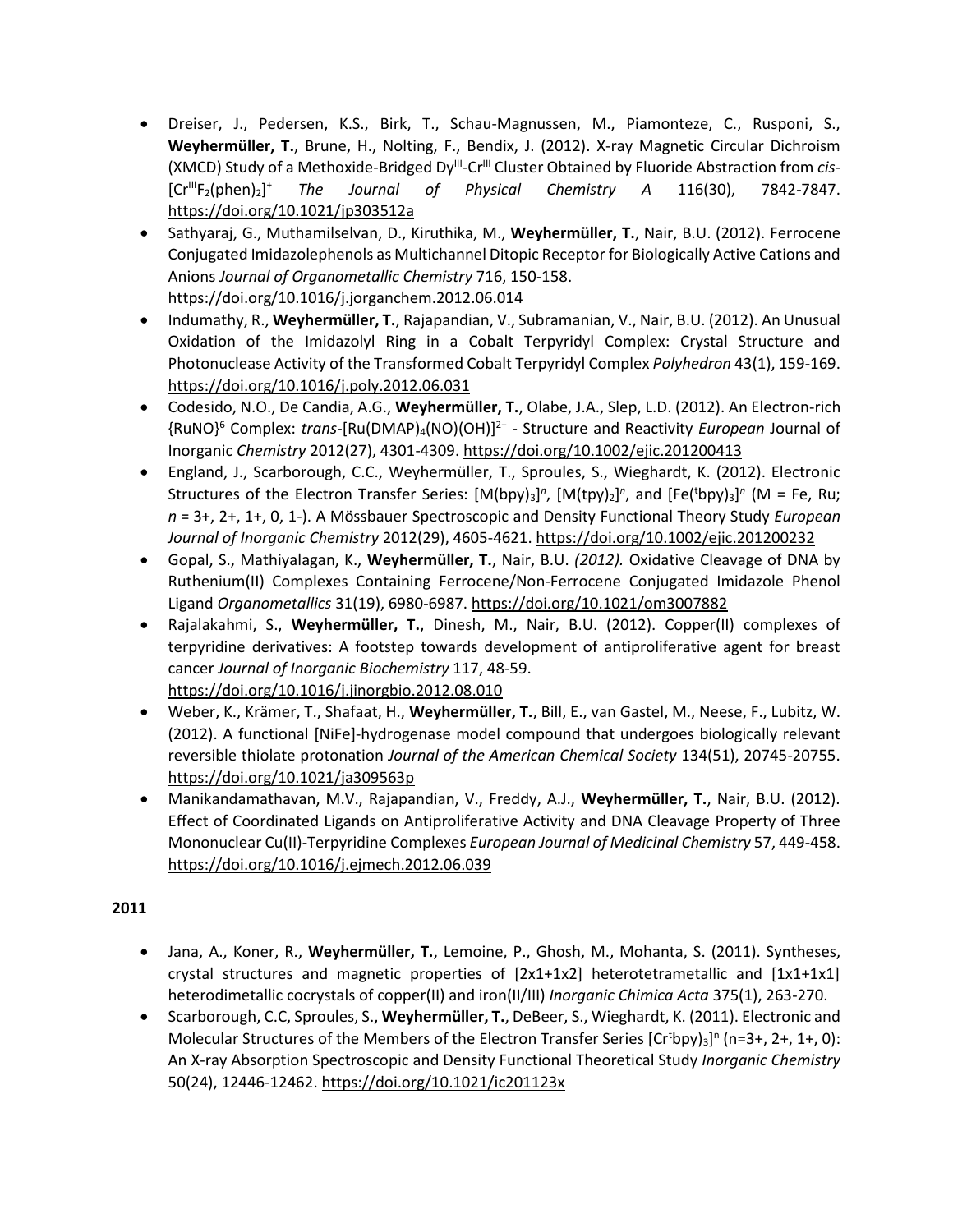- Sproules, S., **Weyhermüller, T.**, Goddard, R., Wieghardt, K. (2011). The Rhenium Tris(dithiolene) Electron Transfer Series: Calibrating Covalency *Inorganic Chemistry* 50(24), 12623-12631. <https://doi.org/10.1021/ic2016534>
- Crimmin, M.R., Rosebrugh, L.E., Tomson, N.C., **Weyhermüller, T.**, Bergman, R.G., Toste, F.D., Wieghardt, K. (2011). [(TMEDA)Co(NO)<sub>2</sub>][BPh<sub>4</sub>]: A versatile synthetic entry point to four and five coordinate {Co(NO)2} <sup>10</sup> complexes *Journal of Organometallic Chemistry* 696(25), 3974-3981. <https://doi.org/10.1016/j.jorganchem.2011.04.038>
- Paine, T.K., Sheet, D., **Weyhermüller, T.**, Chaudhuri, P. (2011). Iron(II)-Mediated Reductive Cleavage of Disulfide and Diselenide Bonds: Iron(III) Complexes of Mixed *O,X,O* and *O,X* (X = S, Se) Donor Ligands *European Journal of Inorganic Chemistry* (2011)34, 5250-5257. <https://doi.org/10.1002/ejic.201100674>
- Birk, T., Schau-Magnussen, M., **Weyhermüller, T.**, Bendix, J. (2011). *cyclo*-Tetra-*μ*-fluorido- $1:2\kappa^2 F;2:3\kappa^2 F;3:4\kappa^2 F;1:4\kappa^2 F$ -octa-nitrato-1 $\kappa^8 O, O';3\kappa^8 O, O'$ -tetrakis-(1,10-phenanthroline)-2*κ* <sup>4</sup>*N,N'*;4*κ* <sup>4</sup>*N,N'*-2,4-dichromium(III)-1,3-dineodymium(III) methanol tetrasolvate monohydrate *Acta Crystallographica Section E – Crystallographic Communications* E67, M1561-M1562. <https://doi.org/10.1107/S1600536811042383>
- Manikandamathavan, V.M., Parameswari, R.P., **Weyhermüller, T.**, Vasanthi, H.R., Nair, B.U. (2011). Cytotoxic copper (II) mixed ligand complexes: Crystal structure and DNA cleavage activity *European Journal of Medicinal Chemistry* 46(9), 4537-4547. <https://doi.org/10.1016/j.ejmech.2011.07.030>
- Safaei, E., Rasouli, M., **Weyhermüller, T.**, Bill, E. (2011). Synthesis and characterization of binuclear [ONXO]-type amine-bis(phenolate) copper(II) complexes *Inorganica Chimica Acta*  375(1), 158-165. <https://doi.org/10.1016/j.ica.2011.04.048>
- Sproules, S., Banerjee, P., **Weyhermüller, T.**, Yan, Y, Donahue, J.P., Wieghardt, K. (2011). Monoanionic Molybdenum and Tungsten Tris(dithiolene) Complexes: A Multifrequency EPR Study *Inorganic Chemistry* 50(15), 7106-7122. <https://doi.org/10.1021/ic2006265>
- **Weyhermüller, T.**, Wagner, R., Biswas, B., Chaudhuri, P. (2011). A non-linear (2,2,2) alkoxobridging in a Fe<sup>lll</sup><sub>4</sub>O<sub>6</sub> core potentially relevant to iron-tunicates *Inorganica Chimica Acta* 374(1), 140-146. <https://doi.org/10.1016/j.ica.2011.01.107>
- Presow, S.R., Ghosh, M., Bill, E., **Weyhermüller, T.**, Wieghardt, K. (2011). Molecular and electronic structures of new iron complexes containing N,S-coordinated o-iminothionebenzosemiquinonate(1-)  $\pi$  radical ligands: An experimental and density functional theoretical study *Inorganica Chimica Acta* 374(1), 226-239. <https://doi.org/10.1016/j.ica.2011.02.036>
- Castro, M.A., Rusjan, M., Vega, D., Peña, O., **Weyhermüller, .T**, Cukiernik, F.D., Slep, L.D. (2011). An unexpected carboxylato-bridged-only hexanuclear copper compound *Inorganica Chimica Acta*  374(1), 499-505. <https://doi.org/10.1016/j.ica.2011.03.025>
- Tomson, N.C., Labios, L.A., **Weyhermüller, T.**, Figueroa, J.S., Wieghardt, K. (2011). Redox Noninnocence of Nitrosoarene Ligands in Transition Metal Complexes *Inorganic Chemistry* 50(12), 5763-5776. <https://doi.org/10.1021/ic2005979>
- **Weyhermüller, T.**, Wagner, R., Chaudhuri, P. (2011). Asymmetrically Dibridged Diiron(III) Complexes with Aminebis(phenoxide)-Based Ligands for a Magnetostructural Study *European Journal of Inorganic Chemistry* (2011)16, 2547-2557. <https://doi.org/10.1002/ejic.201001340>
- Russell, S.K., Milsmann, C., Lobkovsky, E., **Weyhermüller, T.**, Chirik, P.J. (2011). Synthesis, Electronic Structure, and Catalytic Activity of Reduced Bis(aldimino)pyridine Iron Compounds: Experimental Evidence for Ligand Participation *Inorganic Chemistry* 50(7), 3159-3169. <https://doi.org/10.1021/ic102186q>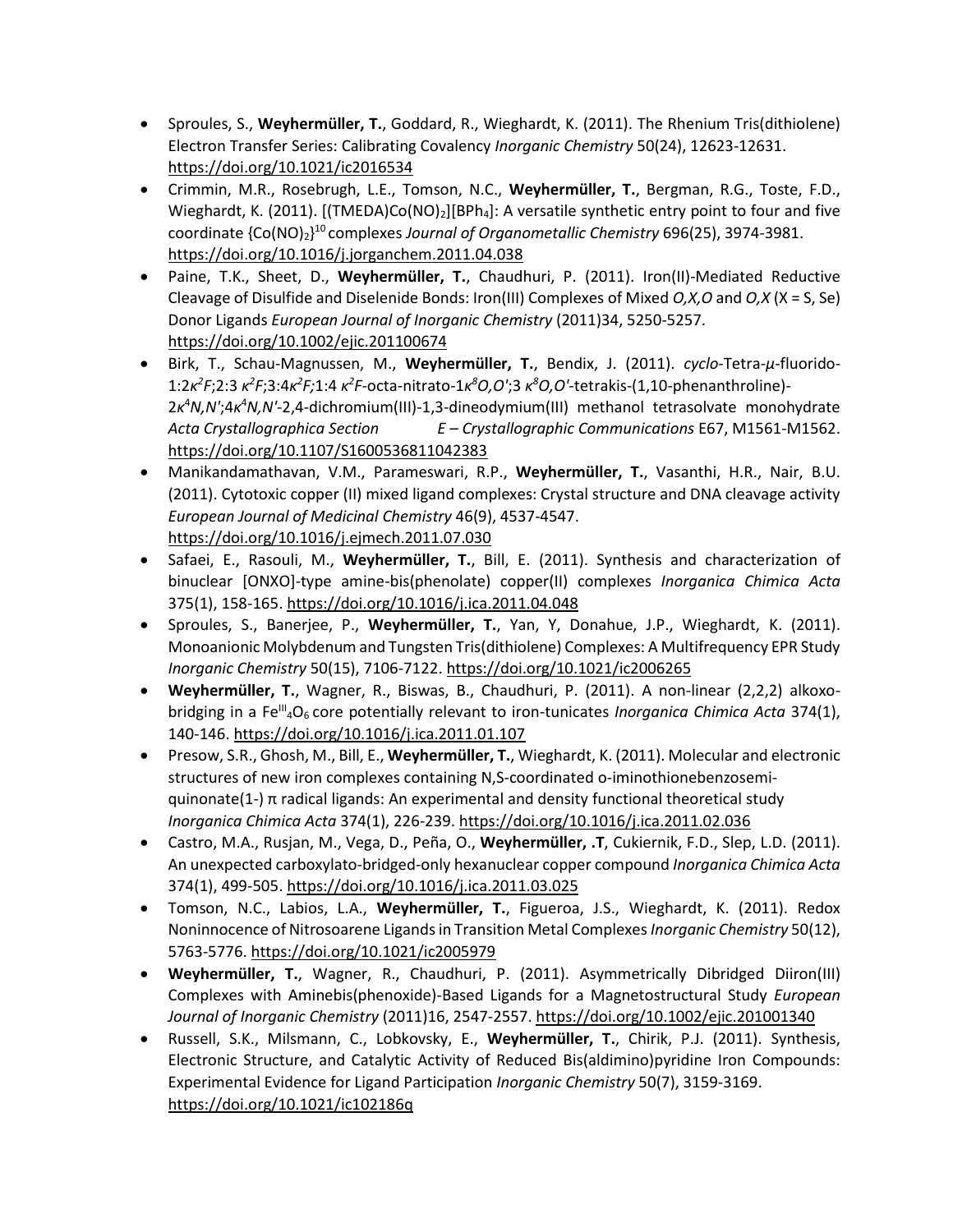- Sathyaraj, G., Weyhermüller, T., Nair, B.U. (2011). Crystal Structure and Thermal Studies of Ruthenium(II) Bisimidazolylterpyridine Hexafluorophosphate Complex *Journal of Chemical Crystallography* 41(3), 353-358. <https://doi.org/10.1007/s10870-010-9887-3>
- Rajalakshmi, S., **Weyhermüller, T.**, Freddy, A.J., Vasanthi, H.R., Nair, B.U. (2011). Anomalous behavior of pentacoordinate copper complexes of dimethylphenanthroline and derivatives of terpyridine ligands: Studies on DNA binding, cleavage and apoptotic activity *European Journal of Medicinal Chemistry* 46(2), 608-617. <https://doi.org/10.1016/j.ejmech.2010.11.041>
- Strautmann, J.B.H., von Richthofen, C.G.F., Heinze-Brückner, G., DeBeer, S., Bothe, E., Bill, E., **Weyhermüller, T**., Stammler, A., Bögge, H., Glaser, T. (2011). Molecular and Electronic Structures of Dinuclear Iron Complexes Incorporating Strongly Electron-Donating Ligands: Implications for the Generation of the One- and Two-Electron Oxidized Forms *Inorganic Chemistry* 50(1), 155-171. <https://doi.org/10.1021/ic101535y>
- Khusniyarov, M.M., Bill, E., **Weyhermüller, T.**, Bothe, E., Wieghardt, K. (2011). Hidden Noninnocence: Theoretical and Experimental Evidence for Redox Activity of a β-Diketiminate(1-) Ligand *Angewandte Chemie International Edition* 50(7), 1652-1655. <https://doi.org/10.1002/anie.201005953>
- Roy, A.S., Biswas, M.K., **Weyhermüller, T.**, Ghosh, P. (2011). Unsymmetrical diimine complexes of iron(II) and manganese(II): synthesis, structure and photoluminescence of an isomer *Dalton Transactions* 40(1), 146-155. <https://doi.org/10.1039/c0dt00883d>
- Kajiwara, T., Wagner, R., Bill, E., **Weyhermüller, T.**, Chaudhuri, P. (2011). Non-oxo 5-coordinate and 6-coordinate vanadium(IV) complexes with their precursor  $[LV^{\text{III}}(CH_3OH)]^0$ , where L = a trianionic aminetris(phenolate)-[N,O,O,O] donor ligand: a magnetostructural and EPR study *Dalton Transactions* 40(47), 12719-12726. <https://doi.org/10.1039/c1dt11277e>

- Aliaga-Alcalde, N., Marques-Gallego, P., Kraaijkamp, M., Herranz-Lancho, C., den Dulk, H., Gorner, H., Roubeau, O., Teat, S.J., **Weyhermüller, T.**, Reedijk, J. (2010). Copper Curcuminoids Containing Anthracene Groups: Fluorescent Molecules with Cytotoxic Activity *Inorganic Chemistry* 49(20), 9655-9663. <https://doi.org/10.1021/ic101331c>
- Sproules, S., Kapre, R.R., Roy, N., **Weyhermüller, T.**, Wieghardt, K. (2010). The molecular and electronic structures of monomeric cobalt complexes containing redox noninnocent *o-*aminobenzenethiolate ligands *Inorganica Chimica Acta* 363(12), 2702-2714. <https://doi.org/10.1016/j.ica.2010.03.042>
- Roy, A.S., Biswas, M.K., **Weyhermüller, T.**, Ghosh, P. (2010). Stereoselective non-equivalent bis-diimine coordination to Co(II) ion: Structure, luminescence and density functional theory calculations *Inorganica Chimica Acta* 363(12), 2874-2880. <https://doi.org/10.1016/j.ica.2010.03.017>
- Bowman, A.C., Milsmann, C., Bill, E., Lobkovsky, E., **Weyhermüller, T.**, Wieghardt, K., Chirik, P.J. (2010). Reduced N-Alkyl Substituted Bis(imino)pyridine Cobalt Complexes: Molecular and Electronic Structures for Compounds Varying by Three Oxidation States *Inorganic Chemistry*  49(13), 6110-6123. <https://doi.org/10.1021/ic100717w>
- Hess, C.R., **Weyhermüller, T.**, Bill, E., Wieghardt, K. (2010). Influence of the Redox Active Ligand on the Reactivity and Electronic Structure of a Series of Fe(TIM) Complexes *Inorganic Chemistry*  49(12), 5686-5700. <https://doi.org/10.1021/ic100586h>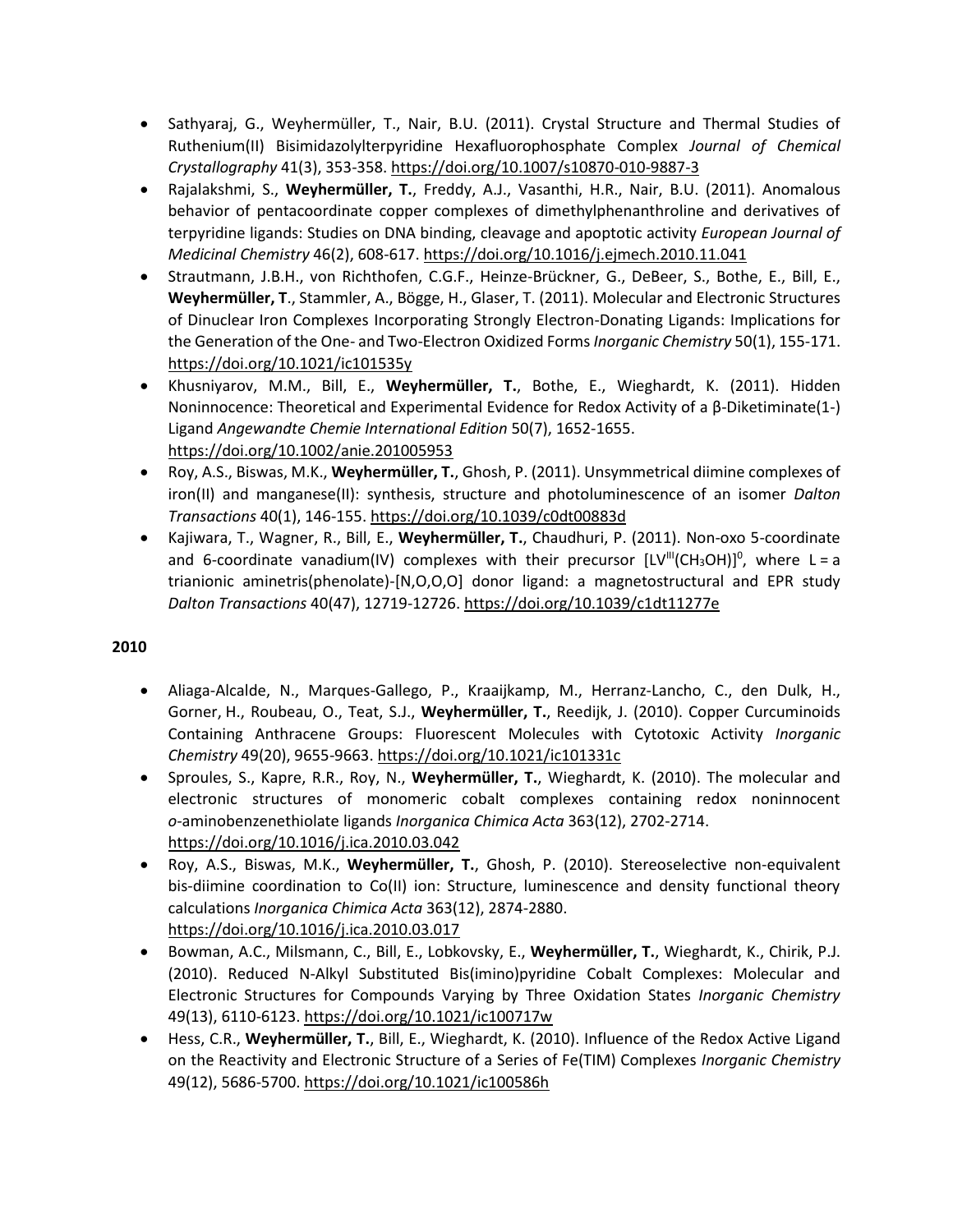- Sproules, S., **Weyhermüller, T.**, DeBeer, S., Wieghardt, K. (2010). Six-Membered Electron Transfer Series [V(dithiolene)<sub>3</sub>]<sup>2</sup> (z=1+, 0, 1-, 2-, 3-, 4-). An X-ray Absorption Spectroscopic and Density Functional Theoretical Study *Inorganic Chemistry* 49(11), 5241-5261. <https://doi.org/10.1021/ic100344f>
- Chaudhuri, P., Wagner, R., **Weyhermüller, T.** (2010). An Oximate-Free Ferromagnetically Coupled Triangular [Mn<sup>3</sup> IIIμ3-O)]7+ Core *European Journal of Inorganic Chemistry* 2010(9), 1339-1342. <https://doi.org/10.1002/ejic.200901210>
- Prinz, M., Küpper, K., Taubitz, C., Raekers, M., Khanra, S., Biswas, B., **Weyhermüller, T.**, Uhlarz, M., Wosnitza, J., Schnack, J., Postnikov, A.V., Schröder, C., George, S.J., Neumann, M., Chaudhuri, P. (2010). A Star-Shaped Heteronuclear Cr<sup>III</sup>Mn<sup>II</sup><sub>3</sub> Species and Its Precise Electronic and Magnetic Structure: Spin Frustration Studied by X-Ray Spectroscopic, Magnetic, and Theoretical Methods *Inorganic Chemistry* 49(5), 2093-2102. <https://doi.org/10.1021/ic9012119>
- Biswas, B., Salunke-Gawali, S., **Weyhermüller, T.**, Bachler, V., Bill, E., Chaudhuri, P. (2010). Metal-Complexes as Ligands to Generate Asymmetric Homo- and Heterodinuclear MA<sup>III</sup>MB<sup>II</sup> Species: a Magneto-Structural and Spectroscopic Comparison of Imidazole-N versus Pyridine-N *Inorganic Chemistry* 49(2), 626-641. <https://doi.org/10.1021/ic9018426>
- Milsmann, C., Sproules, S., Bill, E., **Weyhermüller, T.**, DeBeer George, S., Wieghardt, K. (2010). Stabilization of High-Valent Fe<sup>IV</sup>S<sub>6</sub> -Cores by Dithiocarbamate(1-) and 1,2-Dithiolate(2-) Ligands in Octahedral [Fe<sup>IV</sup>(Et<sub>2</sub>dtc)<sub>3-n</sub>(mnt)<sub>n</sub>]<sup>(n-1)-</sup> Complexes (n=0, 1, 2, 3): A Spectroscopic and Density Functional Theory Computational Study *Chemistry – A European Journal* 16(12), 3628-3645. <https://doi.org/10.1002/chem.200903381>
- Ghosh, M., **Weyhermüller, T.**, Wieghardt, K. (2010). Electronic structure of the members of the electron transfer series [NiL]<sup>2</sup> (z=3+, 2+, 1+, 0) and [NiL(X)]<sup>n</sup> (X = Cl, CO, P(OCH<sub>3</sub>)<sub>3</sub>) species containing a tetradentate, redox-noninnocent, Schiff base macrocyclic ligand L: an experimental and density functional theoretical study *Dalton Transactions* 39(8), 1996-2007. <https://doi.org/10.1039/b916682c>
- Indumathy, R., **Weyhermüller, T.**, Nair, B.U. (2010). Biimidazole containing cobalt(III) mixed ligand complexes: Crystal structure and photonuclease activity *Dalton Transactions* 39(8), 2087-2097. <https://doi.org/10.1039/b913464f>
- Karmakar, S., Das, O., Ghosh, S., Zangrando, E., Johann, M., Rentschler, E., **Weyhermüller, T**., Khanra, S., Paine, T.K. (2010). Hexanuclear copper(II) cage with  ${Cu_3O...H...OCu_3}$  core supported by a dicompartmental oxime ligand with *m*-xylyl spacer: synthesis, molecular structure and magnetic studies *Dalton Transactions* 39(45), 10920-10927. <https://doi.org/10.1039/c0dt00951b>
- Sathyaraj, G., **Weyhermüller, T.**, Nair, B.U. (2010). Synthesis, characterization and DNA binding studies of new ruthenium(II)bisterpyridine complexes *European Journal of Medicinal Chemistry*  45(1), 284-291. <https://doi.org/10.1016/j.ejmech.2009.10.008>
- Sproules, S., Kapre, R.R., Roy, N., **Weyhermüller, T.**, Wieghardt, K. (2010). The molecular and electronic structures of monomeric cobalt complexes containing redox noninnocent o-aminobenzenethiolate ligands *Inorganic Chimica Acta* 363(12), 2702-2714. <https://doi.org/10.1016/j.ica.2010.03.042>
- Valle-Bourrouet, G., **Weyhermüller, T.** (2010). Polymers of Unidimensional Coordination  $[M(sac)<sub>2</sub>(H<sub>2</sub>O)(pyz)]<sup>n</sup>$ , (M = Ni<sup>2+</sup>, Cu<sup>2+</sup> and Zn<sup>2+</sup>, sac = saccharinate, pyz= pyrazine), Spectroscopy and Magnetic Properties *Ciencia y Tecnologia* 26(1-2), 32-46.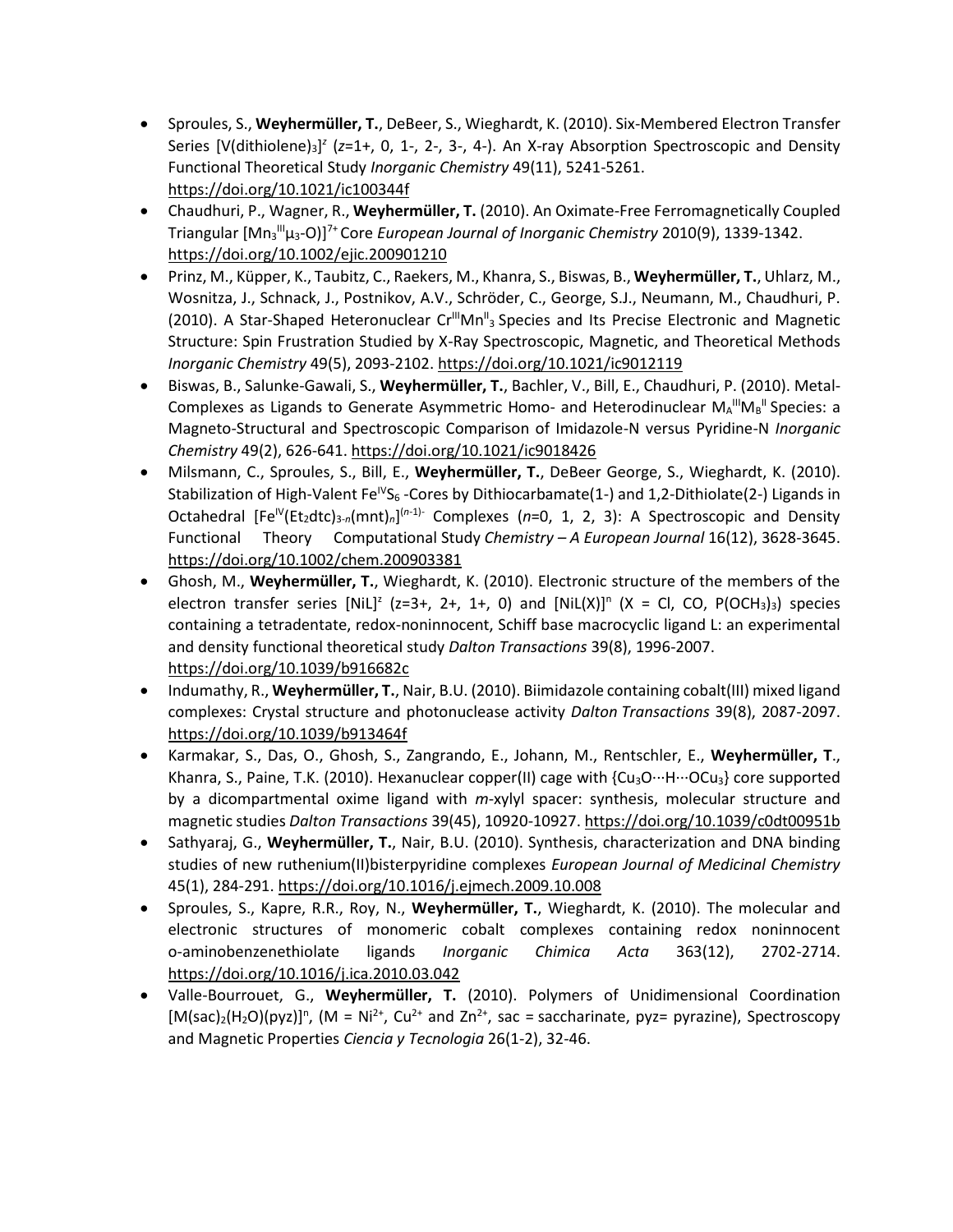- Benedito, F.L., Petrenko, T., Bill, E., **Weyhermüller, T.**, Wieghardt, K. (2009). Square Planar Bis{3,6 bis(trimethylsilyl)benzene-1,2-dithiolato}metal Complexes of  $Cr<sup>II</sup>$ , Co<sup>III</sup>, and Rh<sup>II</sup>: An Experimental and Density Functional Theoretical Study *Inorganic Chemistry* 48(23), 10913-10925. <https://doi.org/10.1021/ic9008976>
- Sproules, S., Benedito, F.L., Bill, E., **Weyhermüller, T**., DeBeer George, S., Wieghardt, K. (2009). Characterization and Electronic Structures of Five Members of the Electron Transfer Series [Re(benzene-1,2-dithiolato)<sub>3</sub>]<sup>z</sup> (z=1+,0,1-,2-,3-): A Spectroscopic and Density Functional Theoretical Study *Inorganic Chemistry* 48(23), 10926-10941. <https://doi.org/10.1021/ic9010532>
- Milsmann, C., Bill, E., **Weyhermüller, T.**, DeBeer George, S., Wieghardt, K. (2009). Electronic Structures of [Ru<sup>||</sup>(cyclam)(Et<sub>2</sub>)dtc)]<sup>+</sup>, [Ru(cyclam)(tdt)]<sup>+</sup>, and [Ru(cyclam)(tdt)]<sup>2+</sup> : An X-ray Absorption Spectroscopic and Computational Study (tdt = toluene-3,4-dithiolate, Et<sub>2</sub>dtc = N,Ndiethyldithiocarbamate(1-)) *Inorganic Chemistry* 48(20), 9754-9766. <https://doi.org/10.1021/ic9011845>
- Piligkos, S., Slep, L.D., **Weyhermüller, T.**, Chaudhuri, P., Bill, E., Neese, F. (2009). Magnetic circular dichroism spectroscopy of weakly exchange coupled transition metal dimers: A model study *Coordination Chemistry Reviews* 253(19-20), 2352-2362. <https://doi.org/10.1016/j.ccr.2008.10.014>
- Smolentsev, G., Soldatov, A.V., Messinger, J., Merz, K., **Weyhermüller, T.**, Bergmann, U., Pushkar, Y., Yano, J., Yachandra, V.K., Glatzel, P. (2009). X-ray Emission Spectroscopy to Study Ligand Valence Orbitals in Mn Coordination Complexes *Journal of the American Chemical Society*  131(36), 13161-13167. <https://doi.org/10.1021/ja808526m>
- Milsmann, C., Patra, G.K., Bill, E., Weyhermüller, T., DeBeer George, S., Wieghardt, K. (2009). Octahedral Monodithiolene Complexes of Iron: Characterization of *S,S'*-Coordinated Dithiolate(1-)  $\pi$  Radical Monoanions: A Spectroscopic and Density Functional Theoretical Investigation *Inorganic Chemistry* 48(15), 7430-7445. <https://doi.org/10.1021/ic900936p>
- Burdinski, D., Pikkemaat, J.A., Lub, J., de Peinder, P., Garrido, L.N., **Weyhermüller, T.** (2009). Lanthanide Complexes of Triethylenetetramine Tetra-, Penta-, and Hexaacetamide Ligands as Paramagnetic Chemical Exchange-Dependent Saturation Transfer Contrast Agents for Magnetic Resonance Imaging: Nona- versus Decadentate Coordination *Inorganic Chemistry* 48 14), 6692- 6712. <https://doi.org/10.1021/ic900652y>
- Biswas, B., Pieper, U., **Weyhermüller, T.**, Chaudhuri, P. (2009). Polynuclear Nickel(II) Complexes: A Magnetostructural Study of Ni<sup>II</sup><sub>4</sub>, Ni<sup>II</sup><sub>6</sub>, and Ni<sup>II</sup><sub>9</sub> Species with Oxime Ligands *Inorganic Chemistry* 48(14), 6781-6793. <https://doi.org/10.1021/ic9007608>
- Banerjee, P., Sproules, S., **Weyhermüller, T.**, DeBeer George, S., Wieghardt, K. (2009). Electronic Structure of the [Tris(dithiolene)chromium]*<sup>z</sup>* (*z*=0, 1-, 2-, 3-) Electron Transfer Series and Their Manganese(IV) Analogues. An X-ray Absorption Spectroscopic and Density Functional Theoretical Study *Inorganic Chemistry* 48(13), 5829-5847. <https://doi.org/10.1021/ic900154v>
- Lu, C.C., **Weyhermüller, T.**, Bill, E., Wieghardt, K. (2009). Accessing the Different Redox States of α-Iminopyridines within Cobalt Complexes *Inorganic Chemistry* 48(13), 6055-6064. <https://doi.org/10.1021/ic9004328>
- Milsmann, C., Bothe, E., Bill, E., **Weyhermüller, T.**, Wieghardt, K. (2009). Octahedral Monodithiolene Complexes of Cobalt(III) and Chromium(III). Spectroscopic and Density Functional Theoretical Characterization of *S,S'*-Coordinated Benzene-1,2-dithiolate(1-) π Radicals *Inorganic Chemistry* 48(13), 6211-6221. <https://doi.org/10.1021/ic900515j>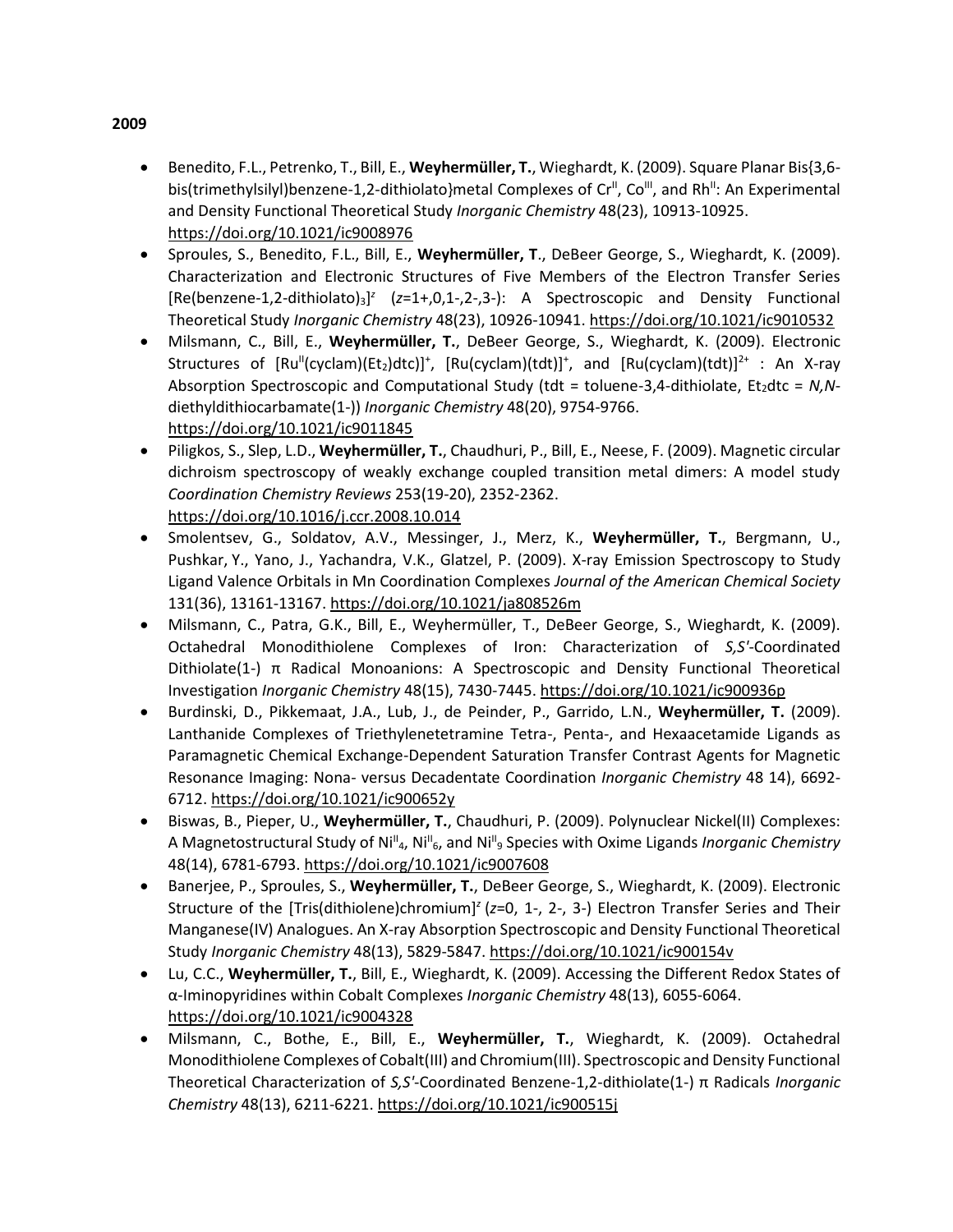- Roy, N., Sproules, S., Bothe, E., **Weyhermüller, T.**, Wieghardt, K. (2009). Polynuclear Complexes Containing the Redox Noninnocent Schiff Base Ligand 2-[(E)-2-Mercaptophenylimino]methyl-4,6 di-*tert*-butylphenolate(2-) *European Journal of Inorganic Chemistry* 2009(18), 2655-2663. <https://doi.org/10.1002/ejic.200900168>
- Roy, N., Sproules, S., Weyhermüller, T., Wieghardt, K. (2009). Trivalent Iron and Ruthenium Complexes with a Redox Noninnocent (2-Mercaptophenylimino)-methyl-4,6-di-*tert* butylphenolate(2-) Ligand *Inorganic Chemistry* 48(8), 3783-3791. <https://doi.org/10.1021/ic8023716>
- Banerjee, P., Company, A., **Weyhermüller, T.**, Bill, E., Hess, C.R. (2009). Zn and Fe Complexes Containing a Redox Active Macrocyclic Biquinazoline Ligand *Inorganic Chemistry* 48(7), 2944- 2955. <https://doi.org/10.1021/ic8020172>
- Gasser, G., Neukamm, M.A., Ewers, A., Brosch, O., **Weyhermüller, T.**, Metzler-Nolte, N. (2009). Synthesis and Characterization of Dicobalthexacarbonyl-Alkyne Derivatives of Amino Acids, Peptides, and Peptide Nucleic Acid (PNA) Monomers *Inorganic Chemistry* 48(7), 3157-3166. <https://doi.org/10.1021/ic900013r>
- Biswas, B., **Weyhermüller, T.**, Bill, E., Chaudhuri, P. (2009). A Magneto-Structural Study of a Hexanuclear (V<sup>IV</sup>=O)<sub>6</sub>-Complex and a Tetranuclear Mixed-Valent [V<sup>III</sup><sub>2</sub>V<sup>IV</sup><sub>2</sub>] Species *Inorganic Chemistry* 48(4), 1524-1532. <https://doi.org/10.1021/ic8018327>
- Khusniyarov, M.M., **Weyhermüller, T.**, Bill, E., Wieghardt, K. (2009). Tuning the Oxidation Level, the Spin State, and the Degree of Electron Delocalization in Homo- and Heteroleptic Bis(αdiimine)iron Complexes *Journal of the American Chemical Society* 131(3), 1208-1221. <https://doi.org/10.1021/ja808149k>
- Hegetschweiler, K., Stucky, S., Morgenstern, B., Neis, C., **Weyhermüller, T.** (2009). Redetermination of bis[*μ*3-1,3,5-triamino-1,3,5-trideoxy-*cis*-inositolato(3-)]tribismuth(III) trichloride hexahydrate *Acta Crystallographica Section C – Structural Chemistry* 65, m1-m3. <https://doi.org/10.1107/S0108270108039772>
- Hess, C.R., **Weyhermüller, T.**, Bill, E., Wieghardt, K. (2009). [{Fe(tim)}2]: An Fe-Fe Dimer Containing an Unsupported Metal-Metal Bond and Redox-Active N<sup>4</sup> Macrocyclic Ligands *Angewandte Chemie International Edition* 48(20), 3703-3706. <https://doi.org/10.1002/anie.200900725>
- Mondal, A., **Weyhermüller, T.**, Wieghardt, K. (2009). Redox-noninnocence of *N,N'*-bis(6-methyl-2-pyridylmethylene)ethane-1,2-diamine (L): synthesis and characterization of diamagnetic [Ni<sup>II</sup><sub>2</sub>(L<sup>·</sup>)<sub>2</sub>] and [Zn<sup>II</sup><sub>2</sub>(L)Cl<sub>4</sub>]((L<sup>··</sup>)<sup>2</sup>· π diradical dianion of L) *Chemical Communications* 2009(40), 6098-6100. <https://doi.org/10.1039/b912604j>
- Khanra, S., **Weyhermüller, T.**, Chaudhuri, P. (2009). A nonanuclear copper(II) cluster incorporating endogenous alkoxo- and exogenous hydroxo bridges containing [Cu3(μ3-OH)] cores *Dalton Transactions* 2009(19), 3847-3853. <https://doi.org/10.1039/b900711c>
- Gasser, G., Brosch, O., Ewers, A., **Weyhermüller, T.**, Metzler-Nolte, N. (2009). Synthesis and characterisation of hetero-bimetallic organometallic phenylalanine and PNA monomer derivatives *Dalton Transactions* 2009(22), 4310-4317. <https://doi.org/10.1039/b819169g>
- Prinz, M., Raekers, M., Neumann, M., Kuepper, K., Khanra, S., **Weyhermüller, T.**, Chaudhuri, P. (2009). Synthesis, Structure, and Valency Verification of a Mn<sub>6</sub><sup>III</sup>O<sub>2</sub>-Cluster Zeitschrift für *Physikalische Chemie* 223(1-2), 145-155. <https://doi.org/10.1524/zpch.2009.6029>
- Hehetschweiler, K., Huppert, J., **Weyermüller, T.**, Sander, J., Egli, A., Neis, C., Stucky, S. (2009). Structure-Stability Correlations for Some Facially Coordinating Triamine Ligands [in:] *Insights into Coordination, Bioinorganic and Applied Inorganic Chemistry* 89-113.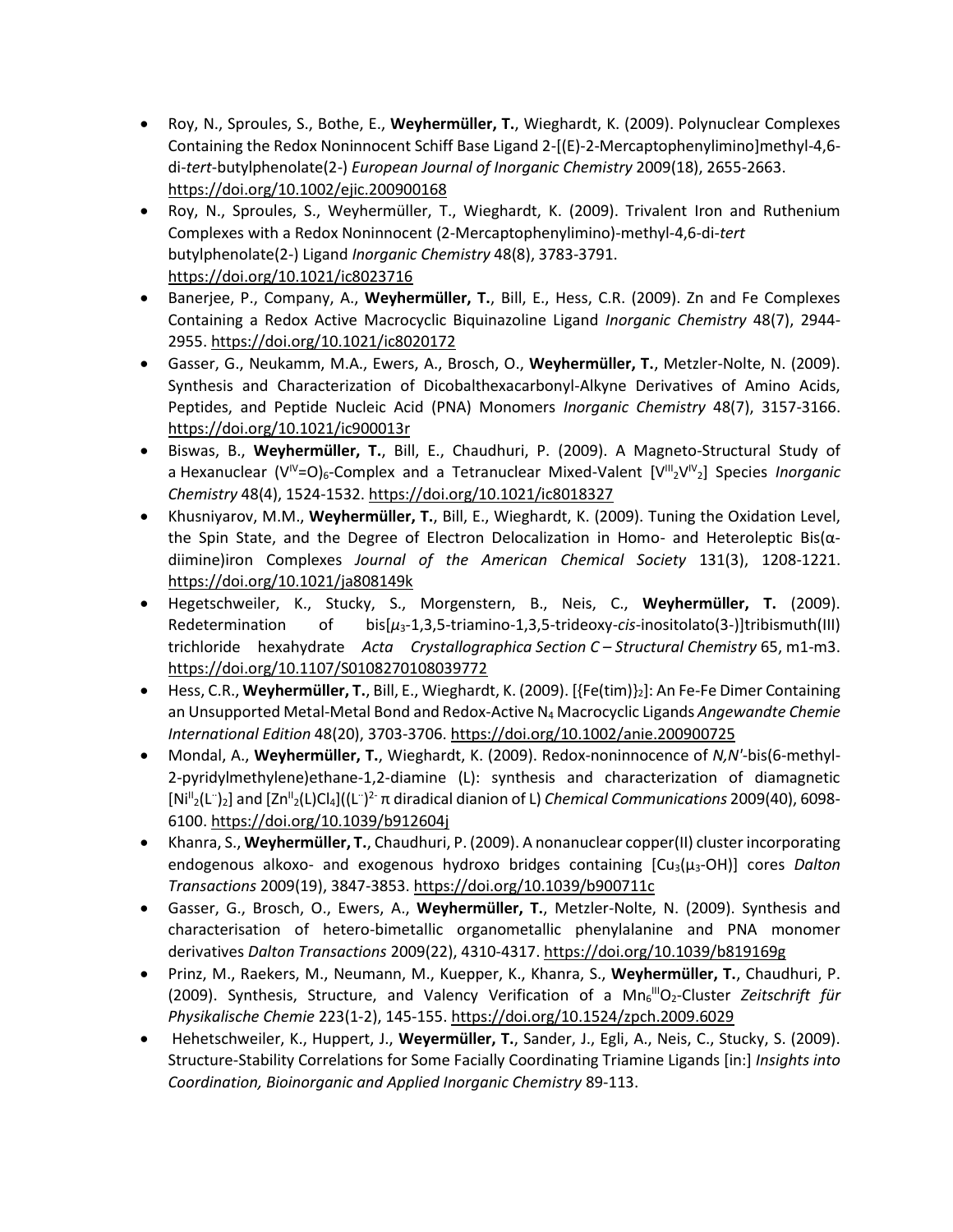- Neis, C., **Weyhermüller, T.**, Bill, E., Stucky, S., Hegetschweiler, K. (2008). Carbamates of Polyamines – Versatile Building Blocks for the Construction of Polynuclear Metal Complexes *European Journal of Inorganic Chemistry* 2008(7), 1019-1021. <https://doi.org/10.1002/ejic.200701320>
- Mukherjee, C., **Weyhermüller, T.**, Bothe, E., Chaudhuri, P. (2008). Targeted Oxidase Reactivity with a New Redox-Active Ligand Incorporating  $N_2O_2$  Donor Atoms. Complexes of Cu(II), Ni(II), Pd(II), Fe(III), and V(V) *Inorganic Chemistry* 47(24), 11620-11632. <https://doi.org/10.1021/ic8011734>
- Spikes, G.H., Milsmann, C., Bill, E., **Weyhermüller, T.**, Wieghardt, K. (2008). One- and Two-Electron Reduced 1,2-Diketone Ligands in [Zn<sup>||</sup>(L')<sub>2</sub>(Et<sub>2</sub>O)], [Co<sup>||</sup>(L')<sub>2</sub>(Et<sub>2</sub>O)], and Na<sub>2</sub>(Et<sub>2</sub>O)<sub>4</sub>[Co<sup>||</sup>(L<sup>Red</sup>)<sub>2</sub>] *Inorganic Chemistry* 47(24), 11745-11754. <https://doi.org/10.1021/ic801470p>
- Roy, N., Sproules, S., Bill, E., **Weyhermüller, T.**, Wieghardt, K. (2008). Molecular and Electronic Structure of the Square Planar Bis(*o*-amidobenzenethiolato)iron(III) Anion and Its Bis(*o*quinoxalinedithiolato)iron(III) Analogue *Inorganic Chemistry* 47(23), 10911-10920. <https://doi.org/10.1021/ic801109n>
- Spikes, G.H., Sproules, S., Bill, E., **Weyhermüller, T.**, Wieghardt, K. (2008). One- and Two-Electron Reduced 1,2-Diketone Ligands in [Cr<sup>III</sup>(L')<sub>3</sub>] (S=0) and Na<sub>2</sub>(Et<sub>2</sub>O)<sub>2</sub>[V<sup>IV</sup>(L<sup>Red</sup>)<sub>3</sub>] (S=1/2) *Inorganic Chemistry* 47(23), 10935-10944. <https://doi.org/10.1021/ic801122m>
- Indumathy, R., Kanthimathi, M., **Weyhermüller, T.**, Nair, B.U. (2008). Cobalt complexes of terpyridine ligands: Crystal structure and nuclease activity *Polyhedron* 27(17), 3443-3450. <https://doi.org/10.1016/j.poly.2008.08.003>
- Singh, U.P., Babbar, P., Tyagi, P., **Weyhermüller, T.** (2008). A mononuclear cobalt(II) hydroxo complex: synthesis, molecular structure, and reactivity studies *Transition Metal Chemistry* 33(8), 931-940. <https://doi.org/10.1007/s11243-008-9143-2>
- Mukherjee, C., Pieper, U., Bothe, E., Bachler, V., Bill, E., **Weyhermüller, T.**, Chaudhuri, P. (2008). Ligand-derived oxidase activity. Catalytic aerial oxidation of alcohols (including methanol) by Cu(II)-diradical complexes *Inorganic Chemistry* 47(19), 8943-8956. <https://doi.org/10.1021/ic8009767>
- Strautmann, J.B.H., DeBeer George, S., Bothe, E., Bill, E., **Weyhermüller, T.**, Stammler, A., Bögge, H., Glaser, T. (2008). Molecular and electronic structures of mononuclear iron complexes using strongly electron-donating ligands and their oxidized forms *Inorganic Chemistry* 47(15), 6804-6824. <https://doi.org/10.1021/ic800335t>
- Chaudhuri, P., Bill, E., Wagner, R., Pieper, U., Biswas, B., **Weyhermüller, T.** (2008). Radical-ligandderived C-N coupling, Ga(III)-radical vs low-spin Co(III)-radical reactivity *Inorganic Chemistry*  47(13), 5549-5551. <https://doi.org/10.1021/ic8006348>
- Ghosh, M., Sproules, S., **Weyhermüller, T.**, Wieghardt, K. (2008). (α-Diimine)chromium complexes: Molecular and electronic structures, A combined experimental and density functional theoretical study *Inorganic Chemistry* 47(13), 5963-5970. <https://doi.org/10.1021/ic800290s>
- Khanra, S., Kuepper, K., **Weyhermüller, T.**, Prinz, M., Raekers, M., Voget, S., Postnikov, A.V., de Groot, F.M.F., George, S.J., Coldea, M., Neumann, M., Chaudhuri, P. (2008). Star-shaped molecule of  $Mn^{\mu}$ <sub>4</sub>O<sub>6</sub> core with a S<sub>t</sub>=10 high-spin state. A theoretical and experimental study with XPS, XMCD, and other magnetic methods *Inorganic Chemistry* 47(11), 4605-4617. <https://doi.org/10.1021/ic7023007>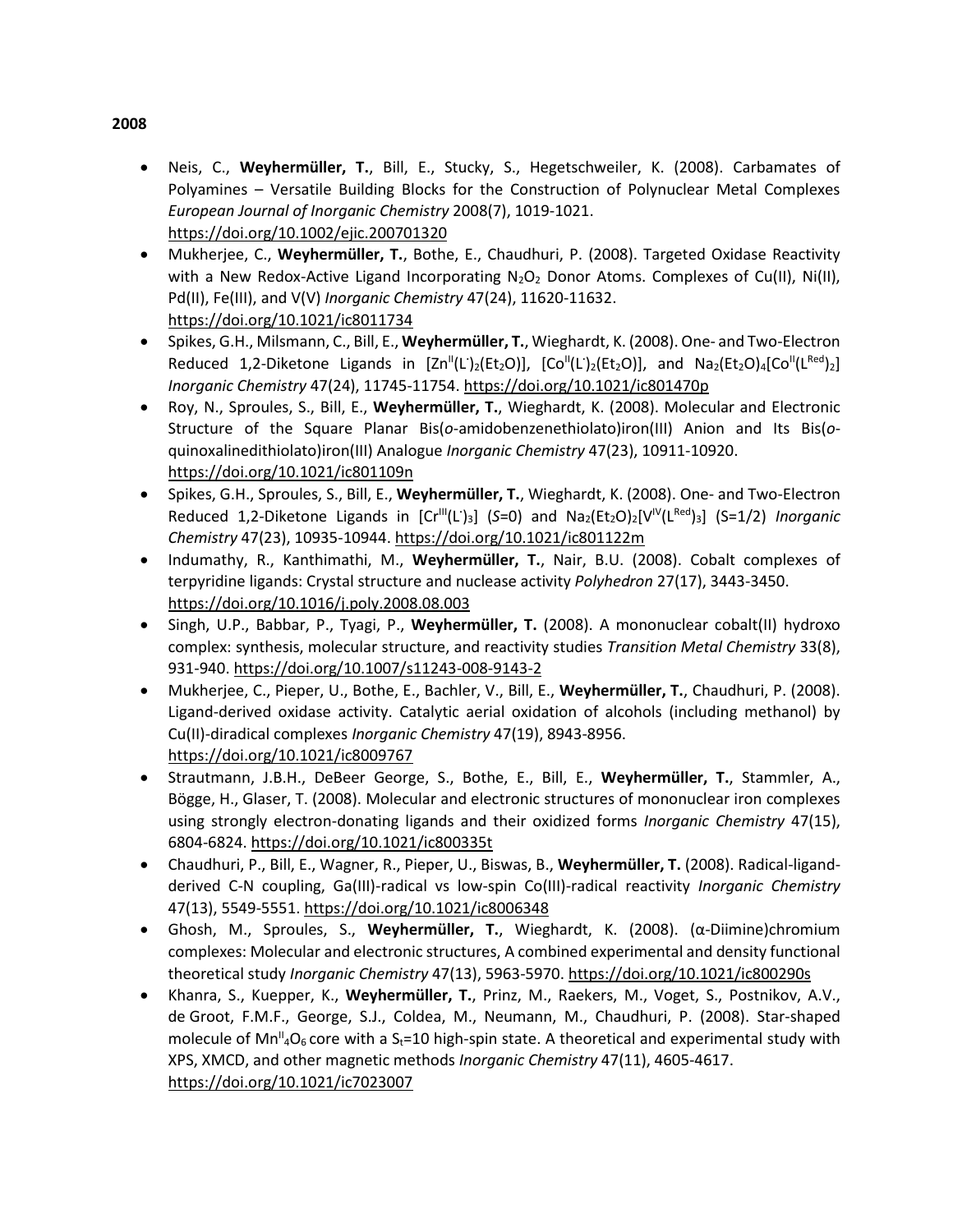- Biswas, B., Salunke-Gawali, S., **Weyhermüller, T.**, Bachler, V., Bill, E., Chaudhuri, P. (2008). A ferromagnetically coupled diiron(III) complex with a *m*-phenylenediamine-based ligand *European Journal of Inorganic Chemistry* 2008(15), 2391-2395. <https://doi.org/10.1002/ejic.200800255>
- Mukherjee, C., **Weyhermüller, T.**, Bothe, E., Chaudhuri, P. (2008). Oxidation of an *o-*iminobenzosemiquinone radical ligand by molecular bromine: Structural, spectroscopic, and reactivity studies of a Copper(II) o-iminobenzoquinone complex *Inorganic Chemistry* 47(7), 2740- 2746. <https://doi.org/10.1021/ic702256p>
- Lu, C.C., Bill, E., **Weyhermüller, T.**, Bothe, E., Wieghardt, K. (2008). Neutral bis(αiminopyridine)metal complexes of the first-row transition ions (Cr, Mn, Fe, Co, Ni, Zn) and their monocationic analogues: Mixed valency involving a redox noninnocent ligand system *Journal of the American Chemical Society* 130(10), 3181-3197. <https://doi.org/10.1021/ja710663n>
- Roy, A.S., **Weyhermüller, T.**, Ghosh, P. (2008). A new cobalodioxime and its three levels of H-bondings to 1D helical strand, 2D helices and 3D framework *Inorganic Chemistry Communications* 11(2), 167-170. <https://doi.org/10.1016/j.inoche.2007.11.018>
- Kirin, S.I., Ott, I., Gust, R., Mier, W., **Weyhermüller, T.**, Metzler-Nolte, N. (2008). Cellular uptake quantification of metalated peptide and peptide nucleic acid bioconjugates by atomic absorption spectroscopy *Angewandte Chemie International Edition* 47(5), 955-959. <https://doi.org/10.1002/anie.200703994>
- Khusniyarov, M.M., **Weyhermüller, T.**, Bill, E., Wieghardt, K. (2008). Reversible electron transfer coupled to spin crossover in an iron coordination salt in the solid state *Angewandte Chemie International Edition* 47(7), 1228-1231. <https://doi.org/10.1002/anie.200704951>
- Spikes, G.H., Bill, E., **Weyhermüller, T.**, Wieghardt, K. (2008). Transition-metal complexes with singly reduced 1,2-diketone radical ligands *Angewandte Chemie International Edition* 47(16), 2973-2977. <https://doi.org/10.1002/anie.200705410>
- Lu, C.C., DeBeer George, S., **Weyhermüller, T.**, Bill, E., Bothe, E., Wieghardt, K. (2008). An electrontransfer series of high-valent chromium complexes with redox non-innocent, non-heme ligands *Angewandte Chemie International Edition* 47(34), 6384-6387. <https://doi.org/10.1002/anie.200800669>
- Khusniyarov, M.M., Bill, E., **Weyhermüller, T.**, Bothe, E., Harms, K, Sundermeyer, J., Wieghardt, K. (2008). Characterization of three members of the electron-transfer series [Fe(pda)<sub>2</sub>]<sup>n</sup> (n=2-, 1-, 0) by spectroscopy and density functional theoretical calculations [pda=redox non-innocent derivatives of *N,N'*-bis(pentafluorophenyl)-*o*-phenylenediamide(2-, 1·-, 0)] *Chemistry - A European Journal* 14(25), 7608-7622. <https://doi.org/10.1002/chem.200800546>
- Song, Y.-F., Berry, J.F., **Weyhermüller, T.**, Bill, E. (2008). Bond distances are not always what they appear to be: discovery and un-discovery of the longest Cr(V)≡N triple bond *Dalton Transactions* 2008(14), 1864-1871. <https://doi.org/10.1039/b717618j>
- Khanra, S., **Weyhermüller, T.**, Chaudhuri, P. (2008). An oximate-based hexanuclear mixed-valence Mn<sup>III</sup><sub>4</sub>Mn<sup>II</sup><sub>2</sub> edge-sharing bitetrahedral core with an S<sub>t</sub>=5 spin ground state *Dalton Transactions* 2008(36), 4885-4892. <https://doi.org/10.1039/b805122d>
- Ghosh, M., **Weyhermüller, T.**, Wieghardt, K. (2008). A structural, spectroscopic and computational study of the molecular and electronic structure of a [bis( $\alpha$ -diiminato) manganese(II)] π radical complex *Dalton Transactions* 2008(38), 5149-5151. <https://doi.org/10.1039/b813192a>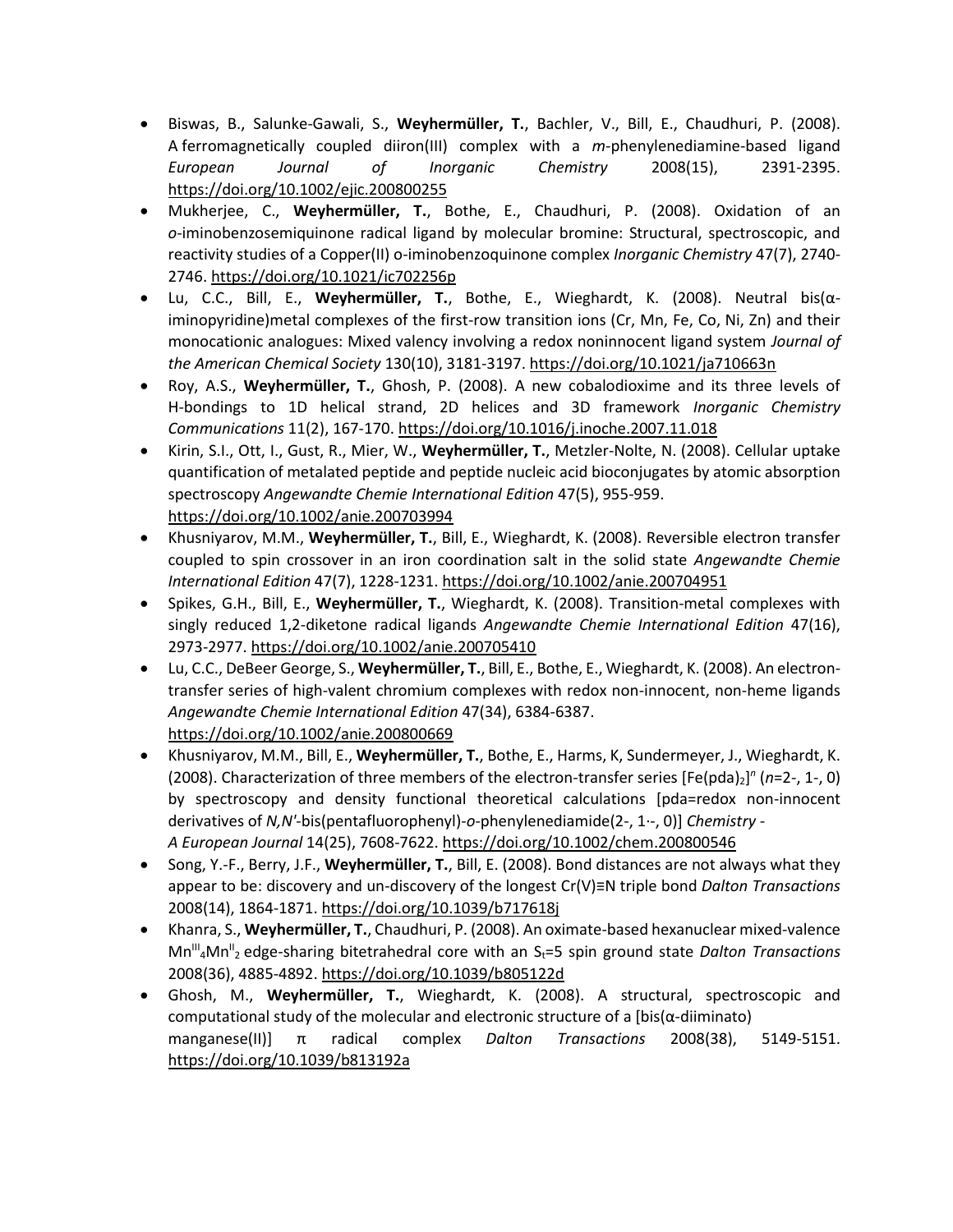- Chaudhuri, P., Wagner, R., Pieper, U., Biswas, B., **Weyhermüller, T.** (2008). Effect of the substituents on the spin coupling between iminosemiquinone π-radicals mediated by diamagnetic metal ions: l.s. Co(III) *vs* Ga(III) *Dalton Transactions* 2008(10), 1286-1288. <https://doi.org/10.1039/b717004a>
- Muresan, N., Lu, C.C., Ghosh, M., Peters, J.C., Abe, M., Henling, L.M., **Weyhermüller, T.**, Bill, E., Weighardt (2008). Bis( $\alpha$ -diimine)iron Complexes: Electronic Structure Determination by Spectroscopy and Broken Symmetry Density Functional Theoretical Calculations *Inorganic Chemistry* 47(11), 4579-4590[. https://doi.org/10.1021/ic7022693](https://doi.org/10.1021/ic7022693)

- Mukherjee, C., **Weyhermüller, T.**, Bothe, E., Rentschier, E., Chaudhuri, P. (2007). A Tetracopper(II)-Tetraradical cuboidal core and its reactivity as a functional model of phenoxazinone synthase *Inorganic Chemistry* 46(23), 9895-9905. <https://doi.org/10.1021/ic7012599>
- Chaudhuri, P., **Weyhermüller, T.**, Wagner, R., Khanra, S., Biswas, B., Bothe, E., Bill, E. (2007). Tridentate facial ligation of tris(pyridine-2-aldoximato)nickel(II) and tris(imidazole-2 aldoximato)nickel(II) to generate Ni<sup>ll</sup>Fe<sup>llI</sup>Ni<sup>II</sup>, Mn<sup>III</sup>Ni<sup>II</sup>, Ni<sup>II</sup>Ni<sup>II</sup>, and Zn<sup>II</sup>Ni<sup>II</sup> and the electrooxidized Mn<sup>IV</sup>Ni<sup>II</sup>, Ni<sup>II</sup>Ni<sup>III</sup>, and Zn<sup>II</sup>Ni<sup>III</sup> species: A magnetostructural, electrochemical, and EPR spectroscopic study *Inorganic Chemistry* 46(21), 9003-9016. <https://doi.org/10.1021/ic701073j>
- Kapre, R.R., Bothe, E., **Weyhermüller, T.**, DeBeer George, S., Muresan, N., Wieghard, K. (2007). Electronic structures of tris(dioxolene)chromium and tris(dithiolene)chroimium complexes of the electron-transfer series [Cr(dioxolene)<sub>3</sub>]<sup>z</sup> and [Cr(dithiolene)<sub>3</sub>]<sup>z</sup> (z=0, 1-, 2-, 3-). A combined experimental and density functional theoretical study *Inorganic Chemistry* 46(19), 7827-7839. <https://doi.org/10.1021/ic7008607>
- Jios, J.L., Kirin, S.I., Buceta, N.N., **Weyhermüller, T.**, Della Vedova, CO, Metzler-Nolte, N. (2007). Synthesis and structural characterization of metallated bioconjugates: C-terminal labeling of amino acids with aminoferrocene *Journal of Organometallic Chemistry* 692(20), 4209-4214. <https://doi.org/10.1016/j.jorganchem.2007.06.044>
- Kapre, R.R., Bothe, E., **Weyhermüller, T.**, DeBeer George, S., Wieghardt, K. (2007). Electronic structure of neutral and monoanionic tris(benzene-1,2-dithiolato) metal complexes of molybdenum and tungsten *Inorganic Chemistry* 46(14), 5642-5650. <https://doi.org/10.1021/ic700600r>
- Chaudhuri, P., Wagner, R, **Weyhermüller, T.** (2007). Ferromagnetic *vs* antiferromagnetic coupling in Bis(μ-phenoxo)dicopper(II) complexes. Tuning of the nature of exchange coupling by remote ligand substituents *Inorganic Chemistry* 46(13), 5134-5136. <https://doi.org/10.1021/ic070238p>
- Muresan, N, Chlopek, K, **Weyhermüller, T.**, Neese, F., Wieghardt, K. (2007). Bis(α-diimine)nickel complexes: Molecular and electronic structure of three members of the electron-transfer series [Ni(L)2] *z* (*z*=0, 1+, 2+) (L=2-phenyl-1,4-bis(isopropyl)-1,4-diazabutadiene). A combined experimental and theoretical study *Inorganic Chemistry* 46(13), 5327-5337. <https://doi.org/10.1021/ic700407m>
- Safaei, E., **Weyhermüller, T.**, Bothe, E., Wieghardt, K., Chaudhuri, P. (2007). A magnetostructural and electrochemical study of  $Cu<sup>II</sup>$  and Fe $<sup>III</sup>$  complexes containing a tetradentate aminebis</sup> (phenolate) ligand with a pendent tetrahydrofuran group *European Journal of Inorganic Chemistry* 2007(16), 2334-2344. <https://doi.org/10.1002/ejic.200700095>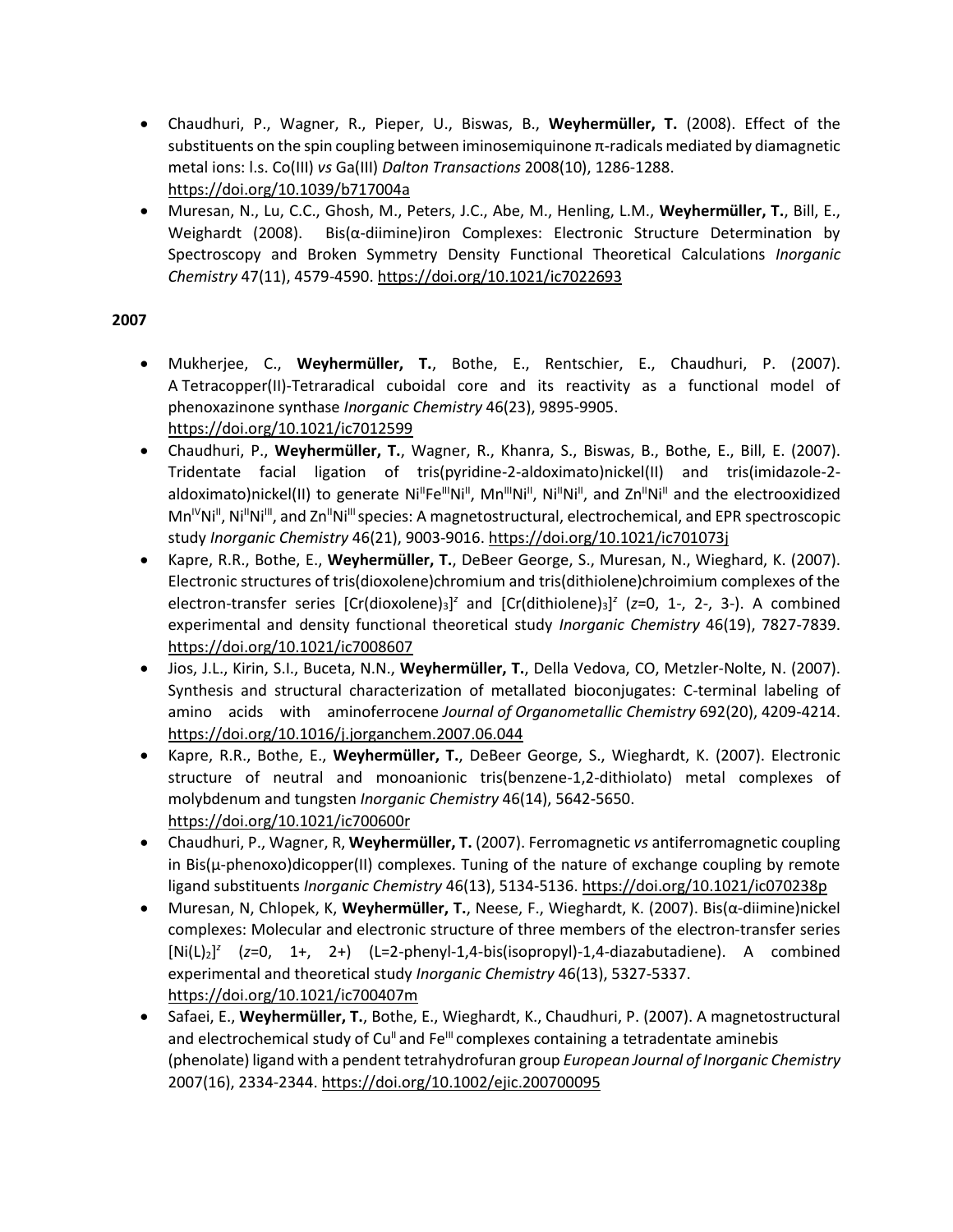- Pap, J.S., Benedito, F.L., Bothe, E., Bill, E., DeBeer George, S., **Weyhermüller, T.**, Wieghardt, K. (2007). Dimerization processes of square planar [Pt<sup>ii</sup>('bpy)(dithiolato')]<sup>+</sup> radicals *Inorganic Chemistry* 46(10), 4187-4196. [https://doi.org/10.1021/ic070130+](https://doi.org/10.1021/ic070130)
- Ghosh, P., Bill, E., **Weyhermüller, T.**, Wieghardt, K. (2007). The molecular and electronic structure of the electron transfer series  $[Fe_2(NO)_2(S_2C_2R_2)_3]^2$  ( $z = 0$ , -1, -2, R = phenyl,  $p$ -tolyl,  $p$ -tertbutylphenyl) *Inorganic Chemistry* 46(7), 2612-2618. <https://doi.org/10.1021/ic0622306>
- Mukherjee, C., **Weyhermüller, T.**, Bothe, E., Chaudhuri, P. (2007). Mimicking the function of amine oxidases and phenoxazinone synthase by a manganese(IV)-monoradical complex *Comptes Rendus Chimie* 10(4-5), 313-325. <https://doi.org/10.1016/j.crci.2006.11.006>
- Song, Y.-F., Berry, J.F., Bill, E., Bothe, E., **Weyhermüller, T.**, Wieghardt, K. (2007). Iron complexes of new pentadentate ligands containing the 1,4,7-triazacyclononane-1,4-diacetate motif. Spectroscopic, electro-, and photochemical studies *Inorganic Chemistry* 46(6), 2208-2219. <https://doi.org/10.1021/ic062001j>
- Indumathy, R., Radhika, S., Kanthimathi, M., **Weyhermüller, T.**, Nair, B.U. (2007). Cobalt complexes of terpyridine ligand: Crystal structure and photocleavage of DNA *Journal of Inorganic Biochemistry* 101(3), 434-443. <https://doi.org/10.1016/j.jinorgbio.2006.11.002>
- Kokatam, S., Ray, K., Pap, J., Bill, E., Geiger, W.E., LeSuer, R.J., Rieger, P.H., **Weyhermüller, T.**, Neese, F., Wieghardt, K. (2007). Molecular and electronic structure of square-planar gold complexes containing two 1,2-di(4-tert-butylphenyl)ethylene-1,2-dithiolato ligands: [Au(<sup>2</sup>L)<sub>2</sub>]<sup>1+/0/1-</sup> /2- . A combined experimental and computational study *Inorganic Chemistry* 46(4), 1100-1111. <https://doi.org/10.1021/ic061181u>
- Ghosh, P., Stobie, K., Bill, E., Bothe, E., **Weyhermüller, T.**, Ward, M.D., McCleverty, J.A., Wieghardt, K. (2007). Electronic structure of nitric oxide adducts of bis(diaryl-1,2-dithiolene)iron compounds: Four-membered electron-transfer series [Fe(NO)(L)2] *z* (*z* = 1+, 0, 1-, 2-) *Inorganic Chemistry* 46(2), 522-532. <https://doi.org/10.1021/ic061874a>
- Glaser, T., Liratzis, I., Frohlich, R., **Weyhermüller, T.** (2007). A trinucleating ligand based on 1,8 naphthalenediol: Synthesis, structural and magnetic properties of a linear Cu<sup>ii</sup>Cu<sup>ii</sup>Cu<sup>ii</sup> complex *Chemical Communications* 2007(4), 356-358. <https://doi.org/10.1039/b612555g>
- Biswas, B., Khanra, S., **Weyhermüller, T.**, Chaudhuri, P. (2007). A one-pot synthesis of a paramagnetic high-nuclearity nickel(II) cluster: an octadecanuclear (Ni<sup>II</sup>16Na<sup>1</sup>2) metal aggregate *Chemical Communications* 2007(10), 1059-1061. <https://doi.org/10.1039/b613782b>
- Spikes, G.H., Bill, E., **Weyhermüller, T.** (2007). Unusual mixed valent Fe<sup>III</sup>Fe<sup>II</sup> complex  $S_t=3/2$ stabilised by a reduced bulky 1,2-diketone *Chemical Communications* 2007(42), 4339-4341. <https://doi.org/10.1039/b713062g>
- Kokatam, S.L., Chaudhuri, P., **Weyhermüller, T.**, Wieghardt, K. (2007). Molecular and electronic structure of square planar complexes [Pd<sup>II</sup>(<sup>t</sup>bpy)(L<sup>IP</sup><sub>N,O</sub>)]<sup>0</sup>, [Pd<sup>II</sup>(<sup>t</sup>bpy)(L<sup>ISQ</sup><sub>N,O</sub>)](PF<sub>6</sub>), and [Pd<sup>II</sup>(<sup>t</sup>bpy) (L<sup>IBQ</sup><sub>N,O</sub>)](PF<sub>6</sub>)(BF<sub>4</sub>)·2CH<sub>2</sub>Cl<sub>2</sub>: an *o*-iminophenolato based ligand centered, three-membered redox series *Dalton Transactions* 2007(3), 373-378. <https://doi.org/10.1039/b614745c>
- Khanra, S., Biswas, B., Golze, C., Büchner, B, Kataev, V, **Weyhermüller, T.**, Chaudhuri, P. (2007). A spin-frustrated star-shaped heterotetranuclear Cr<sup>III</sup>Mn<sup>II</sup><sub>3</sub> species and its magnetic and HF-EPR measurements *Dalton Transactions* 2007(4), 481-487. <https://doi.org/10.1039/b613293f>
- Khanra, S., **Weyhermüller, T.**, Chaudhuri, P. (2007). Rational synthesis of a heterotetranuclear Cr<sup>III</sup><sub>2</sub>Cu<sup>II</sup><sub>2</sub> species using a metaloximate as a building block. A magnetostructural study Dalton *Transactions* 2007(41), 4675-4680.<https://doi.org/10.1039/b706753d>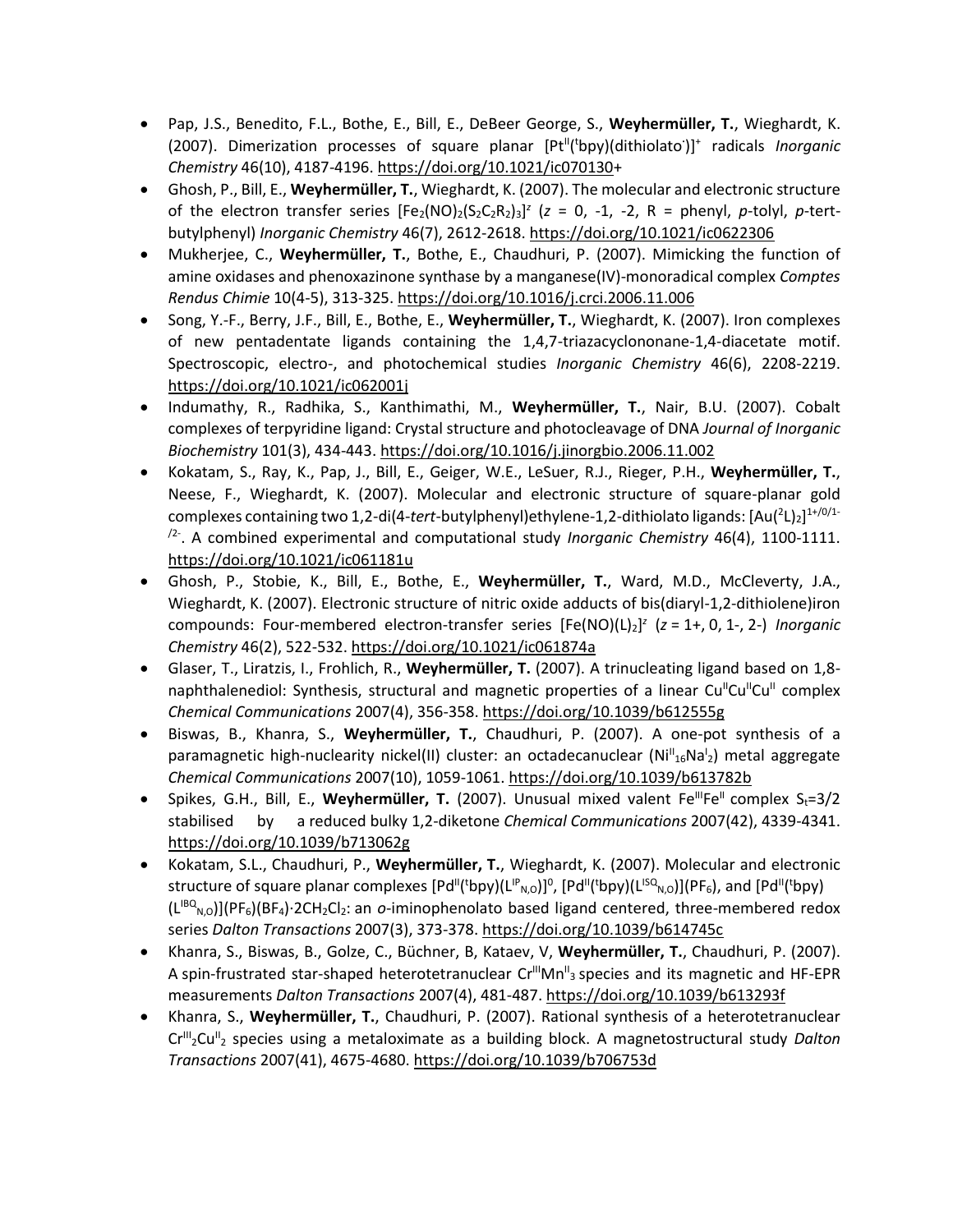- Lu, C.C., Bill, E., **Weyhermüller, T.**, Bothe, E., Wieghardt, K. (2007). The Monoanionic π-Radical Redox State of α-Iminoketones in Bis(ligand)metal Complexes of Nickel and Cobalt *Inorganic Chemistry* 46(19), 7880-7889[. https://doi.org/10.1021/ic7008094](https://doi.org/10.1021/ic7008094)
- Muresan, N., **Weyhermüller, T.**, Wieghardt, K. (2007). Neutral bis(1,4-diaza-1,3-butadiene)nickel complexes and their corresponding monocations: molecular and electronic structures. A combined experimental and density functional theoretical study *Dalton Transactions* 2007(39), 4390-4398. <https://doi.org/10.1039/b709390j>
- Kirin, S.I., **Weyhermüller, T.**, Merz, K., Metzler-Nolte, N. (2007). The X‐ray Single Crystal Structures of an Acid‐functionalized Bis(2‐picolyl)amine (bpa) Ligand with Palladium(II) and Zinc(II) Display Different Intermoleclar Interactions around the Common (H<sub>2</sub>O)<sub>2</sub>(anion)<sub>2</sub> Motif *Journal of Inorganic and General Chemistry* 633(15), 2706-2710.<https://doi.org/10.1002/zaac.200700294>
- Valle-Bourrouet, G., Pineda, L.W., Falvello, L.R., Lusar, R., **Weyhermüller, T.** (2007). Synthesis, structure and spectroscopic characterization of Ni(II), Co(II), Cu(II) and Zn(II) complexes with saccharinate and pyrazole *Polyhedron* 26(15), 4470-4478. <https://doi.org/10.1016/j.poly.2007.06.001>

- Jios, J.L., Kirin, S.I., **Weyhermüller, T.**, Metzler-Nolte, N., Della Védova, C.O. (2006). Synthesis, structural and spectroscopic study of aromatic thioester compounds *Journal of Molecular Structure* 825(1-3), 53-59. <https://doi.org/10.1016/j.molstruc.2006.04.013>
- Patra, A.K., Bill, E., Bothe, E., Chlopek, K, Neese, F., **Weyhermüller, T.**, Stobie, K, Ward, M.D, McCleverty, J.A, Wieghardt, K. (2006). Electronic structure of mononuclear bis(1,2-diaryl-1,2 ethylenedithiolato)iron complexes containing a fifth cyanide or phosphite ligand: A combined experimental and computational study *Inorganic Chemistry* 45(19), 7877-7890. <https://doi.org/10.1021/ic061171t>
- Mochizuki, K., Kashima, K., **Weyhermüller, T.** (2006). Half-opened clamshell and one-dimensional chain structures constructed of bis(macrocyclic) dinickel(II) complexes with iodide and terephthalate anions *Inorganic Chemistry Communications* 9(9), 891-894. <https://doi.org/10.1016/j.inoche.2006.05.016>
- Chlopek, K., Bothe, E., Neese, F., **Weyhermüller, T.**, Wieghardt, K. (2006). Molecular and electronic structures of tetrahedral complexes of nickel and cobalt containing *N,N'*-disubstituted, bulky *o*-diiminobenzosemiquinonate(1-) π-radical ligands *Inorganic Chemistry* 45(16), 6298- 6307. <https://doi.org/10.1021/ic060242l>
- Patra, A.K., Bill, E., **Weyhermüller, T.**, Stobie, K., Bell, Z., Ward, M.D., McCleverty, J.A., Wieghardt, K. (2006). Dinuclear bis(1,2-diaryl-1,2-ethylenedithiolato)iron complexes: [Fe<sup>II</sup><sub>2</sub>(L)<sub>4</sub>]<sup>n</sup> (*n* = 2-, 1-, 0, 1+) *Inorganic Chemistry* 45(16), 6541-6548. <https://doi.org/10.1021/ic060665n>
- Kirin, S.I, Schatzschneider, U., de Hatten, X., **Weyhermüller, T.**, Metzler-Nolte, N. (2006). 1,*n*'-disubstituted ferrocenoyl amino acids and dipeptides: Conformational analysis by CD spectroscopy, X-ray crystallography, and DFT calculations *Journal of Organometallic Chemistry*  691(16), 3451-3457. <https://doi.org/10.1016/j.jorganchem.2006.04.025>
- Khanra, S., **Weyhermüller, T.**, Bill, E., Chaudhuri, P. (2006). Deliberate synthesis for magnetostructural study of linear tetranuclear complexes B<sup>III</sup>Mn<sup>II</sup>Mn<sup>II</sup>B<sup>III</sup>, Mn<sup>III</sup>Mn<sup>II</sup>Mn<sup>II</sup>Mn<sup>II</sup>, Mn<sup>iv</sup>Mn<sup>ii</sup>Mn<sup>ii</sup>Mn<sup>iv</sup>, Fe<sup>ili</sup>Mn<sup>ii</sup>Mn<sup>ii</sup>Fe<sup>ili</sup>, and Cr<sup>ili</sup>Mn<sup>ii</sup>Mn<sup>ii</sup>Cr<sup>ili</sup>. Influence of terminal ions on the exchange coupling *Inorganic Chemistry* 45(15), 5911-5923. <https://doi.org/10.1021/ic060409a>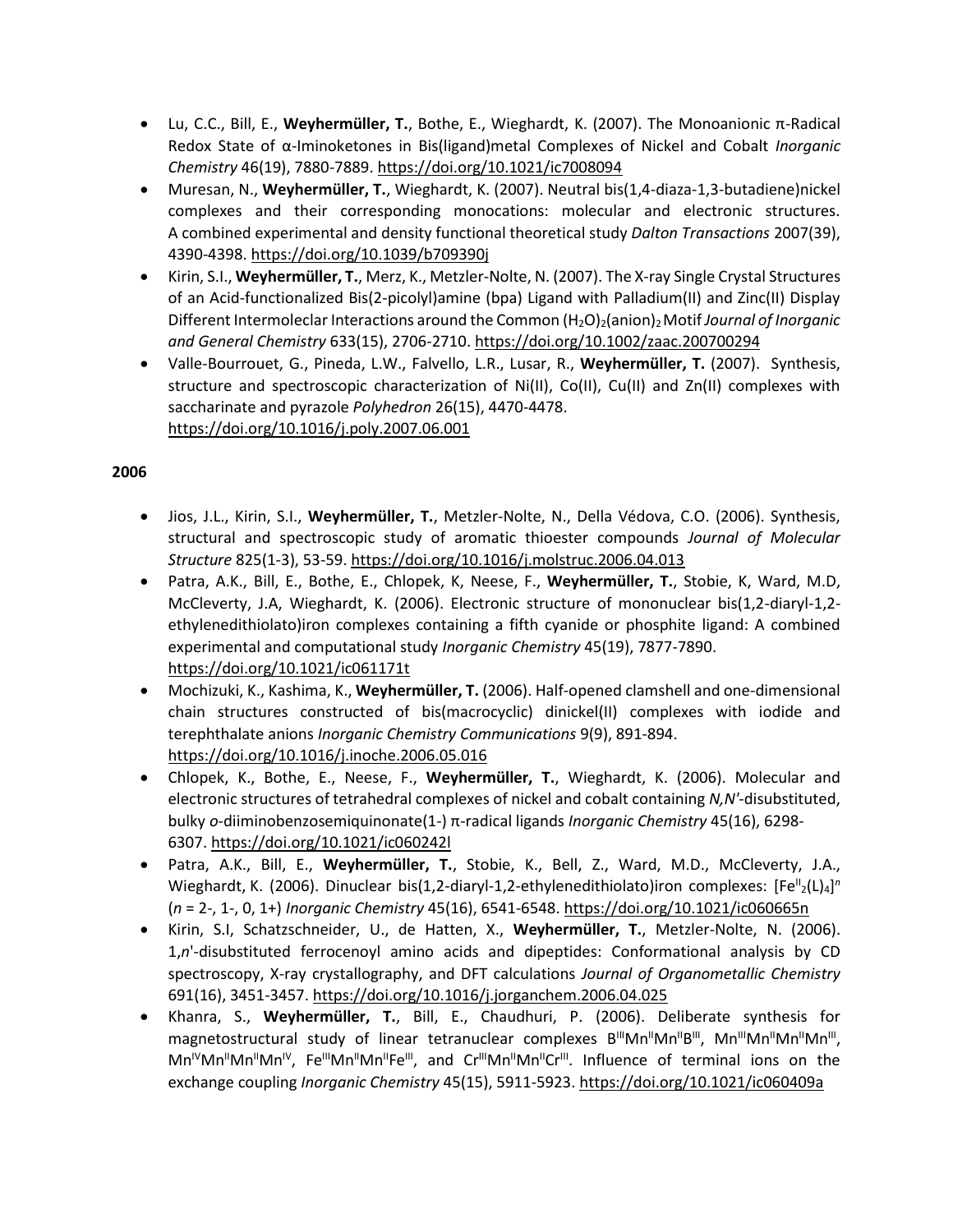- Minelli, M., Namuswe, F., Jeffrey, D., Morrow, A.L., Guzei, I.A., Swenson, D., Bothe, E., **Weyhermüller, T.** (2006). Synthesis, structure, and characterization of molybdenum(VI) imido complexes with *N-*salicylidene-2-aminophenol *Inorganic Chemistry* 45(14), 5455-5464. [https://doi.org/10.1021/ic060370+](https://doi.org/10.1021/ic060370)
- Glaser, T., Theil, H., Liratzis, I., **Weyhermüller, T.**, Bill, E. (2006). Ferromagnetic coupling by orthogonal magnetic orbitals in a heterodinuclear Cu<sup>ll</sup>V<sup>IV</sup>=O complex and in a homodinuclear Cu<sup>II</sup>Cu<sup>II</sup> complex *Inorganic Chemistry* 45(13), 4889-4891. <https://doi.org/10.1021/ic0606328>
- Berry, J.F., Bill, E., Garcia-Serres, R., Neese, F., **Weyhermüller, T.**, Wieghardt, K. (2006). Effect of N-methylation of macrocyclic amine ligands on the spin state of iron(III): A tale of two fluoro complexes *Inorganic Chemistry* 45(5), 2027-2037. <https://doi.org/10.1021/ic051823y>
- Görner, H., Khanra, S., **Weyhermüller, T.**, Chaudhuri, P. (2006). Photoinduced intramolecular proton transfer of phenol-containing ligands and their zinc complexes *Journal of Physical Chemistry A* 110(8), 2587-2594. <https://doi.org/10.1021/jp053662p>
- Alborés, P., Slep, L.D., **Weyhermüller, T.**, Rentschler, E., Baraldo, L.M. (2006). Exchange coupling across the cyanide bridge: structural and DFT interpretation of the magnetic properties of a binuclear chromium(III) complex *Dalton Transactions* 2006(7), 948-954. <https://doi.org/10.1039/b508386a>
- Romba, J., Kuppert, D., Morgenstern, B., Neis, C., Steinhauser, S., **Weyhermüller, T.**, Hegetschweiler, K. (2006). The coordination chemistry of 1,4-diazepan-6-amine *European Journal of Inorganic Chemistry* 2006(2), 314-328. <https://doi.org/10.1002/ejic.200500690>
- Kapre, R., Ray, K., Sylvestre, I., **Weyhermüller, T.**, DeBeer George, S., Neese, F., Wieghardt, K. (2006). Molecular and Electronic Structures of Oxo-bis(benzene-1,2-dithiolato)chromate(V) Monoanions. A Combined Experimental and Density Functional Study *Inorganic Chemistry* 45(9), 3499-3509.<https://doi.org/10.1021/ic051844s>
- Glaser, T., Heidemeier, M., **Weyhermüller, T.**, Hoffmann, R.D., Rupp, H., Müller, P. (2006). Property-oriented rational design of single-molecule magnets: A  $C_3$ -symmetric Mn<sub>6</sub>Cr complex based on three molecular building blocks with a spin ground state of S<sub>t</sub>=21/2 *Angewandte Chemie International Edition* 45(36), 6033-6037. <https://doi.org/10.1002/anie.200600712>
- Mukherjee, C., **Weyhermüller, T.**, Wieghardt, K., Chaudhuri, P. (2006). A trinuclear complex containing Mn<sup>II</sup>Mn<sup>II</sup>Mn<sup>IV</sup>, radicals, quinone and chloride ligands potentially relevant to PSII *Dalton Transactions* 2006(18), 2169-2171. <https://doi.org/10.1039/b601581f>
- Heirtzler, F., Santi, S., Howland, K., **Weyhermüller, T.** (2006). Formation of a solubilized cobalt block oligomer from a M2L-type double helicate *Dalton Transactions* 2006(39), 4722-4729. <https://doi.org/10.1039/b605512e>
- Chaudhuri, P., Wagner, R., Khanra, S., **Weyhermüller, T.** (2006). Ferromagnetic *vs*. antiferromagnetic coupling in bis(μ2-1,1-azido)dinickel(II) with *syn*- and *anti*-conformations of the end-on azide bridges *Dalton Transactions(* 41), 4962-4968. <https://doi.org/10.1039/b610308a>

- Uma, V., Kanthimathi, M., **Weyhermüller, T.**, Nair, B.U. (2005). Oxidative DNA cleavage mediated by a new copper(II) terpyridine complex: Crystal structure and DNA binding studies *Journal of Inorganic Biochemistry* 99(12), 2299-2307. <https://doi.org/10.1016/j.jinorgbio.2005.08.011>
- Khanra, S., **Weyhermüller, T.**, Rentschler, E., Chaudhuri, P. (2005). Self-assembly of a nonanuclear nickel(II) complex and its magnetic properties *Inorganic Chemistry* 44(23), 8176-8178. <https://doi.org/10.1021/ic0510821>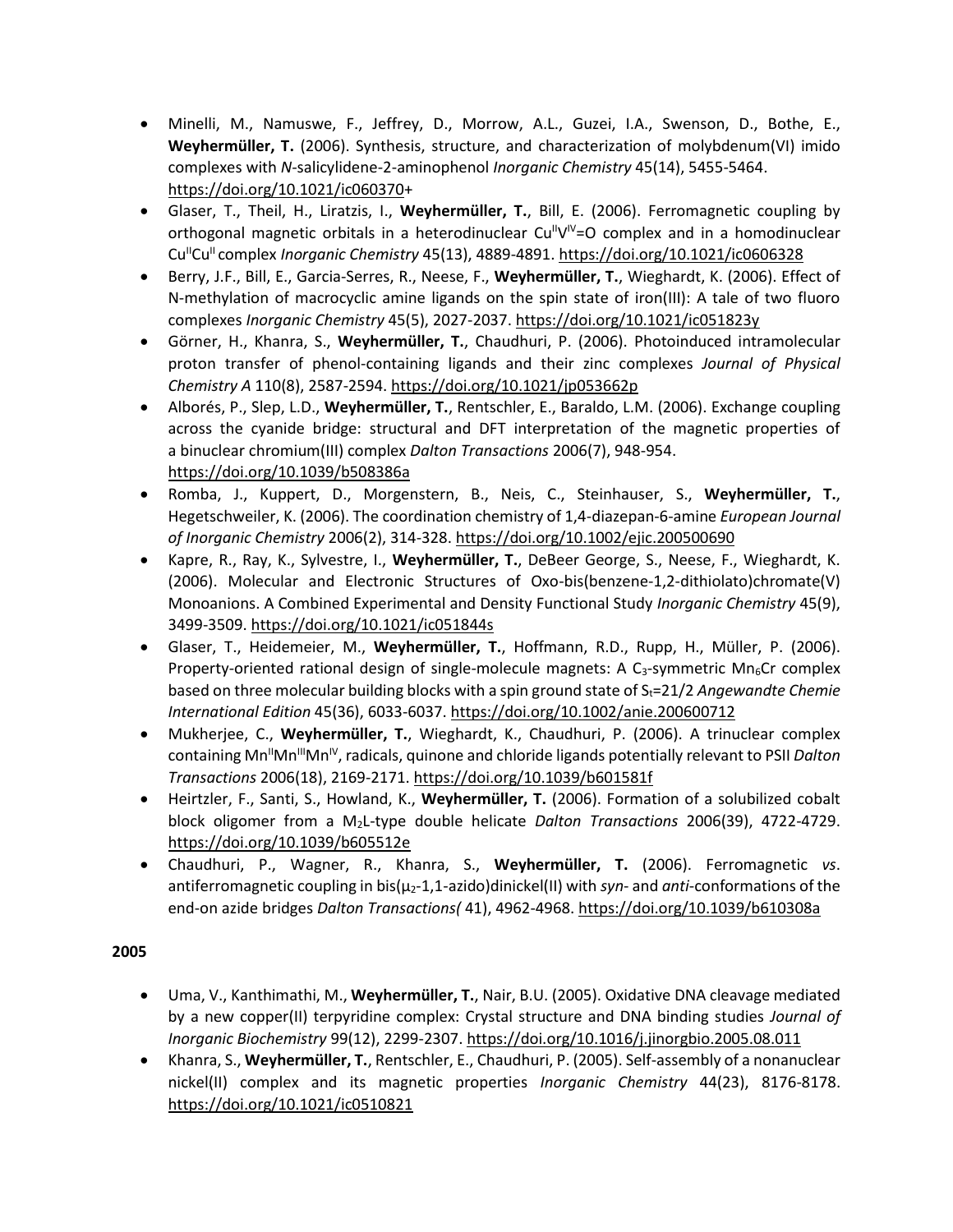- Vaidyanathan, V.G., **Weyhermüller, T.**, Nair, B.U., Subramanian, J. (2005). DNA damage induced by a chromium(III) Schiff base complex is reversible under physiological condition *Journal of Inorganic Biochemistry* 99(11), 2248-2255. <https://doi.org/10.1016/j.jinorgbio.2005.08.007>
- Chlopek, K., Bill, E., **Weyhermüller, T.**, Wieghardt, K. (2005). Molecular and electronic structure of five-coordinate complexes of iron(II/III) containing *o*-diiminobenzosemiquinonate(1-) π radical ligands *Inorganic Chemistry* 44(20), 7087-7098. <https://doi.org/10.1021/ic050829k>
- Mukherjee, S., **Weyhermüller, T.**, Bill, E., Wieghardt, K., Chaudhuri, P. (2005). Tuning of spin transition in radical-containing iron(III) complexes by remote ligand substituents *Inorganic Chemistry* 44(20), 7099-7108. <https://doi.org/10.1021/ic050885l>
- Chaudhuri, P., Wieghardt, K., **Weyhermüller, T.**, Paine, T.K., Mukherjee, S., Mukherjee, C. (2005). Biomimetic metal-radical reactivity: aerial oxidation of alcohols, amines, aminophenols and catechols catalyzed by transition metal complexes *Biological Chemistry* 386(10), 1023-1033. <https://doi.org/10.1515/BC.2005.118>
- Berry, J.F., Bill, E., Bothe, E., **Weyhermüller, T.**, Wieghardt, K. (2005). Octahedral non-heme nonoxo Fe(IV) species stabilized by a redox-innocent N-methylated cyclam-acetate ligand *Journal of the American Chemical Society* 127(33), 11550-11551. <https://doi.org/10.1021/ja052673t>
- Ray, K., **Weyhermüller, T.**, Neese, F., Wieghardt, K. (2005). Electronic structure of square planar bis(benzene-1,2-dithiolato)metal complexes  $[M(L)_2]^z$  ( $z = 2$ -, 1-, 0, M = Ni, Pd, Pt, Cu, Au): An experimental, density functional, and correlated ab initio study *Inorganic Chemistry* 44(15), 5345-5360. <https://doi.org/10.1021/ic0507565>
- Kirin, S.I., Dubon, P., **Weyhermüller, T.**, Bill, E., Metzler-Nolte, N. (2005). Amino acid and peptide bioconjugates of copper(II) and zinc(II) complexes with a modified *N,*N-bis(2-picolyl)amine ligand *Inorganic Chemistry* 44(15), 5405-5415. <https://doi.org/10.1021/ic048343b>
- Blanchard, S., Neese, F., Bothe, E., Bill, E., **Weyhermüller, T.**, Wieghardt, K. (2005). Square planar vs tetrahedral coordination in diamagnetic complexes of nickel(II) containing two bidentate πradical monoanions *Inorganic Chemistry* 44(10), 3636-3656. <https://doi.org/10.1021/ic040117e>
- Kokatam, S., **Weyhermüller, T.**, Bothe, E., Chaudhuri, P., Wieghardt, K. (2005). Structural characterization of four members of the electron-transfer series  $[Pd''(L)_2]_2]^n$  (L =  $o$ -iminophenolate derivative; *n*= 2-, 1-, 0, 1+, 2+). Ligand mixed valency in the monocation and monoanion with S=1/2 ground states *Inorganic Chemistry* 44(10), 3709-3717. <https://doi.org/10.1021/ic048292i>
- Marlin, D.S., Bill, E., **Weyhermüller, T.**, Bothe, E., Wieghardt, K. (2005). Magnetic interactions in  $dimuclear Mn<sup>IV</sup>$  complexes covalently tethered to organic radicals: Spectroscopic models for the S2YZ**·** state of photosystem II *Journal of the American Chemical Society* 127(16), 6095-6108. <https://doi.org/10.1021/ja042655w>
- Ray, K, Bill, E., **Weyhermüller, T.**, Wieghardt, K. (2005). Redox-noninnocence of the S,S' coordinated ligands in bis(benzene-1,2-dithiolato)iron complexes *Journal of the American Chemical Society* 127(15), 5641-5654. <https://doi.org/10.1021/ja040237l>
- Ray, K., Begum, A., **Weyhermüller, T.**, Piligkos, S., van Slageren, J., Neese, F., Wieghardt, K. (2005). The electronic structure of the isoelectronic, square-planar complexes  $[Fe^{II}(L)_2]^2$  and  $[Co^{III}(L^{Bu})_2]$  $(L^{2-}$  and  $(L^{Bu})^{2-}$  = benzene-1,2-dithiolates): An experimental and density functional theoretical study *Journal of the American Chemical Society* 127(12), 4403-4415. <https://doi.org/10.1021/ja042803i>
- Bendix, J., Birk, T., **Weyhermüller, T.** (2005). Molecular and electronic structure of chromium(V) nitrido complexes with azide and isothiocyanate ligands *Dalton Transactions* 2005(16), 2737-2741.<https://doi.org/10.1039/b505138j>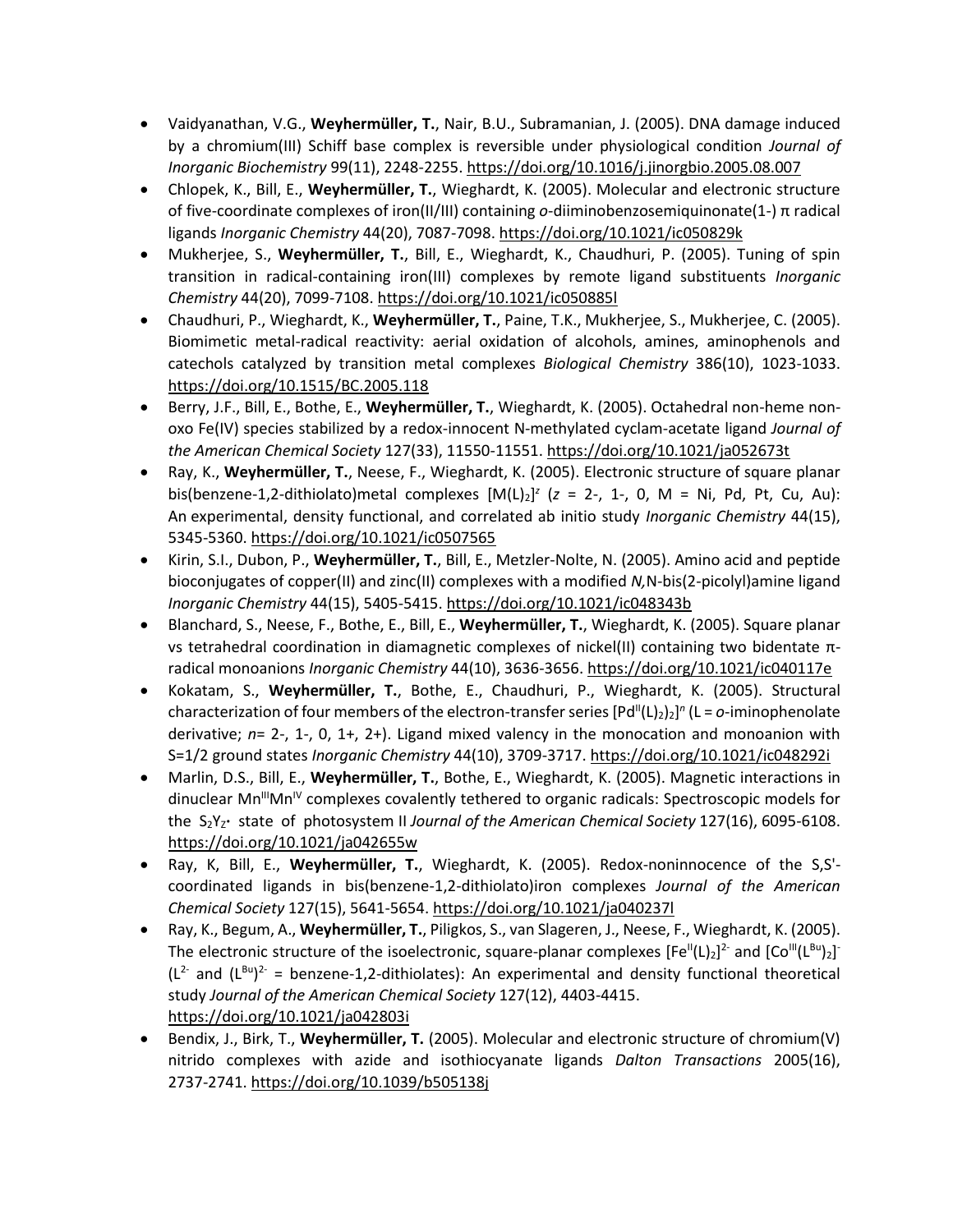• **Weyhermüller, T.**, Wagner, R., Khanra, S., Chaudhuri, P. (2005). A magnetostructural study of linear Ni<sup>II</sup>Mn<sup>III</sup>Ni<sup>II</sup>, Ni<sup>II</sup>Cr<sup>III</sup>Ni<sup>II</sup> and triangular Ni<sup>II</sup><sub>3</sub> species containing (pyridine-2-aldoximato) nickel(II) unit as a building block *Dalton Transactions* 2005(15), 2539-2546. <https://doi.org/10.1039/b505302a>

- de Hatten, X., **Weyhermüller, T.**, Metzler-Nolte, N. (2004). Ferrocenoyl peptides with sulfurcontaining side chains: synthesis, solid state and solution structures *Journal of Organometallic Chemistry* 689(25), 4856-4867. <https://doi.org/10.1016/j.jorganchem.2004.10.002>
- Paine, T.K, **Weyhermüller, T.**, Slep, L.D., Neese, F., Bill, E., Bothe, E., Wieghardt, K., Chaudhuri, P. (2004). Nonoxovanadium(IV) and oxovanadium(V) complexes with mixed O, X, O-donor ligands (X = S, Se, P, or PO) *Inorganic Chemistry* 43(23), 7324-7338. <https://doi.org/10.1021/ic040052f>
- Steinhauser, S., Heinz, U., Bartholoma, M., **Weyhermüller, T.**, Nick, H., Hegetschweiler, K. (2004). Complex formation of ICL670 and related ligands with Fe<sup>III</sup> and Fe<sup>II</sup> *European Journal of Inorganic Chemistry* 2004(21), 4177-4192. <https://doi.org/10.1002/ejic.200400363>
- Mukherjee, S., **Weyhermüller, T.**, Bill, E., Chaudhuri, P. (2004). Tetranuclear copper(II) and nickel(II) complexes incorporating a new imidazole-containing ligand *European Journal of Inorganic Chemistry* 2004(21), 4209-4215. <https://doi.org/10.1002/ejic.200400346>
- Alborés, P., Slep, L.D., **Weyhermüller, T.**, Baraldo, LM. (2004). Fine tuning of the electronic coupling between metal centers in cyano-bridged mixed-valent trinuclear complexes *Inorganic Chemistry* 43(21), 6762-6773. <https://doi.org/10.1021/ic0493649>
- Mochizuki, K., Hasegawa, A., **Weyhermüller, T.** (2004). Synthesis, structures, and magnetic properties of dicopper(II) and dinickel(II) complexes with a new bis(macrocycle), 7,7 '-(2 hydoxypropane-1,3-diyl)bis{3,7,11,17-tetraazabicyclo[11.3.1]-heptadeca-1(17),13,15-triene *Inorganica Chimica Acta* 357(11), 3245-3250. <https://doi.org/10.1016/j.ica.2004.01.047>
- Min, K.S., **Weyhermüller, T.**, Bothe, E., Wieghardt, K. (2004). Tetradentate bis(oiminobenzosemiquinonate(1-)) π radical ligands and their *o*-aminophenolate(1-) derivatives in complexes of nickel(II), palladium(II), and copper(II) *Inorganic Chemistry* 43(9), 2922-2931. <https://doi.org/10.1021/ic0302480>
- Garcia Serres, R.G., Grapperhaus, C.A., Bothe, E., Bill, E., **Weyhermüller, T.**, Neese, F., Wieghardt, K. (2004). Structural, spectroscopic, and computational study of an octahedral, nonheme {Fe-NO}<sup>6-8</sup> series: [Fe(NO)(cyclam-ac)]<sup>2+/+/0</sup> Journal of the American Chemical Society 126(16), 5138-5153. [https://doi.org/10.1021/ja030645+](https://doi.org/10.1021/ja030645)
- Bill, E., Bothe, E., Chaudhuri, P., Chlopek, K, Herebian, D, Kokatam, S, Ray, K, **Weyhermüller, T.**, Neese, F., Wieghardt, K. (2004). Molecular and electronic structure of four- and five-coordinate cobalt complexes containing two o-phenylenediamine- or two *o*-aminophenol-type ligands at various oxidation levels: An experimental, density functional, and correlated ab initio study *Chemistry - A European Journal* 11(1), 204-224[. https://doi.org/10.1002/chem.200400850](https://doi.org/10.1002/chem.200400850)
- Blanchard, S., Bill, E., **Weyhermüller, T.**, Wieghardt, K. (2004). *N,N*-coordinated π radical anions of S-methyl-1-phenyl-isothiosemicarbazide in two five-coordinate ferric complexes [Fe<sup>III</sup>(L<sup>Me·</sup>)<sub>2</sub>X] (X = CH<sub>3</sub>S, Cl<sup>-</sup>) *Inorganic Chemistry* 43(7), 2324-2329. <https://doi.org/10.1021/ic030285r>
- Ross, S., **Weyhermüller, T.**, Bill, E., Bothe, E., Florke, U., Wieghardt, K., Chaudhuri, P. (2004). Asymmetric heterodinuclear Fe<sup>ll</sup>M" (M = Zn, Cu, Ni, Fe, Mn), Co<sup>ll</sup>Fe<sup>ll</sup> and Fe<sup>ll</sup>Co<sup>lll</sup> species: Synthesis, structure, redox behavior, and magnetism *European Journal of Inorganic Chemistry* 2004(5), 984- 997. <https://doi.org/10.1002/ejic.200300533>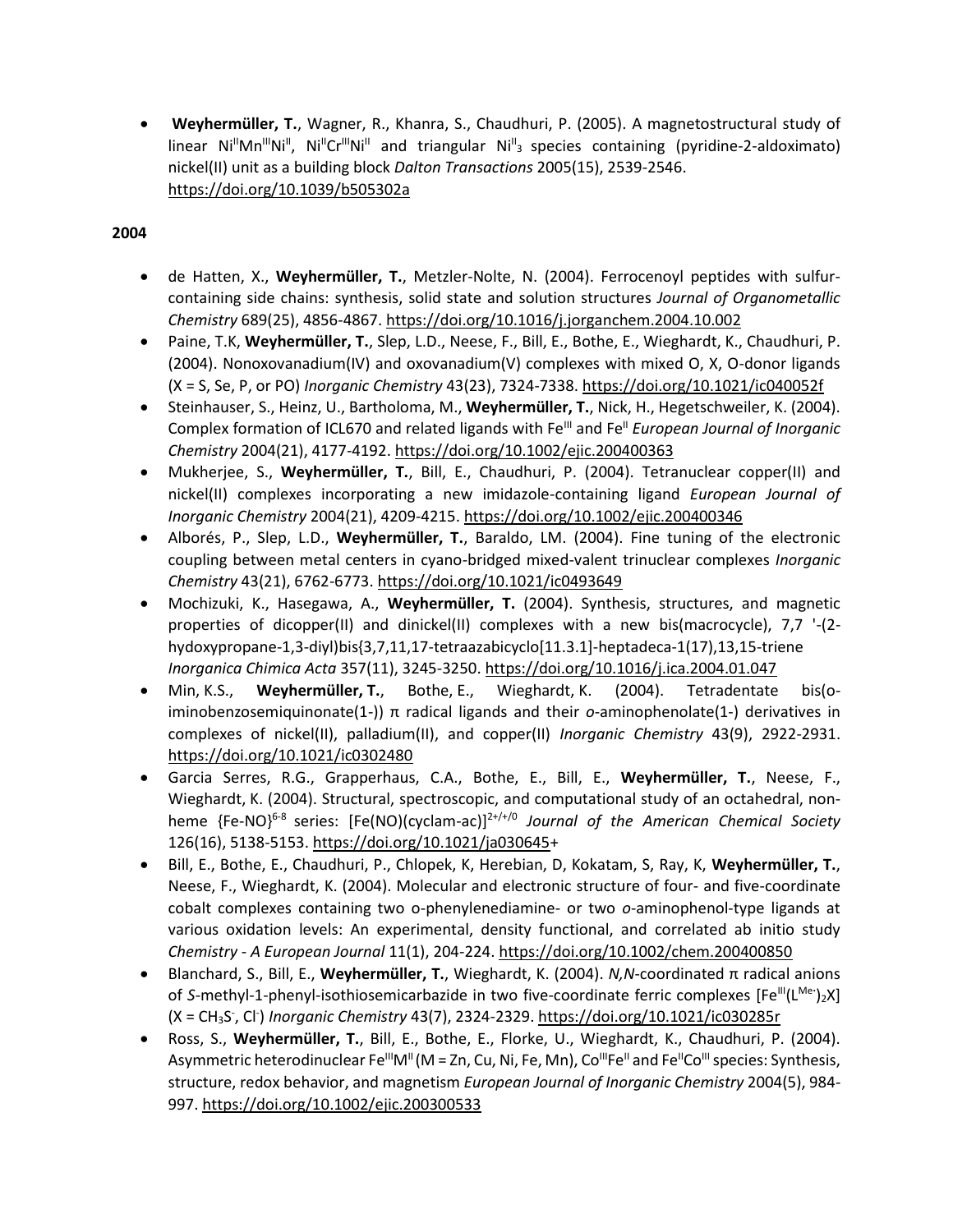- Cragg, P.J., Heirtzler, F.R., Howard, M.J., Prokes, I., **Weyhermüller, T.** (2004). *In flagrante* metallocyclophane self-assembly? *Chemical Communications* 2004(3), 280-281. <https://doi.org/10.1039/b310558j>
- Min, K.S., **Weyhermüller, T.**, Wieghardt, K. (2004). Coordination chemistry of 2-(8-amino quinolino)-4,6-di-tert-butylphenol with manganese(IV), iron(III), and cobalt(II/III): *N,O*coordinated o-iminobenzosemiquinonate(1-) π radical monoanions *vs*. *o*-iminophenolate(2- )dianions *Dalton Transactions* 2004(1), 178-186. <https://doi.org/10.1039/b311385j>
- Kirin, S.I., Happel, C.M., Hrubanova, S., **Weyhermüller, T.**, Klein, C., Metzler-Nolte, N. (2004). Synthesis, structure and comparison of the DNA cleavage ability of metal complexes M(II)L with the *N*-(2-ethoxyethanol)bis(2-picolyl)amine ligand L (M = Co, Ni, Cu and Zn) *Dalton Transactions* 2004(8), 1201-1207. <https://doi.org/10.1039/b313634e>
- Paine, T.K., **Weyhermüller, T.**, Wieghardt, K., Chaudhuri, P. (2004). Aerial oxidation of primary alcohols and amines catalyzed by Cu(II) complexes of 2,2 '-selenobis(4,6-di-*tert*-butylphenol) providing [O,Se,O]-donor atoms *Dalton Transactions* 2004(14), 2092-2101. <https://doi.org/10.1039/b403953j>
- Mukherjee, S., **Weyhermüller, T.**, Bothe, E., Wieghardt, K., Chaudhuri, P. (2004). Dinuclear and mononuclear manganese(IV)-radical complexes and their catalytic catecholase activity *Dalton Transactions* 2004(22), 3842-3853. <https://doi.org/10.1039/b410842f>

- Paine, T.K., **Weyhermüller, T.**, Bill, E., Bothe, E., Chaudhuri, P. (2003). Non-oxo vanadium(IV) complexes of aminebis(phenolate) [O,N,O] donor ligands and solution studies of isostructural  $V^{\vee}$ and MnIV complexes *European Journal of Inorganic Chemistry* 2003(24), 4299-4307. <https://doi.org/10.1002/ejic.200300400>
- Slep, L.D., Mijovilovich, A., Meyer-Klaucke, W., , **Weyhermüller, T.**Bill, E., Bothe, E., Neese, F., Wieghardt, K. (2003). Mixed-valent {Fe<sup>IV</sup>(μ-O)(μ-carboxylato)<sub>2</sub>Fe<sup>III</sup>}<sup>3+</sup> core *Journal of the American Chemical Society* 125(50), 15554-15570. <https://doi.org/10.1021/ja030377f>
- Mukherjee, S., **Weyhermüller, T.**, Wieghardt, K., Chaudhuri, P. (2003). The molecular and electronic structure of [Fe<sup>ιl1</sup>2(<sup>t-bu</sup>L<sup>ISQ</sup>)<sub>4</sub>(μ-O)]- a dinuclear ferric complex containing four, *O,N*coordinated *o*-iminobenzosemiquinonate(1-) π radical anions *Dalton Transactions* 2003(18), 3483-3485. <https://doi.org/10.1039/b306764p>
- Chun, H.P., Bill, E., Weyhermüller, T., Wieghardt, K. (2003). S=3/2  $\leftrightarrow$  S=1/2 spin crossover behavior in five-coordinate halido- and pseudohalido-bis(*o*-iminobenzosemiquinonato)iron(III) complexes *Inorganic Chemistry* 42(18), 5612-5620. <https://doi.org/10.1021/ic0301526>
- Paine, T.K., Rentschler, E, **Weyhermüller, T.**, Chaudhuri, P. (2003). Polynuclear nickel(II) complexes: Preparation and magnetic properties of Ni<sup>n</sup><sub>4</sub>, Ni<sup>n</sup><sub>5</sub>, Ni<sup>n</sup><sub>6</sub> species with ligands containing O **ᴖ**X **<sup>ᴖ</sup>**O (X = S, Se or N) donor atoms *European Journal of Inorganic Chemistry* 2003(17), 3167- 3178. <https://doi.org/10.1002/ejic.200300164>
- Herebian, D., Bothe, E., Neese, F., **Weyhermüller, T.**, Wieghardt, K. (2003). Molecular and electronic structures of bis-(*o*-diiminobenzosemiquinonato)metal(II) complexes (Ni, Pd, Pt), their monocations and -anions, and of dimeric dications containing weak metal-metal bonds *Journal of the American Chemical Society* 125(30), 9116-9128. <https://doi.org/10.1021/ja030123u>
- Ray, K., **Weyhermüller, T.**, Goossens, A., Crajé, M.W.J., Wieghardt, K. (2003). Do *S,S*'-coordinated  $o$ -dithiobenzosemiquinonate(1-) radicals exist in coordination compounds? The  $[Au^{\parallel \parallel}(1,2-$ C6H4S2)2] 1-/0 couple *Inorganic Chemistry* 42(13), 4082-4087. <https://doi.org/10.1021/ic0207092>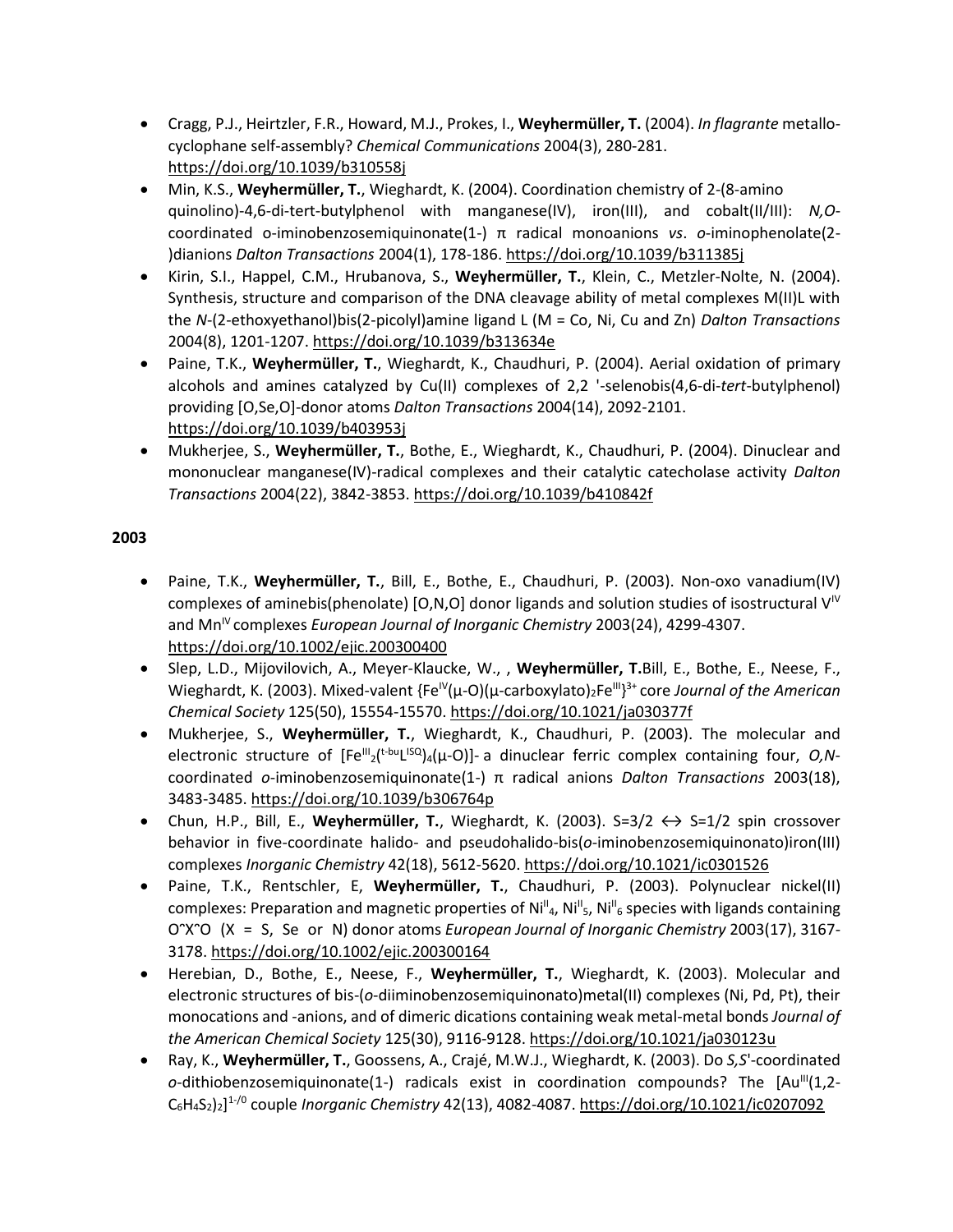- Ghosh, P., Begum, A., Bill, E., **Weyhermüller, T.**, Wieghardt, K. (2003). Molecular and electronic structures of iron(II)/(III) complexes containing N,S-coordinated, closed-shell *o-*aminothiophenolato(1-) and *o-*iminothiophenolato(2-) ligands *Inorganic Chemistry* 42(10), 3208-3215. <https://doi.org/10.1021/ic020617c>
- Beckmann, U., Bill, E., **Weyhermüller, T.**, Wieghardt, K. (2003). Exchange interactions and covalency in dinuclear complexes of iron(III) and gallium(III) containing the redox-noninnocent ligand 1,2-bis(3,5-di-*tert*-butyl-2-hydroxyphenyl)oxamide *European Journal of Inorganic Chemistry* 2003(9), 1768-1777. <https://doi.org/10.1002/ejic.200200516>
- Mukherjee, S., **Weyhermüller, T.**, Bothe, E., Chaudhuri, P. (2003). Structural, magnetochemical and electrochemical studies of dinuclear complexes containing the  $[V^{\vee}O]_2$ ,  $[V^{\vee}O]_2$ ,  $Cr^{\mathfrak{m}}_2$ , Mn $^{\mathfrak{m}}_2$  and Fe $^{III}$ <sub>2</sub> cores of a potentially pentadentate phenol-containing ligand with (O,N,O,N,O)-donor atoms *European Journal of Inorganic Chemistry* 2003(10), 1956-1965. <https://doi.org/10.1002/ejic.200200594>
- Ghosh, P., Bill, E., **Weyhermüller, T.**, Wieghardt, K. (2003). Molecular and electronic structures of iron complexes containing N,S-coordinated, open-shell *o*-iminothionebenzosemiquinonate(1-) π radicals *Journal of the American Chemical Society* 125(13), 3967-3979. <https://doi.org/10.1021/ja021409m>
- Mukherjee, S., **Weyhermüller, T.**, Bothe, E., Wieghardt, K., Chaudhuri, P. (2003). Single-atom O-bridged urea in a dinickel(II) complex together with  $Ni<sup>II</sup><sub>4</sub>$ , Cu<sup>II</sup><sub>2</sub> and Cu<sup>II</sup><sub>4</sub> complexes of a pentadentate phenol-containing Schiff base with (O,N,O,N,O)-donor atoms *European Journal of Inorganic Chemistry* 2003(5), 863-875. <https://doi.org/10.1002/ejic.200390116>
- Beckmann, U, Bill, E., **Weyhermüller, T.**, Wieghardt, K. (2003). Dinuclear cyano complexes of cobalt(III) and iron(III) containing noninnocent 1,2,4,5-tetrakis(2-pyridinecarboxamido)benzene bridging ligands *Inorganic Chemistry* 42(4), 1045-1056. <https://doi.org/10.1021/ic020518z>
- Schäfer, K.O., Bittl, R., Lendzian, F., Barynin, V., **Weyhermüller, T.**, Wieghardt, K., Lubitz, W. (2003). Multifrequency EPR investigation of dimanganese catalase and related Mn(III)Mn(IV) complexes *Journal of Physical Chemistry B* 107(5), 1242-1250. <https://doi.org/10.1021/jp0259768>
- Ghosh, P., Bill, E., **Weyhermüller, T.**, Neese, F., Wieghardt, K. (2003). Noninnocence of the ligand glyoxal-bis(2-mercaptoanil). The electronic structures of  $[Fe(gma)]_2$ ,  $[Fe(gma)(py)]\cdot py$ , [Fe(gma)(CN)]1-/0, [Fe(gma)l], and [Fe(gma)(PR3)*n*] (*n* = 1, 2). Experimental and theoretical evidence for "excited state" coordination *Journal of the American Chemical Society* 125(5), 1293-1308. <https://doi.org/10.1021/ja021123h>
- Chaudhuri, P., Rentschler, E., Birkelbach, F., Krebs, C., Bill, E., **Weyhermüller, T.**, Flörke, U. (2003). Ground spin state variation in carboxylate-bridged tetranuclear  $[Fe<sub>2</sub>Mn<sub>2</sub>O<sub>2</sub>]^{8+}$  cores and a comparison with their [Fe<sub>4</sub>O<sub>2</sub>]<sup>8+</sup> and [Mn<sub>4</sub>O<sub>2</sub>]<sup>8+</sup> congeners *European Journal of Inorganic Chemistry* 2003(3), 541-555. <https://doi.org/10.1002/ejic.200390076>
- Ghosh, P., Begum, A., Herebian, D., Bothe, E., Hildenbrand, K, **Weyhermüller, T.**, Wieghardt, K. (2003). Coordinated *o*-dithio- and *o*-iminothiobenzo-semiquinonate(1-) π radicals in [MII(bpy)(L·)](PF6) complexes *Angewandte Chemie International Edition* 42(5), 563-567. <https://doi.org/10.1002/anie.200390162>
- Mukherjee, S., Rentschler, E., **Weyhermüller, T.**, Wieghardt, K., Chaudhuri, P. (2003). Unique series of dinuclear transition metal-polyradical complexes with a m-phenylenediamine spacer and their catalytic reactivity *Chemical Communications* 2003(15), 1828-1829. <https://doi.org/10.1039/b300792h>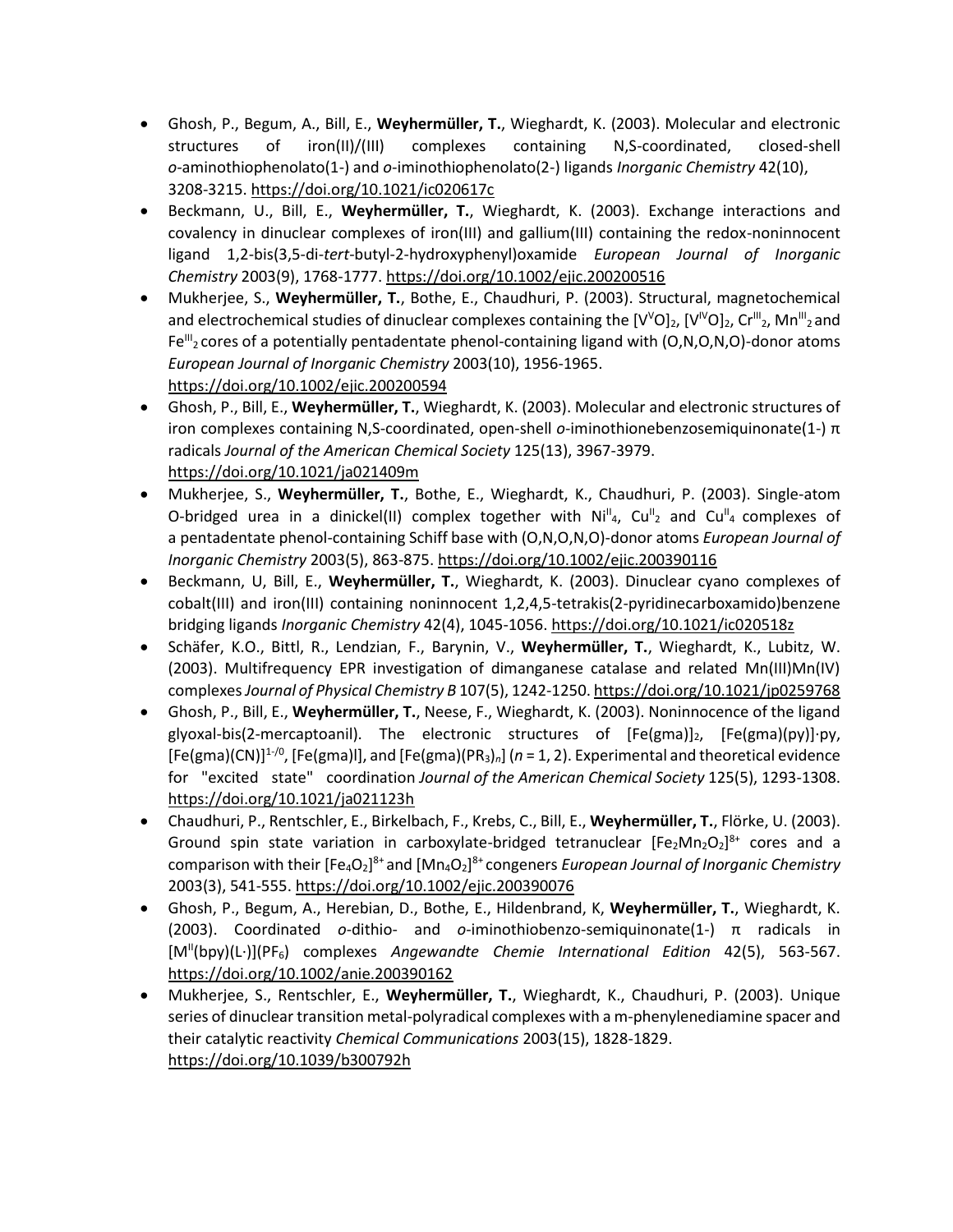- van Staveren, D.R., **Weyhermüller, T.**, Metzler-Nolte, N. (2003). Organometallic β-turn mimetics. A structural and spectroscopic study of inter-strand hydrogen bonding in ferrocene and cobaltocenium conjugates of amino acids and dipeptides *Dalton Transactions* 2003(2), 210-220. <https://doi.org/10.1039/b208363a>
- Min, K.S., **Weyhermüller, T.**, Wieghardt, K. (2003). *O,N*-Coordinated *o*-iminobenzoquinone and *o*iminobenzosemiquinonato(1-) ligands in complexes of Ni(II), Co(III) and Fe(III) *Dalton Transactions* 2003(6), 1126-1132. <https://doi.org/10.1039/b211698g>
- Pavlishchuk, V.V., Kolotilov, S.V., Addison, A.W., Prushan, M.J., Schollmeyer, D., Thompson, L.K., Weyhermüller, T., Goreshnik, E.A. (2003). Structural, magnetic and related attributes of some oximate-bridged tetranuclear nickel(II) rhombs and a dinuclear congener *Dalton Transactions* 2003(8), 1587-1595. <https://doi.org/10.1039/b300539a>
- Paine, T.K., **Weyhermüller, T.**, Bothe, E., Wieghardt, K., Chaudhuri, P. (2003). Manganese complexes of mixed O, X, O-donor ligands (X = S or Se): synthesis, characterization and catalytic reactivity *Dalton Transactions* 2003(15), 3136-3144. <https://doi.org/10.1039/b304765m>

- Paine, T.K., **Weyhermüller, T.**, Wieghardt, K., Chaudhuri, P. (2002). The methanol-methanolate  $CH<sub>3</sub>OH...OCH<sub>3</sub>$  bridging ligand: Tuning of exchange coupling by hydrogen bonds in dimethoxobridged dichromium(III) complexes *Inorganic Chemistry* 41(25), 6538-6540. <https://doi.org/10.1021/ic0204068>
- Gavrilenko, K.S., Vértes, A., Vanko, G., Kiss, L.F., Addison, A.W., **Weyhermüller, T.**, Pavlishchuk, V.V. (2002). Synthesis, magnetochemistry, and spectroscopy of heterometallic trinuclear basic trifluoroacetates [Fe2M(μ3-O)(CF3COO)6(H2O)3]·H2O (M = Mn, Co, Ni) *European Journal of Inorganic Chemistry* 2002(12), 3347-3355.

[https://doi.org/10.1002/1099-0682\(200212\)2002:12%3C3347::AID-EJIC3347%3E3.0.CO;2-R](https://doi.org/10.1002/1099-0682(200212)2002:12%3C3347::AID-EJIC3347%3E3.0.CO;2-R)

- Ross, S., **Weyhermüller, T.**, Bill, E., Wieghardt, K., Chaudhuri, P. (2002). (μ-Hydroxo)bis(μacetato)dimetal complexes: structural and magnetochemical characterization the Cr(III)Ni(II) and the Cr(III)Cr(III) species *Inorganica Chimica Acta* 339, 71-76. [https://doi.org/10.1016/S0020-](https://doi.org/10.1016/S0020-1693(02)00926-X) [1693\(02\)00926-X](https://doi.org/10.1016/S0020-1693(02)00926-X)
- Chun, H, Bill, E., Bothe, E., **Weyhermüller, T.**, Wieghardt, K. (2002). Octahedral (*cis*-cyclam)iron(III) complexes with *O,N*-coordinated *o*-iminosemiquinonate(l-) π radicals and *o*-imidophenolate(2-) anions *Inorganic Chemistry* 41(20), 5091-5099. <https://doi.org/10.1021/ic020329g>
- Zambrano, J.L., Rosales, V., Schucht, H., **Weyhermüller, T.**, Demuth, M. (2002). First crystal structure of a pentacyclic biomarker: 4,4,6a,12b,14b-Pentamethyl-1,2,3,4,4a,5,6,6a,6b,7, 8,12b,13,14,14a,14b-hexadecahydropicen-3β-ol *Journal of Chemical Crystallography* 32(10), 391-394. <https://doi.org/10.1023/A:1020293105328>
- Schatzschneider, U., **Weyhermüller, T.**, Rentschler, E. (2002). Copper complexes with mono- and bidentate-bridging nitronyl nitroxide-substituted benzoate ligands *Inorganica Chimica Acta* 337, 122-130. [https://doi.org/10.1016/S0020-1693\(02\)01103-9](https://doi.org/10.1016/S0020-1693(02)01103-9)
- **Weyhermüller, T.**, Paine, T.K., Bothe, E., Bill, E., Chaudhuri, P. (2002). Complexes of an aminebis(phenolate) [O,N,O] donor ligand and EPR studies of isoelectronic, isostructural Cr(III) and Mn(IV) complexes *Inorganica Chimica Acta* 337, 344-356. [https://doi.org/10.1016/S0020-](https://doi.org/10.1016/S0020-1693(02)01000-9) [1693\(02\)01000-9](https://doi.org/10.1016/S0020-1693(02)01000-9)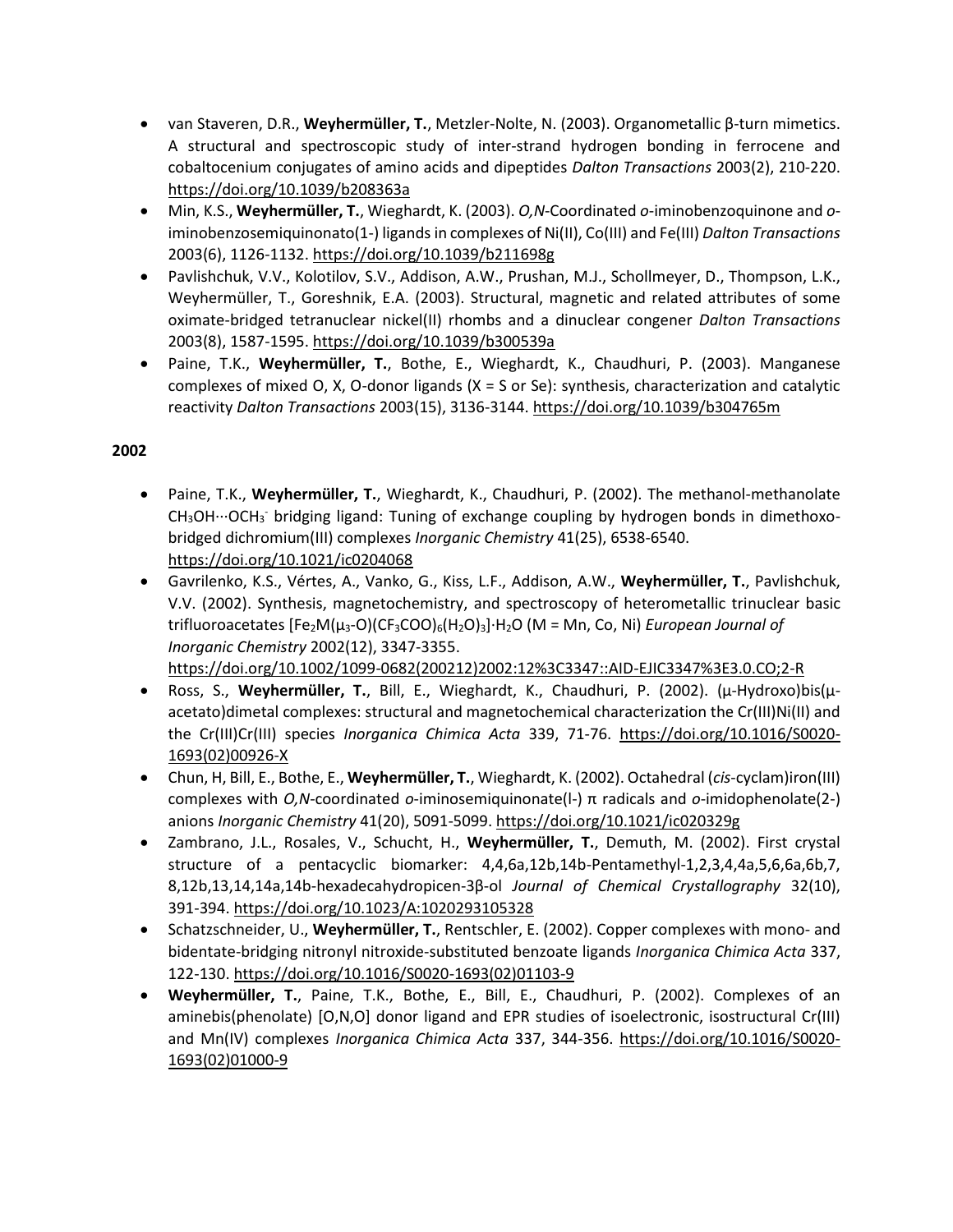- Pavlishchuk, V., Birkelbach, F., **Weyhermüller, T.**, Wieghardt, K., Chaudhuri, P. (2002). Polynuclear complexes of the pendent-arm ligand 1,4,7-tris(acetophenoneoxime)-1,4,7-triazacyclononane *Inorganic Chemistry* 41(17), 4405-4416. <https://doi.org/10.1021/ic011322m>
- Sun, X., Chun, H., Hildenbrand, K., Bothe, E., **Weyhermüller, T.**, Neese, F., Wieghardt, K. (2002). *o*-Iminobenzosemiquinonato(1-) and *o*-amidophenolato(2-) complexes of palladium(II) and platinum(II): A combined experimental and density functional theoretical study *Inorganic Chemistry* 41(16), 4295-4303. <https://doi.org/10.1021/ic011297k>
- Herebian, D., Ghosh, P., Chun, H., Bothe, E., **Weyhermüller, T.**, Wieghardt, K. (2002). Cobalt(II)/(III) complexes containing *o*-iminothiobenzosemiquinonato(1-) and *o*-iminobenzosemiquinonato(1-) π-radical ligands *European Journal of Inorganic Chemistry* 2002(8), 1957-1967. [https://doi.org/10.1002/1099-0682\(200208\)2002:8%3C1957::AID-EJIC1957%3E3.0.CO;2-A](https://doi.org/10.1002/1099-0682(200208)2002:8%3C1957::AID-EJIC1957%3E3.0.CO;2-A)
- Li, M., Bonnet, D., Bill, E., Neese, F., **Weyhermüller, T.**, Blum, N., Sellman, D., Wieghardt, K. (2002). Tuning the electronic structure of octahedral iron complexes [FeL(X)] (L=1-alkyl-4,7-bis(4-*tert*butyl-2-mercaptobenzyl)-1,4,7-triazacyclononane,  $X = Cl$ , CH<sub>3</sub>O, CN, NO). The S=1/2 ↔ S=3/2 spin equilibrium of [FeL<sup>Pr</sup>(NO)] *Inorganic Chemistry* 41(13), 3444-3456. <https://doi.org/10.1021/ic011243a>
- van Staveren, D.R, Bothe, E., **Weyhermüller, T.**, Metzler-Nolte, N. (2002). Spectroscopic properties, electrochemistry, and reactivity of Mo<sup>0</sup>, Mo<sup>1</sup>, and Mo<sup>II</sup> complexes with the  $[Mo(bpa)(CO)<sub>3</sub>]$  unit  $[bpa = bis(2-picoly)]$ amine] and their application for the labelling of peptides *European Journal of Inorganic Chemistry* 2002(6), 1518-1529. [https://doi.org/10.1002/1099-0682\(200206\)2002:6%3C1518::AID-EJIC1518%3E3.0.CO;2-7](https://doi.org/10.1002/1099-0682(200206)2002:6%3C1518::AID-EJIC1518%3E3.0.CO;2-7)
- van Staveren, D.R., Bill, E., Bothe, E., Buhl, M., **Weyhermüller, T.**, Metzler-Nolte, N. (2002). Fluxional processes in diamagnetic and paramagnetic allyl dicarbonyl and 2-methylallyl dicarbonyl molybdenum histidinato complexes as revealed by spectroscopic data and density functional calculations *Chemistry - A European Journal* 8(7), 1649-1662. [https://doi.org/10.1002/1521-3765\(20020402\)8:7%3C1649::AID-CHEM1649%3E3.0.CO;2-U](https://doi.org/10.1002/1521-3765(20020402)8:7%3C1649::AID-CHEM1649%3E3.0.CO;2-U)
- Kruse, T., **Weyhermüller, T.**, Wieghardt, K. (2002). Mono- and dinuclear (*o*-thioetherphenolato) copper(II) complexes. Structural models for galactose oxidase *Inorganica Chimica Acta* 331(1), 81- 89. [https://doi.org/10.1016/S0020-1693\(01\)00756-3](https://doi.org/10.1016/S0020-1693(01)00756-3)
- Chun, H.P., Chaudhuri, P., **Weyhermüller, T.**, Wieghardt, K. (2002). *o-*Iminobenzosemiquinonato complexes of Mn(III) and Mn(IV). Synthesis and characterization of  $[Mn^{\text{III}}(L^{1SQ})_2)(L^{AP})$ ] (S<sub>t</sub>=1) and [Mn<sup>IV</sup>(L<sup>ISQ</sup>)<sub>2</sub>(L<sup>AP</sup>-H)] (S<sub>t</sub>=1/2) *Inorganic Chemistry* 41(4), 790-795. <https://doi.org/10.1021/ic010860w>
- Marlin, D.S., Bill, E., **Weyhermüller, T.**, Rentschler, E., Wieghardt, K. (2002). Long-distance magnetic interaction between a  $Mn^{\text{III}}Mn^{\text{IV}}$  (S=1/2) core and an organic radical: A spectroscopic model for the S<sub>2</sub>Y<sub>Z</sub> center dot state of photosystem II *Angewandte Chemie International Edition* 41(24), 4775-4779. <https://doi.org/10.1002/anie.200290045>
- Singh, U.P., Tyagi, S, Sharma, C.L., Gorner, H., Weyhermüller, T. (2002). Synthesis, molecular structure and emission properties of benzoato-bridged lanthanide complexes with hydrotris(pyrazolyl)borate *Dalton Transactions* 2002(23), 4464-4470. <https://doi.org/10.1039/b205053f>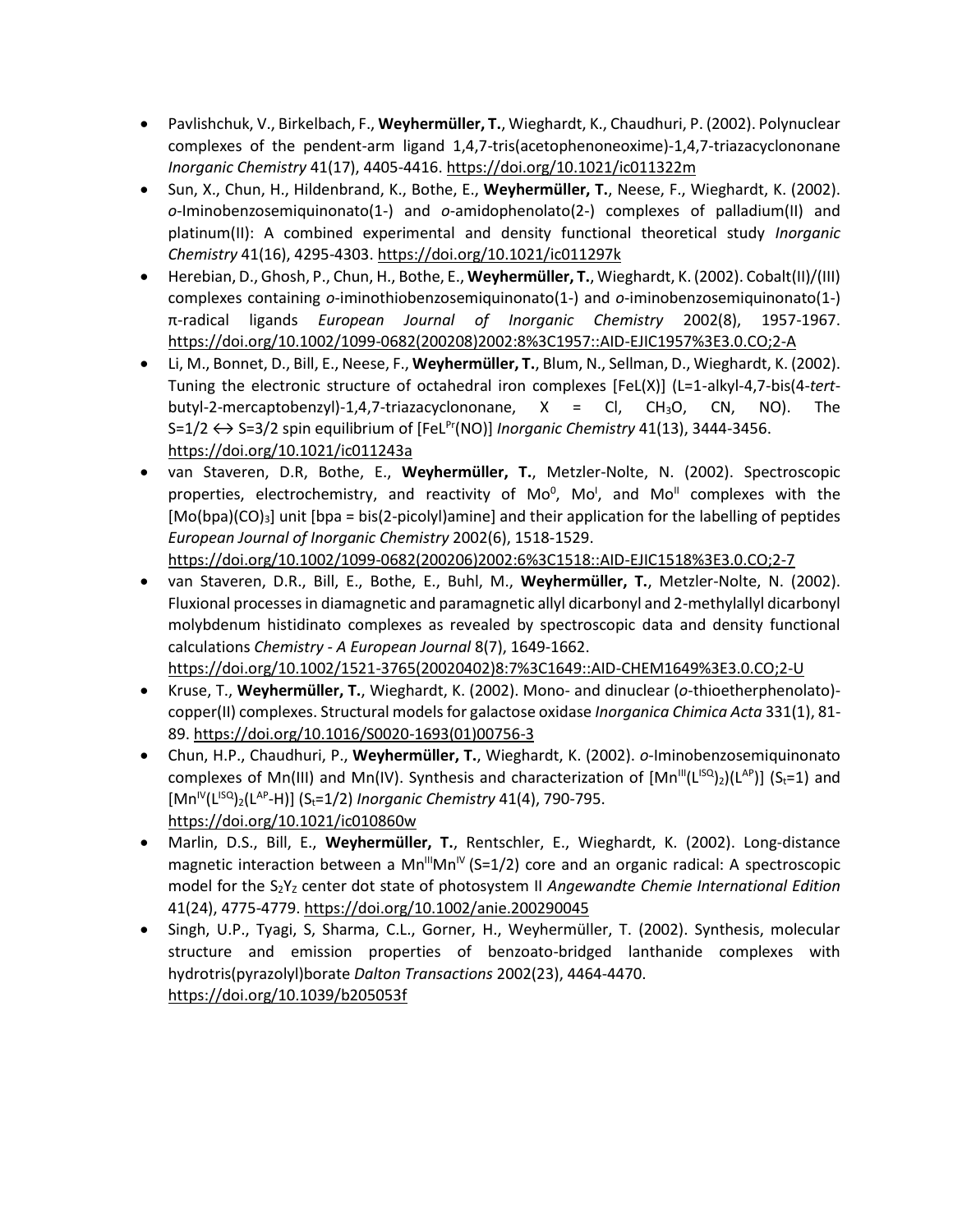- Ross, S., **Weyhermüller, T.**, Bill, E., Wieghardt, K., Chaudhuri, P. (2001). Tris(pyridinealdoximato) metal complexes as ligands for the synthesis of asymmetric heterodinuclear  $Cr<sup>III</sup>M$  species [M = Zn(II), Cu(II), Ni(II), Fe(II), Mn(II), Cr(II), Co(IIII)]: A magneto-structural study *Inorganic Chemistry* 40(26), 6656-6665. <https://doi.org/10.1021/ic010552y>
- Sander, J., Hegetschweiler, K., Morgenstern, B., Keller, A., Amrein, W., **Weyhermüller, T.**, Müller, I. (2001). *T*-symmetrical icosahedra: A new type of chirality in metal complexes *Angewandte Chemie International Edition* 40(22), 4179-4182. [https://doi.org/10.1002/1521-3773\(20011119\)40:22%3C4179::AID-ANIE4179%3E3.0.CO;2-C](https://doi.org/10.1002/1521-3773(20011119)40:22%3C4179::AID-ANIE4179%3E3.0.CO;2-C)
- Herebian, D., Bothe, E., Bill, E., **Weyhermüller, T.**, Wieghardt, K. (2001). Experimental evidence for the noninnocence of *o*-aminothiophenolates: Coordination chemistry of *o-*iminothionebenzo semiquinonate (1-) π-radicals with Ni(II), Pd(II), Pt(II) *Journal of the American Chemical Society*  123(41), 10012-10023. <https://doi.org/10.1021/ja011155p>
- Kuppert, D., Sander, J., Roth, C., Wörle, M., **Weyhermüller, T.**, Reiss, G.J., Schilde, U., Müller, I., Hegetschweiler, K. (2001). The coordination chemistry of *cis*-3,4-diaminopyrrolidine and related polyamines *European Journal of Inorganic Chemistry* 2001(10), 2525-2542. [https://doi.org/10.1002/1099-0682\(200109\)2001:10%3C2525::AID-EJIC2525%3E3.0.CO;2-Z](https://doi.org/10.1002/1099-0682(200109)2001:10%3C2525::AID-EJIC2525%3E3.0.CO;2-Z)
- Schatzschneider, U., **Weyhermüller, T.**, Rentschler, E. (2001). Metal complexes with nitronyl nitroxide substituted phenolate ligands providing new magnetic exchange interaction pathways - Synthesis, structures, magnetic dilution studies, and ab initio calculations *European Journal of Inorganic Chemistry* 2001(10), 2569-2586. [https://doi.org/10.1002/1099-0682\(200109\)2001:10%3C2569::AID-EJIC2569%3E3.0.CO;2-3](https://doi.org/10.1002/1099-0682(200109)2001:10%3C2569::AID-EJIC2569%3E3.0.CO;2-3)
- Chun, H., Verani, C.N., Chaudhuri, P., Bothe, E., Bill, E., **Weyhermüller, T.**, Wieghardt, K. (2001). Molecular and electronic structure of octahedral *o*-aminophenolato and *o*iminobenzosemiquinonato complexes of V(V), Cr(III), Fe(III), and Co(III). Experimental determination of oxidation levels of ligands and metal ions *Inorganic Chemistry* 40(17), 4157- 4166. <https://doi.org/10.1021/ic010106a>
- Grapperhaus, C.A., Bill, E., **Weyhermüller, T.**, Neese, F., Wieghardt, K. (2001). Molecular and electronic structure of [Mn<sup>V</sup>N(cyclam-acetato)]PF<sub>6</sub>. A combined experimental and DFT study *Inorganic Chemistry* 40(17), 4191-4198. <https://doi.org/10.1021/ic001370r>
- Verani, C.N., Bothe, E., Burdinski, D., **Weyhermüller, T.**, Flörke, U., Chaudhuri, P. (2001). Synthesis, structure, electrochemistry, and magnetism of [Mn<sup>III</sup>Mn<sup>III</sup>], [Mn<sup>III</sup>Fe<sup>III</sup>] and [Fe<sup>III</sup>Fe<sup>III</sup>] cores: Generation of phenoxyl radical containing [Fe<sup>III</sup>Fe<sup>III</sup>] species *European Journal of Inorganic Chemistry* 2001(8), 2161-2169.

[https://doi.org/10.1002/1099-0682\(200108\)2001:8%3C2161::AID-EJIC2161%3E3.0.CO;2-K](https://doi.org/10.1002/1099-0682(200108)2001:8%3C2161::AID-EJIC2161%3E3.0.CO;2-K)

- Kimura, S., Bill, E., Bothe, E., **Weyhermüller, T.**, Wieghardt, K. (2001). Phenylthiyl radical complexes of gallium(III), iron(III), and cobalt(III) and comparison with their phenoxyl analogues *Journal of the American Chemical Society* 123(25), 6025-6039. <https://doi.org/10.1021/ja004305p>
- van Staveren, D.R., van Albada, G.A., Haasnoot, J.G., Kooijman, H., Lanfredi, A.M.M., Nieuwenhuizen, P.J., Spek, A.L., Ugozzoli, F., **Weyhermüller, T.**, Reedijk, J. (2001). Increase in coordination number of lanthanide complexes with 2,2 '-bipyridine and 1,10-phenanthroline by using β-diketonates with electron-withdrawing groups *Inorganica Chimica Acta* 315(2), 163-171. [https://doi.org/10.1016/S0020-1693\(01\)00334-6](https://doi.org/10.1016/S0020-1693(01)00334-6)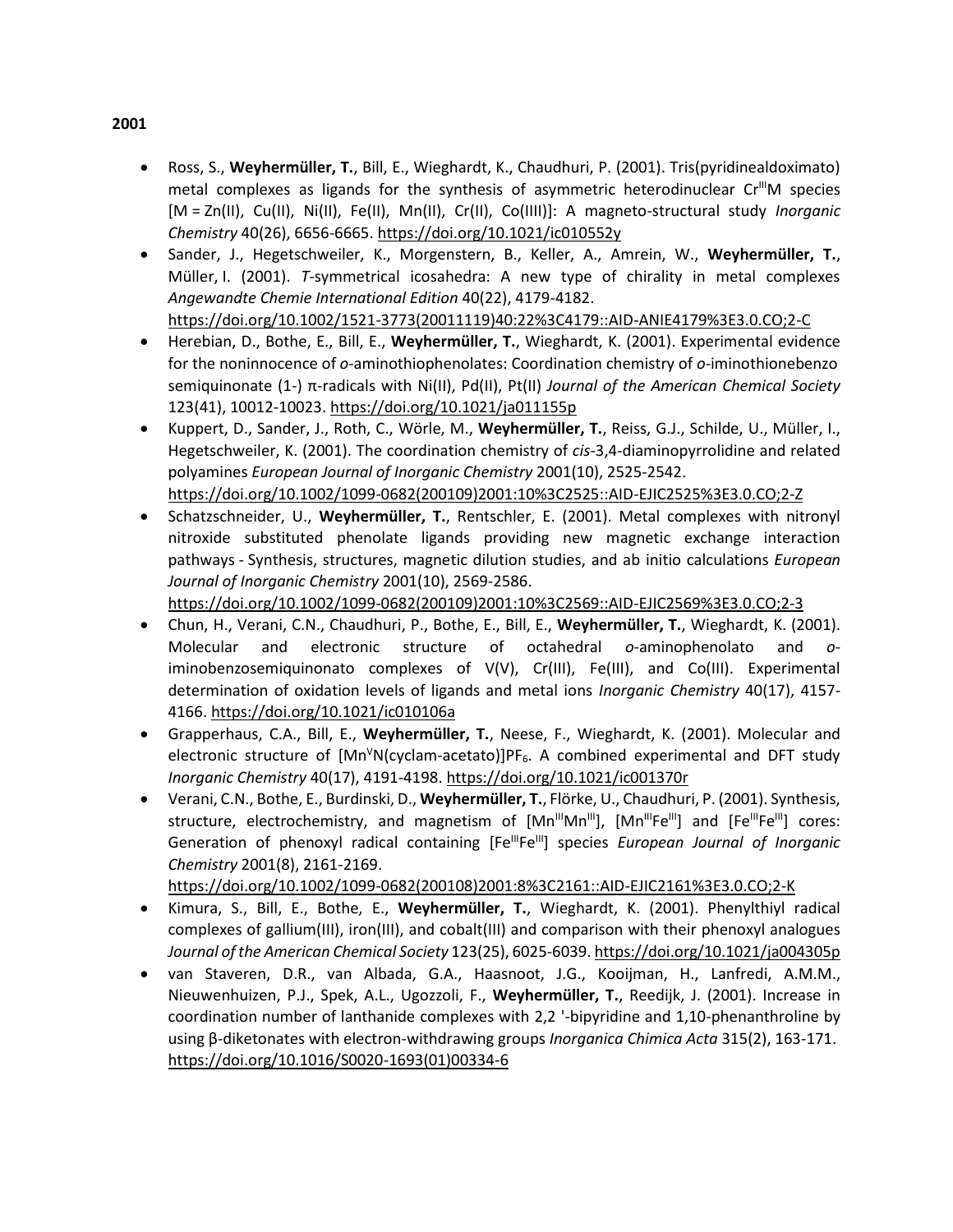- Chaudhuri, P., Verani, C.N., Bill, E., Bothe, E., **Weyhermüller, T.**, Wieghardt, K. (2001). Electronic structure of bis(*o*-iminobenzosemiquinonato)metal complexes (Cu, Ni, Pd). The art of establishing physical oxidation states in transition-metal complexes containing radical ligands *Journal of the American Chemical Society* 123(10), 2213-2223. <https://doi.org/10.1021/ja003831d>
- Zimmer, A., Kuppert, D., **Weyhermüller, T.**, Müller, I., Hegetschweiler, K. (2001). Complex formation of Ni<sup>II</sup>, Cu<sup>II</sup>, Pd<sup>II</sup>, and Co<sup>III</sup> with 1,2,3,4-tetraaminobutane *Chemistry - A European Journal* 7(4), 917-931.

[https://doi.org/10.1002/1521-3765\(20010216\)7:4%3C917::AID-CHEM917%3E3.0.CO;2-2](https://doi.org/10.1002/1521-3765(20010216)7:4%3C917::AID-CHEM917%3E3.0.CO;2-2)

• Chun, H., **Weyhermüller, T.**, Bill, E., Wieghardt, K. (2001). Tuning the electronic structure of halidobis(*o*-imino-benzosemiquinonato)iron(III) complexes *Angewandte Chemie International Edition* 40(13), 2489-2492.

[https://doi.org/10.1002/1521-3773\(20010702\)40:13%3C2489::AID-ANIE2489%3E3.0.CO;2-5](https://doi.org/10.1002/1521-3773(20010702)40:13%3C2489::AID-ANIE2489%3E3.0.CO;2-5)

- van Staveren, DR, Bothe, E., **Weyhermüller, T.**, Metzler-Nolte, N. (2001). Variable temperature electrochemistry as a powerful method for conformational investigations on the fluxional organometallic complex Mo(His-N<sub>ε</sub>-C<sub>2</sub>H<sub>4</sub>CO<sub>2</sub>Me)(η-allyl)(CO)<sub>2</sub> (His = N<sub>δ</sub>, *N*,O-<sub>L</sub>-histidinate) *Chemical Communications* 2001(1), 131-132. <https://doi.org/10.1039/b007822k>
- Hauser, C., Weyhermüller, T., Wieghardt, K. (2001). Reductive nitrosylation of  $V_2O_5$  and Mo $O_3$ with hydroxylamine in the presence of 1,4,7-triazacyclononane *Collection of Czechoslovak Chemical Communications* 66(1), 125-138. <https://doi.org/10.1135/cccc20010125>
- Haupt, H.J., Seewald, O., Florke, U., Buss, V., **Weyhermüller, T.** (2001). Diastereomeric metallatetrahedron complexes of the type  $Re_2(MPPh_3)(M'PPh_3)(\mu\text{-}PCy_2)(CO)_{7}(-)$ -thiocamphanate (M = Ag, Au, M' = Cu, Ag, Au): synthesis, structure and CD data *Journal of The Chemical Society, Dalton Transactions* 2001(22), 3329-3336. <https://doi.org/10.1039/b104999m>
- Brooker, S., Dunbar, G.S., **Weyhermüller, T.** (2001). Figure-of-eight shaped metal-free amidecontaining Schiff-base macrocycles and two dicobalt(III) amide complexes *Supramolecular Chemistry* 13(5), 601-612. <https://doi.org/10.1080/10610270108039793>

- Hess, A., Sehnert, J., **Weyhermüller, T.**, Metzler-Nolte, N. (2000). Chiral ferrocene amines derived from amino acids and peptides: Synthesis, solution and X-ray crystal structures and electrochemical investigations *Inorganic Chemistry* 39(24), 5437-5443. [https://doi.org/10.1021/ic000089+](https://doi.org/10.1021/ic000089)
- Grapperhaus, C.A., Mienert, B., Bill, E., **Weyhermüller, T.**, Wieghardt, K. (2000). Mononuclear (nitrido)iron(V) and (oxo)iron(IV) complexes via photolysis of  $[(cyclam-acetato)Fe^{III}(N<sub>3</sub>)]^+$  and ozonolysis of [(cyclam-acetato)Fe<sup>lli</sup>(O<sub>3</sub>SCF<sub>3</sub>)]<sup>+</sup> in water/acetone mixtures *Inorganic Chemistry* 39(23), 5306-5317. <https://doi.org/10.1021/ic0005238>
- Penkert, F.N., **Weyhermüller, T.**, Bill, E., Hildebrandt, P, Lecomte, S, Wieghardt, K. (2000). Anilino radical complexes of cobalt(III) and manganese(IV) and comparison with their phenoxyl analogues *Journal of the American Chemical Society* 122(40), 9663-9673. <https://doi.org/10.1021/ja001637l>
- van Staveren, D.R., **Weyhermüller, T.**, Metzler-Nolte, N. (2000). The Mo(n-allyl)(CO)<sub>2</sub> moiety as a robust marker group in bioorganometallic chemistry. Unusual crystal structure of the phenylalanine derivative Mo(C5H4-CO-Phe-OMe)(η-allyl)(CO)2*Organometallics* 19(18), 3730- 3735. <https://doi.org/10.1021/om0003483>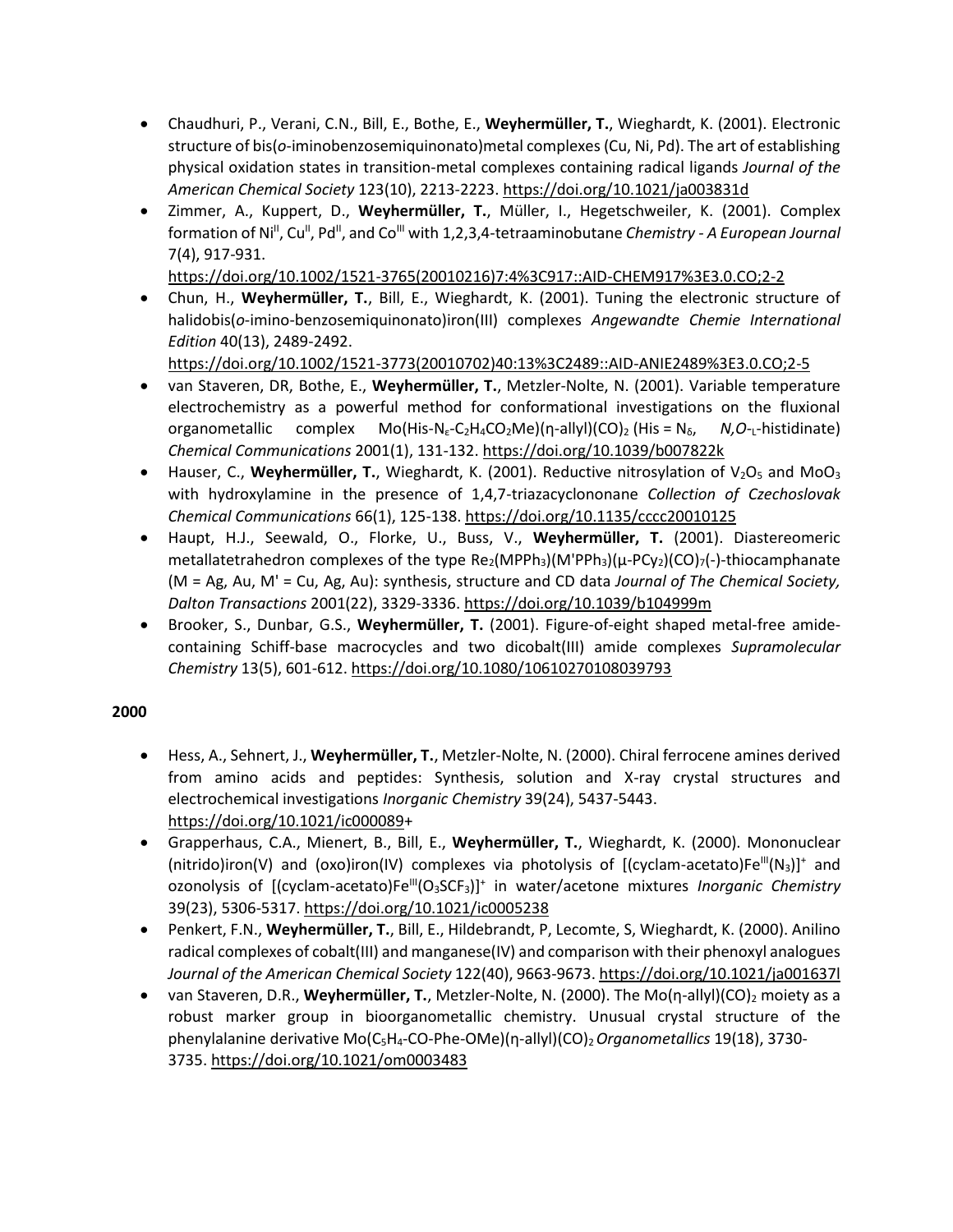- Dutta, S.K., Beckmann, U., Bill, E., **Weyhermüller, T.**, Wieghardt, K. (2000). 1,2-bis(pyridine-2  $carboxamido)$ benzenate(2-),  $(bpb)^2$ : A noninnocent ligand. Syntheses, structures, and mechanisms of formation of  $[(n-Bu)_4N][Fe^{IV}(μ-N)(bpb)_2(X)_2]$  (X = CN, N<sub>3</sub>) and the electronic structures of  $[M^{\text{III}}(bpb^{ox1})(CN)_2]$  (M = Co, Fe) *Inorganic Chemistry* 39(15), 3355-3364. <https://doi.org/10.1021/ic0001107>
- de Bruin, B., Bill, E., Bothe, E., **Weyhermüller, T.**, Wieghardt, K. (2000). Molecular and electronic structures of bis(pyridine-2,6-diimine)metal complexes [ML2](PF6)*<sup>n</sup>* (*n*=0, 1, 2, 3, M = Mn, Fe, Co, Ni, Cu, Zn) *Inorganic Chemistry* 39(13), 2936-2947. <https://doi.org/10.1021/ic000113j>
- Hauser, C., Glaser, T., Bill, E., **Weyhermüller, T.**, Wieghardt, K. (2000). The electronic structures of an isostructural series of octahedral nitrosyliron complexes  ${Fe-NO}^{6,7,8}$  elucidated by Mössbauer spectroscopy *Journal of the American Chemical Society* 122(18), 4352-4365. <https://doi.org/10.1021/ja994161i>
- Fernandes, C., Neves, A., Vencato, I., Bortoluzzi, A.J., Drago, V, **Weyhermüller, T.**, Rentschler, E.  $(2000)$ . Crystal structure, spectroscopy and magnetic properties of a novel Fe<sup>III</sup> unsymmetric tetranuclear complex: A model for met-hemerythrin *Chemistry Letters* 29(5), 540-541. <https://doi.org/10.1246/cl.2000.540>
- Nair, B.U., **Weyhermüller, T.** (2000). Preparation and structure of a dinuclear iron(III) complex with six terminally coordinated azides: A precursor for multidimensional network *Chemistry Letters* 29(4), 416-417. <https://doi.org/10.1246/cl.2000.416>
- Bendix, J., Deeth, R.J., **Weyhermüller, T.**, Bill, E., Wieghardt, K. (2000). Molecular and electronic structure of nitridocyanometalates of chromium(V) and manganese(V): A combined experimental and DFT study *Inorganic Chemistry* 39(5), 930-938. <https://doi.org/10.1021/ic990971j>
- Brosch, O, **Weyhermüller, T.**, Metzler-Nolte, N. (2000). A two-step palladium-catalyzed coupling scheme for the synthesis of ferrocene-labeled amino acids *European Journal of Inorganic Chemistry* 2000(2), 323-330.

[https://doi.org/10.1002/\(SICI\)1099-0682\(200002\)2000:2%3C323::AID-EJIC323%3E3.0.CO;2-U](https://doi.org/10.1002/(SICI)1099-0682(200002)2000:2%3C323::AID-EJIC323%3E3.0.CO;2-U)

- Bolm, C, Meyer, N, Raabe, G, **Weyhermüller, T.**, Bothe, E. (2000). A novel enantiopure prolinederived triazacyclononane: synthesis, structure and application of its manganese complex *Chemical Communications(* 24), 2435-2436. <https://doi.org/10.1039/b007059i>
- Albela, B, Bill, E., Brosch, O, **Weyhermüller, T.**, Wieghardt, K. (2000). Molecular and electronic structure of two linear thiophenolate-bridged heterotrinuclear complexes  $[LFeRuFeL]^{2+/3+}$ (L=1,4,7-tris(4-*tert*-butyl-2-mercaptobenzyl)-1,4,7-triazacyclononane) *European Journal of Inorganic Chemistry* 2000(1), 139-146. [https://doi.org/10.1002/\(SICI\)1099-0682\(200001\)2000:1%3C139::AID-EJIC139%3E3.0.CO;2-E](https://doi.org/10.1002/(SICI)1099-0682(200001)2000:1%3C139::AID-EJIC139%3E3.0.CO;2-E)
- Müller, J., Kikuchi, A., Bill, E., **Weyhermüller, T.**, Hildebrandt, P., Ould-Moussa, L., Wieghardt, K. (2000). Phenoxyl radical complexes of chromium(III), manganese(III), cobalt(III), and nickel(II) *Inorganica Chimica Acta* 297(1-2), 265-277. [https://doi.org/10.1016/S0020-1693\(99\)00314-X](https://doi.org/10.1016/S0020-1693(99)00314-X)
- Verani, C.N., Rentschler, E., **Weyhermüller, T.**, Bill, E., Chaudhuri, P. (2000). Exchange coupling in a bis(heterodinuclear)  $\left[\text{Cu}^{\parallel}\text{Ni}^{\parallel}\right]_2$  and a linear heterotrinuclear complex Co<sup>III</sup>Cu<sup>II</sup>Ni<sup>II</sup>. Synthesis, structures and properties *Journal of the Chemical Society, Dalton Transactions* 2000(3), 251-258. <https://doi.org/10.1039/a908426f>
- Haupt, H.J., Seewald, O., Florke, U., Buss, V., **Weyhermüller, T.** (2000). Diastereomeric metallatetrahedron complexes of the type  $Re_2(AgPR_3)$ <sub>2</sub>( $\mu$ -PCy<sub>2</sub>)(CO)<sub>7</sub>Z (R = Et and Ph;, Z = (-)-and (+)-camphanate): synthesis, structure and CD data *Journal of the Chemical Society, Dalton Transactions* 2000(16), 2837-2843. <https://doi.org/10.1039/b003013i>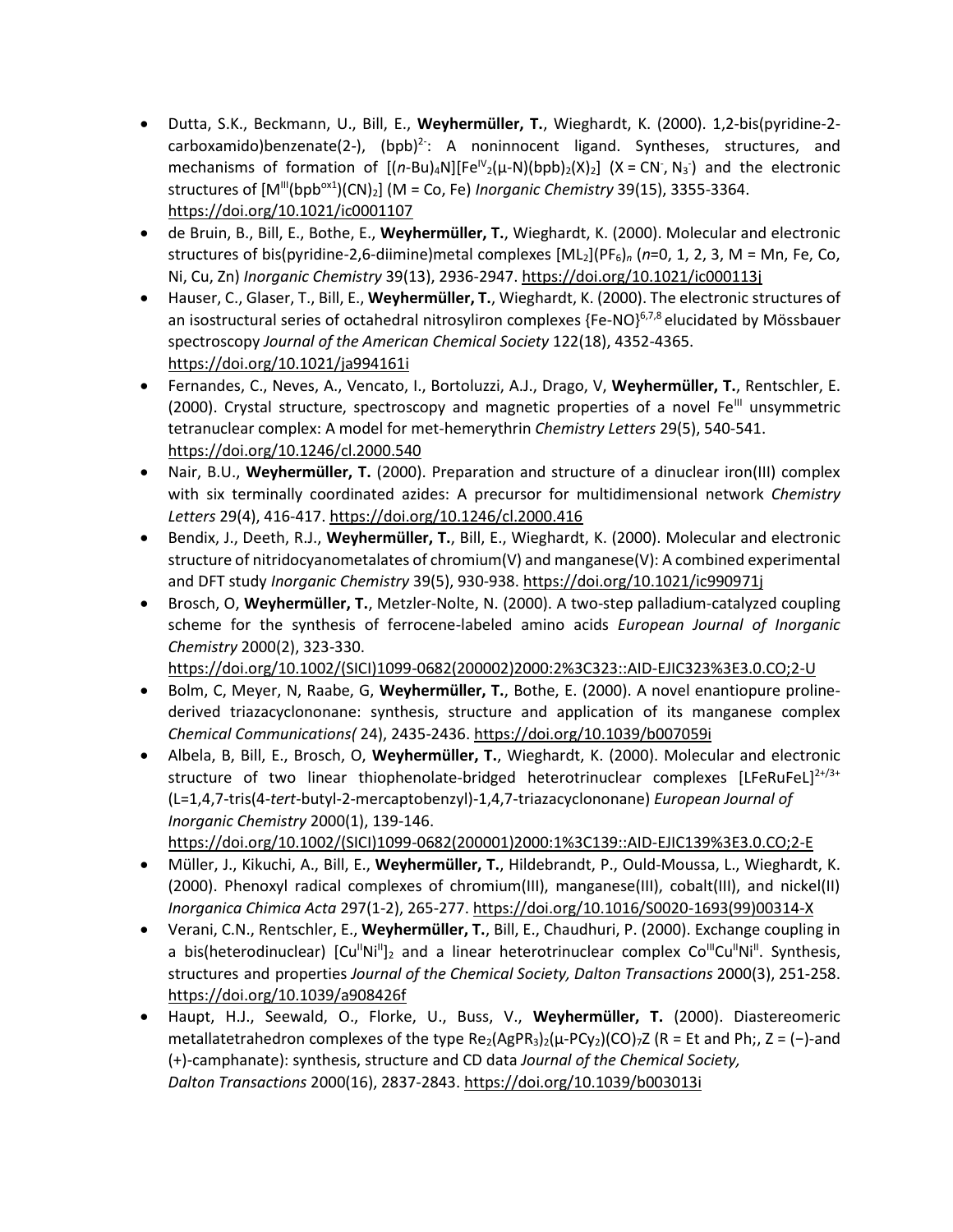- Verani, C.N., Rentschler, E., **Weyhermüller, T.**, Bill, E., Chaudhuri, P. (2000). On the rational synthesis and properties of exchange-coupled heterotrinuclear systems containing  $[M_A M_B M_B]$  and [MAMBMC] cores *Journal of the Chemical Society, Dalton Transactions* 2000(23), 4263-4271. <https://doi.org/10.1039/b005768l>
- Siefert, R, **Weyhermüller, T.**, Chaudhuri, P. (2000). Isolation, structural and spectroscopic investigations of complexes with tridentate [O,P,O] and [O,O,O] donor ligands *Journal of the Chemical Society, Dalton Transactions* 2000(24), 4656-4663. <https://doi.org/10.1039/b005693f>

- Bill, E., Müller, J., **Weyhermüller, T.**, Wieghardt, K. (1999). Intramolecular spin interactions in bis(phenoxyl)metal complexes of zinc(II) and copper(II) *Inorganic Chemistry* 38(25), 5795-5802. <https://doi.org/10.1021/ic990396j>
- Brosch, O., **Weyhermüller, T.**, Metzler-Nolte, N. (1999). Synthesis of alkynyl amino acids and peptides and their palladium-catalyzed coupling to ferrocene *Inorganic Chemistry* 38(23), 5308- 5313. [https://doi.org/10.1021/ic990256+](https://doi.org/10.1021/ic990256)
- Albela, B., Bothe, E., Brosch, O., Mochizuki, K, **Weyhermüller, T.**, Weighardt, K. (1999). Redox chemistry of (1,4,7-tris(4-*tert*-butyl-2-mer-captobenzyl)-1,4,7-triazacyclononane)ruthenium(III), [Ru<sup>III</sup>L]: Synthesis and characterization of  $[Ru^{\parallel 2}(L-L)](BPh_4)_4 \cdot 10CH_3CN$  and  $[LRuRuLU](PF_6)_2 \cdot H_2O$ *Inorganic Chemistry* 38(22), 5131-5138.<https://doi.org/10.1021/ic9906297>
- Hess, A., Brosch, O., **Weyhermüller, T.**, Metzler-Nolte, N. (1999). Synthesis of organometallic amines and their coupling to the C-terminus of amino acids and peptides *Journal of Organometallic Chemistry* 589(1), 75-84. [https://doi.org/10.1016/S0022-328X\(99\)00304-6](https://doi.org/10.1016/S0022-328X(99)00304-6)
- Chaudhuri, P., Hess, M., Müller, J, Hildenbrand, K., Bill, E., **Weyhermüller, T.**, Wieghardt, K. (1999). Aerobic oxidation of primary alcohols (including methanol) by copper(II)- and zinc(II)-phenoxyl radical catalysts *Journal of the American Chemical Society* 121(41), 9599-9610. <https://doi.org/10.1021/ja991481t>
- Verani, C.N., Gallert, S., Bill, E., **Weyhermüller, T.**, Wieghardt, K., Chaudhuri, P. (1999). [Tris(*o*-iminosemiquinone)cobalt(III)]-a radical complex with an S<sub>t</sub> = 3/2 ground state *Chemical Communications* 1999(17), 1747-1748. <https://doi.org/10.1039/a903778k>
- Snodin, M.D., Ould-Moussa, L., Wallmann, U., Lecomte, S., Bachler, V., Bill, E., Hummel, H., **Weyhermüller, T.**, Hildebrandt, P., Wieghardt, K. (1999). The molecular and electronic structure of octahedral tris(phenolato)iron(III) complexes and their phenoxyl radical analogues: A Mössbauer and resonance Raman spectroscopic study *Chemistry - A European Journal* 5(9), 2554-2565.

[https://doi.org/10.1002/\(SICI\)1521-3765\(19990903\)5:9%3C2554::AID-CHEM2554%3E3.0.CO;2-H](https://doi.org/10.1002/(SICI)1521-3765(19990903)5:9%3C2554::AID-CHEM2554%3E3.0.CO;2-H)

- Hummel, H., Bill, E., **Weyhermüller, T.**, Wieghardt, K. (1999). The molecular and electronic structure of the asymmetric, trinuclear complex  $[LE^{\text{III}}(\mu-O)(\mu-piv)_2Fe^{\text{III}}(\mu-OH)(\mu-PiD))$ piv)2FeIII(piv)2]·C6H5CH<sup>3</sup> (L=1,4,7-trimethyl-1,4,7-triazacyclononane, piv = pivalate(1-)) *Inorganica Chimica Acta* 291(1-2), 258-265. [https://doi.org/10.1016/S0020-1693\(99\)00044-4](https://doi.org/10.1016/S0020-1693(99)00044-4)
- Chaudhuri, P., Hess, M., Hildenbrand, K., Bill, E., **Weyhermüller, T.**, Wieghardt, K. (1999). Ligandbased redox isomers of  $[Zn^{\parallel}(C_{28}H_{40}NO_{2})_{2}]$ : Molecular and electronic structures of a diamagnetic green and a paramagnetic red form *Inorganic Chemistry* 38(12), 2781-2790. <https://doi.org/10.1021/ic990003g>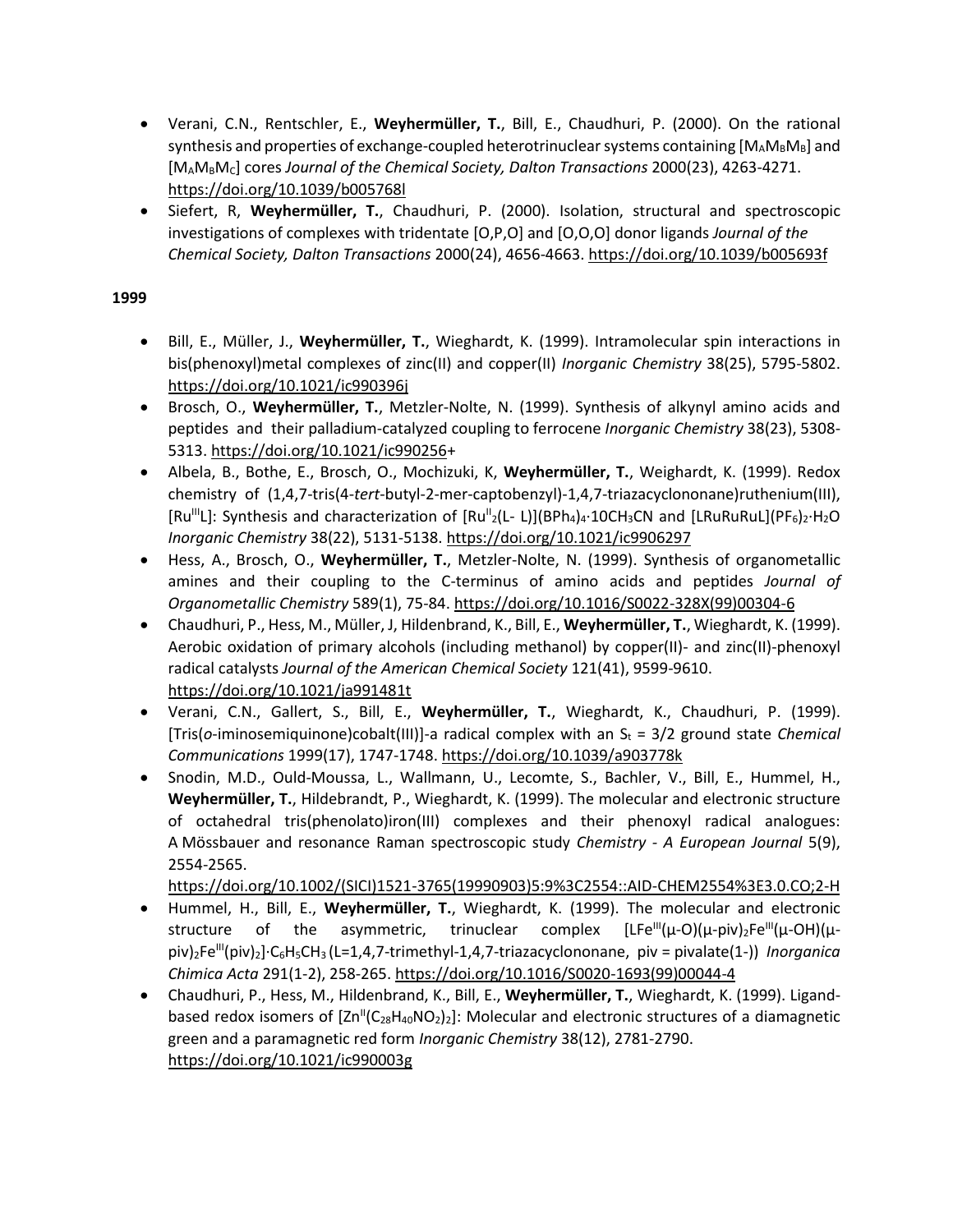- Glaser, T., Bill, E., **Weyhermüller, T.**, Meyer-Klaucke, W., Wieghardt, K. (1999). Sn(III) and Ge(III) in the thiophenolato-bridged complexes [LFeSnFeL]*n+* and [LFeGeFeL]*n+* (*n*=2, 3, L=1,4,7-(4-tertbutyl-2-mercaptobenzyl)-1,4,7-triazacyclononane) *Inorganic Chemistry* 38(11), 2632-2642. <https://doi.org/10.1021/ic9902018>
- Meyer, K., Bill, E., Mienert, B, **Weyhermüller, T.**, Wieghardt, K. (1999). Photolysis of *cis* and *trans* [Fe<sup>lli</sup>(cyclam)(N<sub>3</sub>)<sub>2</sub>]<sup>+</sup> complexes: Spectroscopic characterization of a nitridoiron(V) species *Journal of the American Chemical Society* 121(20), 4859-4876. <https://doi.org/10.1021/ja983454t>
- Glaser, T., Beissel, T., Bill, E., **Weyhermüller, T.**, Schunemann, V., Meyer-Klaucke, W., Trautwein, A.X., Wieghardt, K. (1999). Electronic structure of linear thiophenolate-bridged heterotrinuclear complexes [LFeMFeL]*n+* (M = Cr, Co, Fe, *n* = 1-3): Localized vs delocalized models *Journal of the American Chemical Society* 121(10), 2193-2208. <https://doi.org/10.1021/ja982898m>
- Glaser, T., Kesting, F., Beissel, T., Bill, E., **Weyhermüller, T.**, Meyer-Klaucke, W., Wieghardt, K. (1999). Spin-dependent delocalization in three isostructural complexes  $[LFeNiF]^{2+/3+/4+}$ (L = 1,4,7-(4-tert-butyl-2-mercaptobenzyl)-1,4,7-triazacyclononane) *Inorganic Chemistry* 38(4), 722-732. <https://doi.org/10.1021/ic9811289>
- Jüstel, T., Müller, M., **Weyhermüller, T.**, Kressl, C., Bill, E., Hildebrandt, P., Lengen, M., Grodzicki, M., Trautwein, A.X., Nuber, B., Wieghardt, K. (1999). The molecular and electronic structure of symmetrically and asymmetrically coordinated, non-heme iron complexes containing [Fe<sup>III</sup>(μ-N)Fe<sup>IV</sup>]<sup>4+</sup> (S=3/2) and [Fe<sup>IV</sup>(μ-N)Fe<sup>IV</sup>]<sup>5+</sup> (S=0) cores *Chemistry - A European Journal* 5(2), 793-810.

[https://doi.org/10.1002/\(SICI\)1521-3765\(19990201\)5:2%3C793::AID-CHEM793%3E3.0.CO;2-2](https://doi.org/10.1002/(SICI)1521-3765(19990201)5:2%3C793::AID-CHEM793%3E3.0.CO;2-2)

- Krebs, C., Glaser, T., Bill, E., **Weyhermüller, T.**, Meyer-Klaucke, W., Wieghardt, K. (1999). A paramagnetic copper(III) complex containing an octahedral Cu<sup>II</sup>S<sub>6</sub> coordination polyhedron *Angewandte Chemie International Edition* 38(3), 359-361. [https://doi.org/10.1002/\(SICI\)1521-3773\(19990201\)38:3%3C359::AID-ANIE359%3E3.0.CO;2-5](https://doi.org/10.1002/(SICI)1521-3773(19990201)38:3%3C359::AID-ANIE359%3E3.0.CO;2-5)
- Chaudhuri, P., Hess, M, **Weyhermüller, T.**, Wieghardt, K. (1999). Aerobic oxidation of primary alcohols by a new mononuclear Cu<sup>ll</sup>-radical catalyst *Angewandte Chemie International Edition* 38(8), 1095-1098.

[https://doi.org/10.1002/\(SICI\)1521-3773\(19990419\)38:8%3C1095::AID-ANIE1095%3E3.0.CO;2-I](https://doi.org/10.1002/(SICI)1521-3773(19990419)38:8%3C1095::AID-ANIE1095%3E3.0.CO;2-I)

• Bendix, J., **Weyhermüller, T.**, Bill, E., Wieghardt, K. (1999). The mixed-valent (μ-nitrido)dimanganese complex anion [(CN)<sub>5</sub>Mn<sup>v</sup>(μ-N)Mn<sup>||</sup>(CN)<sub>5</sub>]<sup>6-</sup> Angewandte Chemie *International Edition* 38(18), 2766-2768. [https://doi.org/10.1002/\(SICI\)1521-3773\(19990917\)38:18%3C2766::AID-ANIE2766%3E3.0.CO;2-](https://doi.org/10.1002/(SICI)1521-3773(19990917)38:18%3C2766::AID-ANIE2766%3E3.0.CO;2-4) [4](https://doi.org/10.1002/(SICI)1521-3773(19990917)38:18%3C2766::AID-ANIE2766%3E3.0.CO;2-4)

- Schäfer, K.O., Bittl, R., Zweygart, W., Lendzian, F., Haselhorst, G., **Weyhermüller, T.**, Wieghardt, K., Lubitz, W. (1998). Electronic structure of antiferromagnetically coupled dinuclear manganese (Mn<sup>III</sup>Mn<sup>IV</sup>) complexes studied by magnetic resonance techniques *Journal of the American Chemical Society* 120(50), 13104-13120. <https://doi.org/10.1021/ja9827548>
- **Weyhermüller, T.**, Weighardt, K., Chaudhuri, P. (1998). Nitrogen *versus* oxygen co-ordination of carboxamide-functionalized triazacyclononane ligands in transition metal ion complexes *Journal of the Chemical Society, Dalton Transactions* 1998(22), 3805-3814. <https://doi.org/10.1039/A806466K>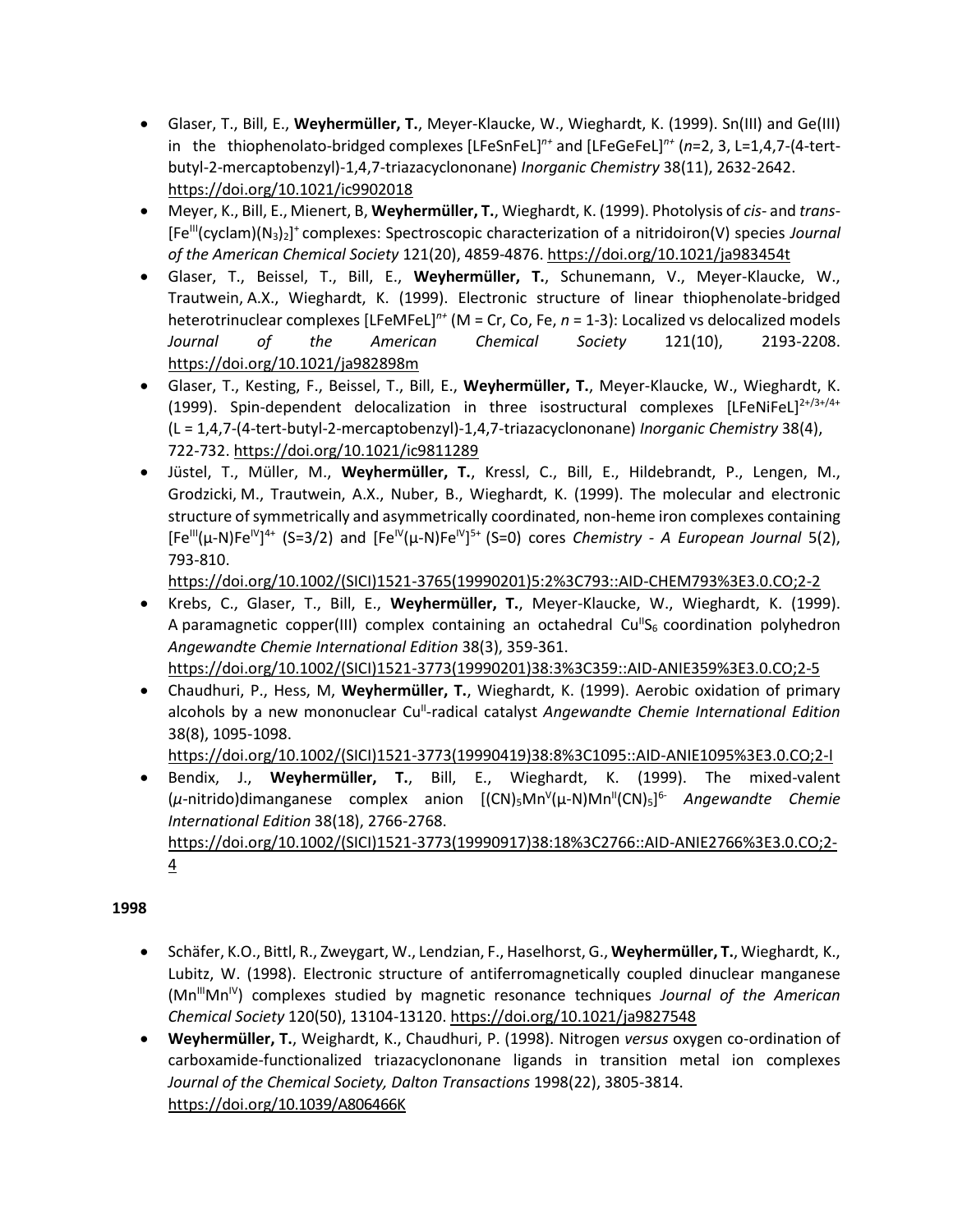- Verani, C.N., **Weyhermüller, T.**, Rentschler, E., Bill, E., Chaudhuri, P. (1998). A rational assembly of a series of exchange coupled linear heterotrinuclear complexes of the type  $M_A M_B M_C$  as exemplified by Fe<sup>lli</sup>Cu<sup>li</sup>Ni<sup>II</sup>, Fe<sup>lli</sup>Ni<sup>II</sup>Cu<sup>li</sup>and Co<sup>lli</sup>Cu<sup>li</sup>Ni<sup>II</sup> Chemical Communications 1998(22), 2475-2476. <https://doi.org/10.1039/a806575f>
- Meyer, K., Bendix, J., Bill, E., **Weyhermüller, T.**, Wieghardt, K. (1998). Molecular and electronic structure of nitridochromium(V) complexes with macrocyclic amine ligands *Inorganic Chemistry*  37(20), 5180-5188. <https://doi.org/10.1021/ic980302q>
- Meyer, K., Bendix, J., Metzler-Nolte, N., **Weyhermüller, T.**, Wieghardt, K. (1998). Nitridomanganese(V) and -(VI) complexes containing macrocyclic amine ligands *Journal of the American Chemical Society* 120(29), 7260-7270. <https://doi.org/10.1021/ja980686j>
- Bark, T., **Weyhermüller, T.**, Heirtzler, F. (1998). Self-assembly of a helical dicopper(I) metallophane *Chemical Communications* 1998(14), 1475-1476. <https://doi.org/10.1039/a802709i>
- Gallert, S., **Weyhermüller, T.**, Wieghardt, K., Chaudhuri, P. (1998). Exchange coupling across multiple-atom bridges: crystal structure and magnetic properties of a chloranilate bridged dicopper(II) complex *Inorganica Chimica Acta* 274(1), 111-114. [https://doi.org/10.1016/S0020-1693\(97\)05959-8](https://doi.org/10.1016/S0020-1693(97)05959-8)
- Chaudhuri, P., Hess, M., Rentschler, E., Weyhermüller, T., Florke, U. (1998). Novel series of hexanuclear M<sup>III</sup> complexes (M = V, Cr, Mn, Fe) with the  $[M_6O_2]$  core as exemplified by the Cr<sup>III</sup> complex *New Journal of Chemistry* 22(6), 553-555. <https://doi.org/10.1039/a802166j>
- Bendix, J., Meyer, K., **Weyhermüller, T.**, Bill, E., Metzler-Nolte, N., Wieghardt, K. (1998). Nitridocyanometalates of Cr<sup>v</sup>, Mn<sup>v</sup>, and Mn<sup>vi</sup> Inorganic Chemistry 37(8), 1767-1775. <https://doi.org/10.1021/ic971377h>
- Müller, J., **Weyhermüller, T.**, Bill, E., Hildebrandt, P., Ould-Moussa, L., Glaser, T., Wieghardt, K. (1998). Why does the active form of galactose oxidase possess a diamagnetic ground state? *Angewandte Chemie International Edition* 37(5), 616-619. [https://doi.org/10.1002/\(SICI\)1521-3773\(19980316\)37:5<616::AID-ANIE616>3.0.CO;2-4](https://doi.org/10.1002/(SICI)1521-3773(19980316)37:5%3c616::AID-ANIE616%3e3.0.CO;2-4)
- Burdinski, D., Birkelbach, F., **Weyhermüller, T.**, Florke, U., Haupt, H.T., Lengen, M., Trautwein, A.X., Bill, E., Wieghardt, K., Chaudhuri, P. (1998). Encapsulation by a chromium(III) containing bicyclic ligand cage. Synthesis, structures, and physical properties of heterometal complexes Cr<sup>ili</sup>MCr<sup>ill</sup> [M=(H<sup>+</sup>)<sub>2</sub>, Li(I), Mg(II), Cu(II), Ni(II), Ni(IV), Co(III), Fe(II), Fe(III), Mn(II)] *Inorganic Chemistry* 37(5), 1009-1020. [https://doi.org/10.1021/ic971101+](https://doi.org/10.1021/ic971101)
- Weyhermüller, T., Wieghardt, K. (1998). The structure of the S<sub>6</sub>-symmetric methanol hexamer assembled in a supramolecular hydrophobic cavity *Chemical Communications* 1998(5), 557-558. <https://doi.org/10.1039/a708730f>
- Hage, R., Gunnewegh, E.A., Niel, J., Tjan, F.S.B., **Weyhermüller, T.**, Wieghardt, K. (1998). NMR spectra of dinuclear manganese and iron compounds containing 1,4,7-triazacyclononane and 1,4,7-trimethyl-1,4,7-triazacyclononane *Inorganica Chimica Acta* 268(1), 43-48. [https://doi.org/10.1016/S0020-1693\(97\)05717-4](https://doi.org/10.1016/S0020-1693(97)05717-4)
- Chaudhuri, P., Hess, M., **Weyhermüller, T.**, Bill, E., Haupt, H.J., Florke, U. (1998). A novel series of asymmetric trinuclear M(III) complexes (M = Ti, V, Cr, Mn, Fe, Co) with the  $[M_3O_2]^{6+}$  core by a deoximation reaction exemplified by the V(III) complex *Inorganic Chemistry Communications* 1(2), 39-42. [https://doi.org/10.1016/S1387-7003\(97\)00006-3](https://doi.org/10.1016/S1387-7003(97)00006-3)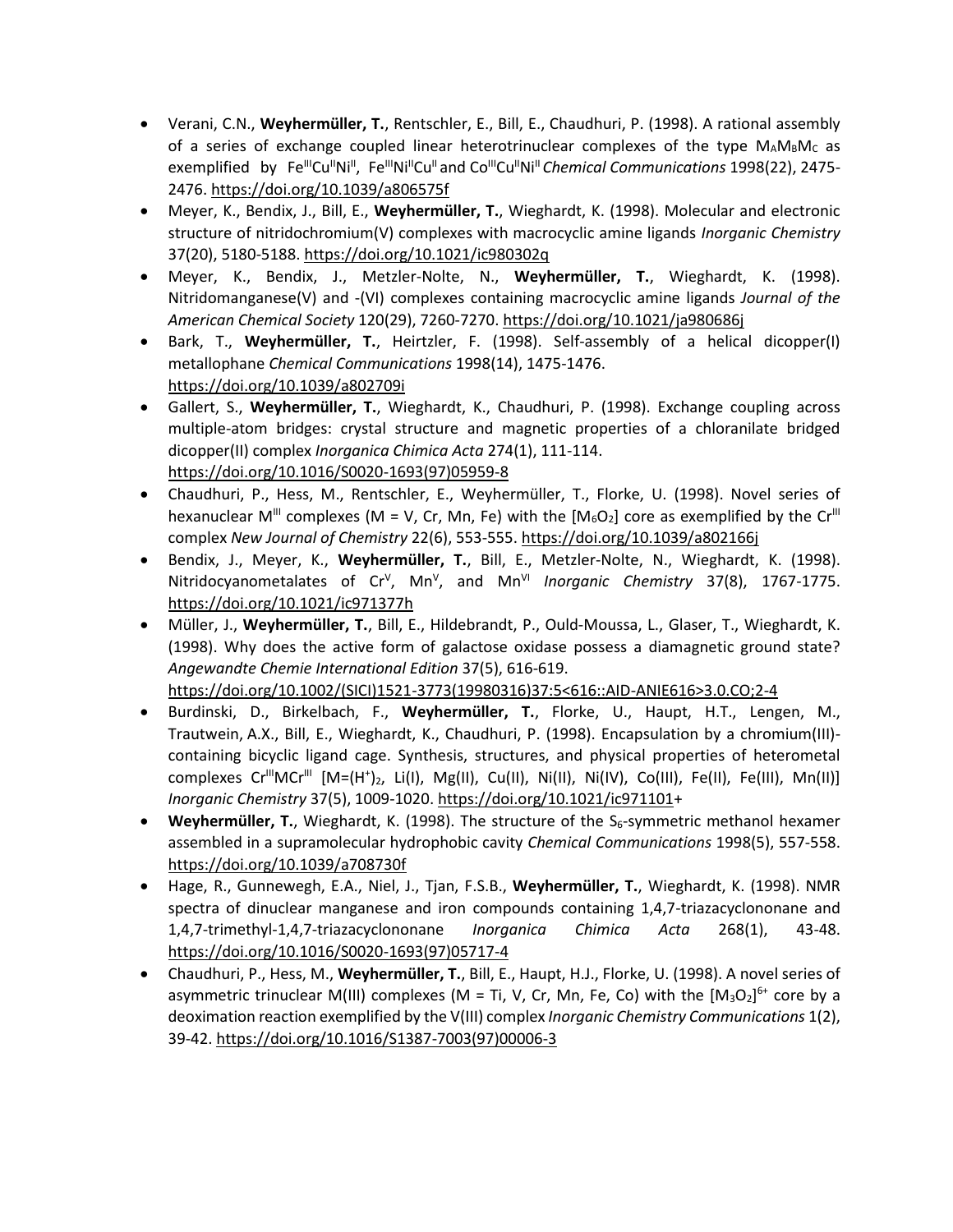- Müller, M., **Weyhermüller, T.**, Bill, E., Wieghardt, K. (1998). Synthesis and characterization of the asymmetrically coordinated dinuclear complex [{L(Ph<sub>2</sub>acac)Fe<sup>III</sup>}(μ-O){Fe<sup>III</sup>(Cl<sub>4</sub>-cat)L}](ClO<sub>4</sub>) and its one-electron reduced and oxidized forms. Models for dinuclear non-heme active sites *Journal of Biological Inorganic Chemistry* 3(1), 96-106. <https://doi.org/10.1007/s007750050211>
- Jüstel, T., Bendix, J., Metzler-Nolte, N., **Weyhermüller, T.**, Nuber, B., Wieghardt, K. (1998). Ruthenium complexes containing "noninnocent" *o*-benzoquinone diimine *o*-phenylenediamide(2-) ligands. Synthesis and crystal structure of the nitrido-bridged complex [{LRu(*o*-C6H4(NH)2)}2(μ-N)](PF6)2·3CH3CN·C6H5CH<sup>3</sup> *Inorganic Chemistry* 37(1), 35-43. <https://doi.org/10.1021/ic970850o>

- Arion, V., Wieghart, K., **Weyhermüller, T.**, Bill, E., Leovac, V., Rufinska, A. (1997). Synthesis, Structure, Magnetism, and Spectroscopic Properties of Some Mono- and Dinuclear Nickel Complexes Containing Noninnocent Pentane-2,4-dione Bis(*S*-alkylisothiosemicarbazonate)- Derived Ligands *Inorganic Chemistry* 36(4), 661-669.<https://doi.org/10.1021/ic960802o>
- Birkelbach, F., **Weyhermüller, T.**, Lengen, M., Gerdan, M., Trautwein, A.X., Wieghardt, K., Chaudhuri, P. (1997). Linear trinuclear oximato-bridged complexes Mn<sup>II</sup>,Mn<sup>IV</sup>,M<sup>II</sup>,Mn<sup>II</sup>,Mn<sup>IV</sup> (M=Zn, Cu or Mn): synthesis, structure, redox behaviour and magnetism *Journal of the Chemical Society, Dalton Transactions* 1997(23), 4529-4537. <https://doi.org/10.1039/a704771a>
- Heirtzler, F., **Weyhermüller, T.** (1997). Formation of a metallocyclophane *via* self-assembly of 2,3 bis(2,2'-bipyrid-6-yl)pyrazine and cobalt(II) *Journal of The Chemical Society, Dalton Transactions* 1997(20), 3653-3654. <https://doi.org/10.1039/a705598f>
- Sokolowski, A., Müller, J., **Weyhermüller, T.**, Schnepf, R., Hildebrandt, P., Hildenbrand, K., Bothe, E., Wieghardt, K. (1997). Phenoxyl radical complexes of zinc(II) *Journal of the American Chemical Society* 119(38), 8889-8900. <https://doi.org/10.1021/ja970417d>
- Sokolowski, A., Adam, B., **Weyhermüller, T.**, Kikuchi, A., Hildenbrand, K., Schnepf, R., Hildebrandt, P., Bill, E., Wieghardt, K. (1997). Metal- *versus* ligand-centered oxidations in phenolato-vanadium and -cobalt complexes: Characterization of phenoxyl-cobalt(III) species *Inorganic Chemistry* 36(17), 3702-3710. <https://doi.org/10.1021/ic970256e>
- Sokolowski, A., Leutbecher, H., **Weyhermüller, T.**, Schnepf, R., Both, E., Bill, E., Hildebrandt, P., Wieghardt, K. (1997). Phenoxyl-copper(II) complexes: models for the active site of galactose oxidase *Journal of Biological Inorganic Chemistry* 2(4), 444-453. <https://doi.org/10.1007/s007750050155>
- Bossek, U., Nühlen, D., Bill, E., Glaser, T., Krebs, C., **Weyhermüller, T.**, Wieghardt, K., Lengen, M., Trautwein, A.X. (1997). Exchange coupling in an isostructural series of face-sharing bioctahedral complexes  $[LM''(µ-X)_3M''L]BPh_4$  (M=Mn, Fe, Co, Ni, Zn, X=Cl, Br, L=1,4,7-trimethyl-1,4,7triazacyclononane) *Inorganic Chemistry* 36(13), 2834-2843. <https://doi.org/10.1021/ic970119h>
- Müller, M., Bill, E., **Weyhermüller, T.**, Wieghardt, K. (1997). Molecular and electronic structure of a mixed-valent class II, dinuclear complex containing a linear [Fe<sup>II</sup>-O-Fe<sup>III</sup>]<sup>3+</sup> core *Chemical Communications* 1997(7), 705-706. <https://doi.org/10.1039/a608159b>
- Adam, B., Bill, E., Bothe, E., Goerdt, B., Haselhorst, G., Hildenbrand, K., Sokolowski, A., Steenken, S., **Weyhermüller, T.**, Wieghardt, K. (1997). Phenoxyl radical complexes of gallium, scandium, iron and manganese *Chemistry - A European Journal* 3(2), 308-319. <https://doi.org/10.1002/chem.19970030221>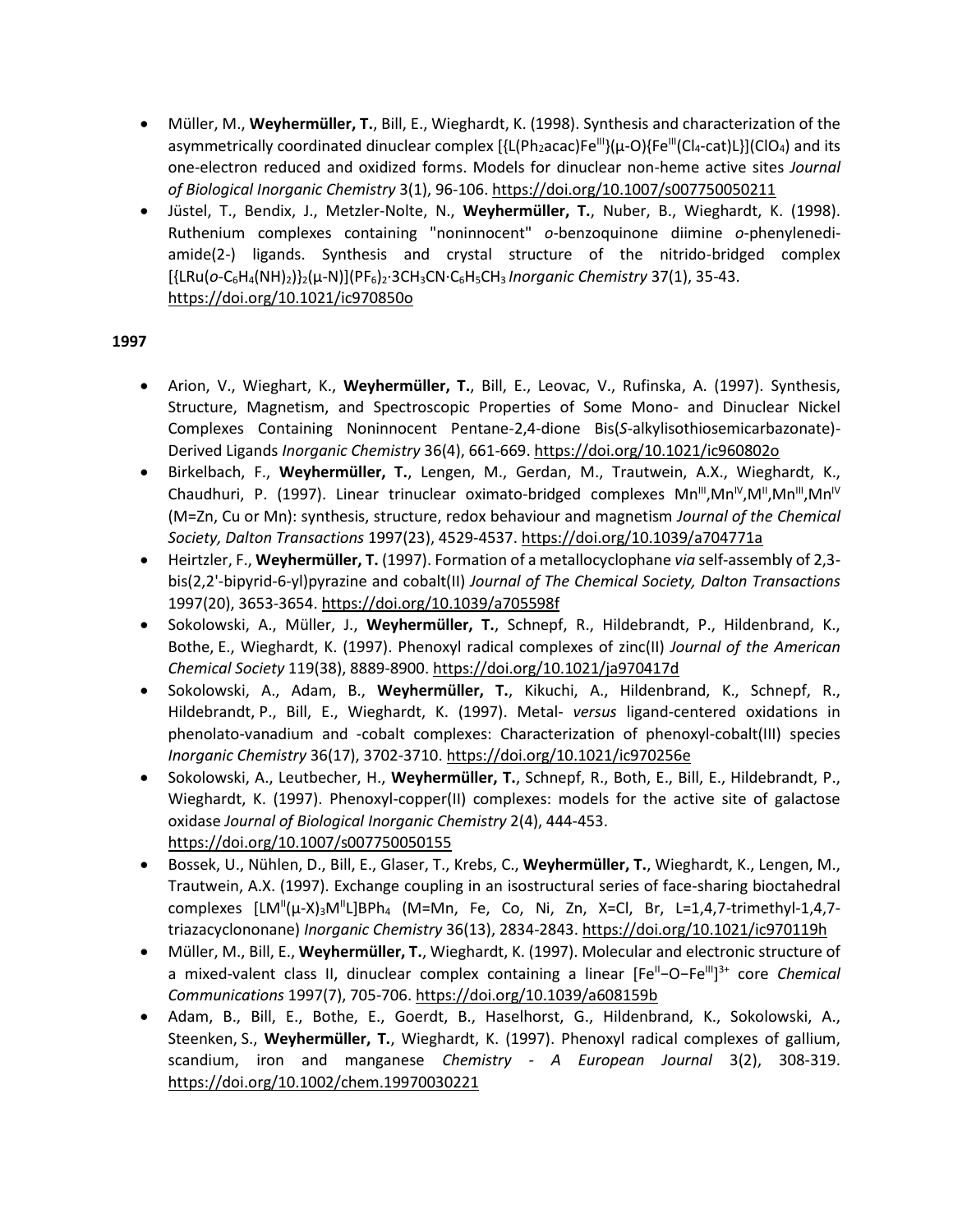• Lubitz, W., Zwygart, R., Bittl, R., Wieghardt, K., Haselhorst, G., **Weyhermüller, T.** (1997). EPR and ENDOR Investigations of Dinuclear Manganese Complexes as Models for the Water Oxidizing Unit in Photosynthesis. Bioinorganic Chemistry [in:] *Transition Metals in Biology and their Coordination Chemistry* 665-672.

### **1996**

- Schulz, D., **Weyhermüller, T.**, Wieghardt, K., Butzlaff, C., Trautwein, A.X. (1996). A structural and magnetochemical study of some copper(II) complexes containing the ligands 1,4,7 triazacyclononane-N-acetate (L<sup>1</sup>) and N-(2-hydroxybenzyl)-1,4,7-triazacyclononane (HL<sup>2</sup>) *Inorganic Chimica Acta* 246(1-2). 387-394. [https://doi.org/10.1016/0020-1693\(96\)05125-0](https://doi.org/10.1016/0020-1693(96)05125-0)
- Beissel, T., Birkelbach, F., Bill, E., Glaser, T., Kesting, F., Krebs, C., **Weyhermüller, T.**, Wieghardt, K., Butzlaff, C., Trautwein, A.X. (1996). Exchange and double-exchange phenomena in linear homoand heterotrinuclear nickel(II,III,IV) complexes containing six  $\mu_2$ -phenolato or  $\mu_2$ -thiophenolato bridging ligands *Journal of the American Chemical Society* 118(49), 12376-12390. [https://doi.org/10.1021/ja961305+](https://doi.org/10.1021/ja961305)
- Stockheim, C., Hoster, L., **Weyhermüller, T.**, Wieghardt, K., Nuber, B. (1996). First-row transitionmetal complexes of mixed 'pendant-arm' derivatives of 1,4,7-triazacyclononane containing phenolate and carboxylate functional groups *Journal of The Chemical Society, Dalton Transactions* 1996(23), 4409-4416. <https://doi.org/10.1039/dt9960004409>
- Darovsky, A., Kezerashvili, V., Coppens, P., **Weyhermüller, T.**, Hummel, H, Wieghardt, K. (1996). Temperature dependence of the electron transfer in a  $Mn^HMn^H(\mu$ -OH) mixed-valence manganese *Inorganic Chemistry* 35(24), 6916-6917. <https://doi.org/10.1021/ic9610391>
- Chaudhuri, P., **Weyhermüller, T.**, Bill, E., Wieghardt, K. (1996). Linkage isomerism in exchange coupled dinuclear Ni(II) complexes with three azide bridges, Tris( $\mu$ -1,1-azido) versus tris( $\mu$ -1,3azido) binding. Crystal structures of  $[L_2Ni_2(\mu-1,1-N_3)_3]CO_4$  and  $[L_2Ni_2(N_3)_2-(\mu-1,3-N_3)_2]$  (L=1,4,7trimethyl-1,4,7-triazacyclononane) *Inorganica Chimica Acta* 252(1-2), 195-202. [https://doi.org/10.1016/S0020-1693\(96\)05314-5](https://doi.org/10.1016/S0020-1693(96)05314-5)
- Bossek, U., Hummel, H., **Weyhermüller, T.**, Wieghardt, K., Russell, S., van der Wolf, L., Kolb, U. (1996). The  $[Mn^{\nu}{}_{2}(\mu$ -O)( $\mu$ -PhBO<sub>2</sub>)<sub>2</sub>]<sup>2+</sup> unit: A new structural model for manganese-containing metalloproteins *Angewandte Chemie International Edition* 35(13-14), 1552-1554. <https://doi.org/10.1002/anie.199615521>
- Sokolowski, A., Bothe, E., Bill, E., **Weyhermüller, T.**, Wieghardt, K. (1996). Phenoxyl radical complexes of chromium(III) *Chemical Communications* 1996(14), 1671-1672. <https://doi.org/10.1039/cc9960001671>
- Bossek, U., Hummel, H., **Weyhermüller, T.**, Bill, E., Wieghardt, K. (1996). The first μ(OH)-bridged model complex for the mixed-valent Fe<sup>II</sup>Fe<sup>III</sup> form of hemerythrin *Angewandte Chemie International Edition* 34(23-24), 2642-2645.<https://doi.org/10.1002/anie.199526421>

#### **1995**

• Schulz, D., **Weyhermüller, T.**, Wieghardt, K., Nuber, B. (1995). The monofunctionalized 1,4,7 triazacyclononane derivatives 1,4,7-triazacyclononane-N-acetate(L<sup>1</sup>) and N-(2-hydroxybenzyl)-1,4,7-triazacyclononane  $(HL^2)$  and their complexes with vanadium(IV)/(V). Localized and delocalized electronic structures in compounds containing the mixed valent [OV<sup>IV</sup>-O-V<sup>V</sup>O]<sup>3+</sup> core *Inorganica Chimica Acta* 240(1-2), 217-229. [https://doi.org/10.1016/0020-1693\(95\)04537-6](https://doi.org/10.1016/0020-1693(95)04537-6)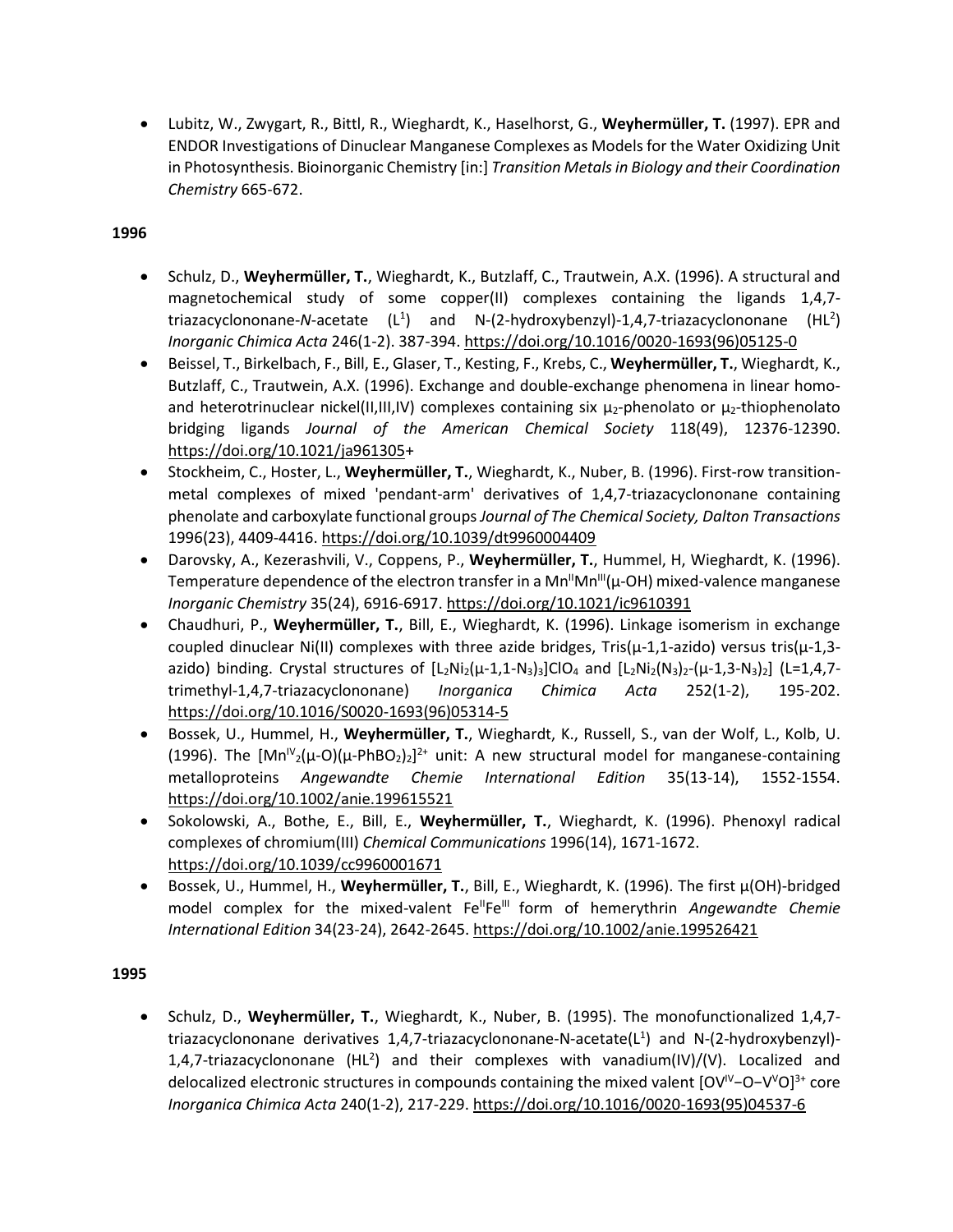- Krebs, C., Winter, M., **Weyhermüller, T.**, Bill, E., Wieghardt, K., Chaudhuri, P. (1995). Magnetic exchange coupling in a nearly linear iron(III)nickel(II)nickel(II)iron(III) complex *Journal of the Chemical Society, Chemical Communications* 1995(18), 1913-1915. <https://doi.org/10.1039/c39950001913>
- Jüstel, T., **Weyhermüller, T.**, Wieghardt, K., Bill, E., Lengen, M., Trautwein, A.X., Hildebrandt, P. (1995). μ-Nitridodiiron Complexes with Asymmetric [Fe<sup>IV</sup>=N=Fe<sup>III</sup>]<sup>4+</sup> and Symmetric [Fe<sup>IV</sup>=N=Fe<sup>IV</sup>]<sup>5+</sup> Structural Elements *Angewandte Chemie International Edition* 34(6), 669-672. <https://doi.org/10.1002/anie.199506691>

- Jeske, P., Haelhorst, G., **Weyhermüller, T.**, Wieghardt, K., Nuber, B. (1994). Synthesis and Characterization of Mononuclear Octahedral Titanium(IV) Complexes Containing Ti:O, Ti(O<sub>2</sub>), and Ti(OCH3)<sup>x</sup> (x = 1-3) Structural Units *Inorganic Chemistry* 33(11), 2462-2471. <https://doi.org/10.1021/ic00089a025>
- Mochizuki, K., Kesting, F., **Weyhermüller, T.**, Wieghardt, K., Butzlaff, C., Trautwein, A.X. (1994). Synthesis, molecular and electronic structure of complexes [LNaM<sup>IV</sup>NaL](M=Ru,Os; H<sub>3</sub>L = 1,4,7tris(4-*tert*-butyl-2-mercaptobenzyl)-1,4,7-triazacyclononane) *Journal of the Chemical Society, Chemical Communications* 1994(7), 909-911. <https://doi.org/10.1039/c39940000909>

- Knof, U., Weyhermüller, T., Wolter, T., Wieghardt, K., Bill, E., Butzlaff, C., Trautwein, A.X. (1993). How "Innocent" Are Pentane‐2,4‐dionebis(S‐alkylisothiosemicarbazonato) Ligands in Biomimetic Fe<sup>II</sup> and Fe<sup>IV</sup> Complexes? *Angewandte Chemie International Edition* 32(11), 1635-1638. <https://doi.org/10.1002/anie.199316351>
- Schneider, R., **Weyhermüller, T.**, Wieghardt, K., Nuber, B. (1993). Mononuclear and dinuclear ruthenium complexes containing the LRu(acac) fragment. Crystal structures of  $[LRu'''(acac)(OH)]PF_6\cdot H_2O, \qquad [{LRu'''(acac)}_2(\mu-O_2H_3)](PF_6)_3, \qquad \text{and} \qquad [{LRu''(acac)}_2(\mu-O)](PF_6)_2.$ Characterization of the mixed-valence species  $[{LRu(acac)}_2(\mu-O)](PF_6)_3$  (L = 1,4,7-trimethyl-1,4,7triazacyclononane) *Inorganic Chemistry* 32(22), 4925-4934. <https://doi.org/10.1021/ic00074a044>
- Bürger, K.S., Haselhorst, G., Stotzel, S., **Weyhermüller, T.**, Wieghardt, K., Nuber, B. (1993). Synthesis, properties and crystal structures of  $[Mo<sup>V</sup>L(O)]<sub>2</sub>]PF<sub>6'</sub>[Mo<sup>IV</sup>L(O)]<sub>2</sub>],$  $[Mo<sup>V</sup>L(O)(OMe)<sub>2</sub>]PF<sub>6'</sub>[Mo<sup>V</sup>lLO<sub>2</sub>(OMe)]BPh<sub>4</sub>$  and  $[Mo<sub>2</sub>L<sub>2</sub>O<sub>3</sub>(\mu-O)l][BPh<sub>4</sub>]<sub>2</sub>(L = 1,4,7-trimethyl-1,4,7-1)$ triazacyclononane) *Journal of The Chemical Society, Dalton Transactions* 1993(13), 1987-1997. <https://doi.org/10.1039/dt9930001987>
- Knof, U., **Weyhermüller, T.**, Wolter, T., Wieghardt, K., (1993). Synthesis of low spin [Mn<sup>||</sup>(L<sup>2</sup>)<sub>2</sub>]I<sub>2</sub>·2MeOH and [Cu<sup>|||</sup>(L<sup>1</sup>)] via condensation of *S*-methylisothiosemicarbazide and pentane-2,4-dione in the presence of air *Journal of The Chemical Society, Chemical Communications* 1993(9), 726-728. <https://doi.org/10.1039/c39930000726>
- Auerbach, U., **Weyhermüller, T.**, Wieghardt, K., Nuber, B., Bill, E., Butzlaff, C., Trautwein, A.X. (1993). First-row transition metal complexes of the hexadentate macrocycle 1,4,7-tris(5-*tert*butyl-2-hydroxybenzyl)-1,4,7-triazacyclononane (LH<sub>3</sub>). Crystal structures of  $[LT^{IV}$ BPh<sub>4</sub>,  $[LCr^{III}]$ , [LFe<sup>III</sup>], and [(LH)<sub>2</sub>Fe<sup>III</sup><sub>2</sub>](ClO<sub>4</sub>)<sub>2</sub>·2H<sub>2</sub>O *Inorganic Chemistry* 32(5), 508-519. <https://doi.org/10.1021/ic00057a005>